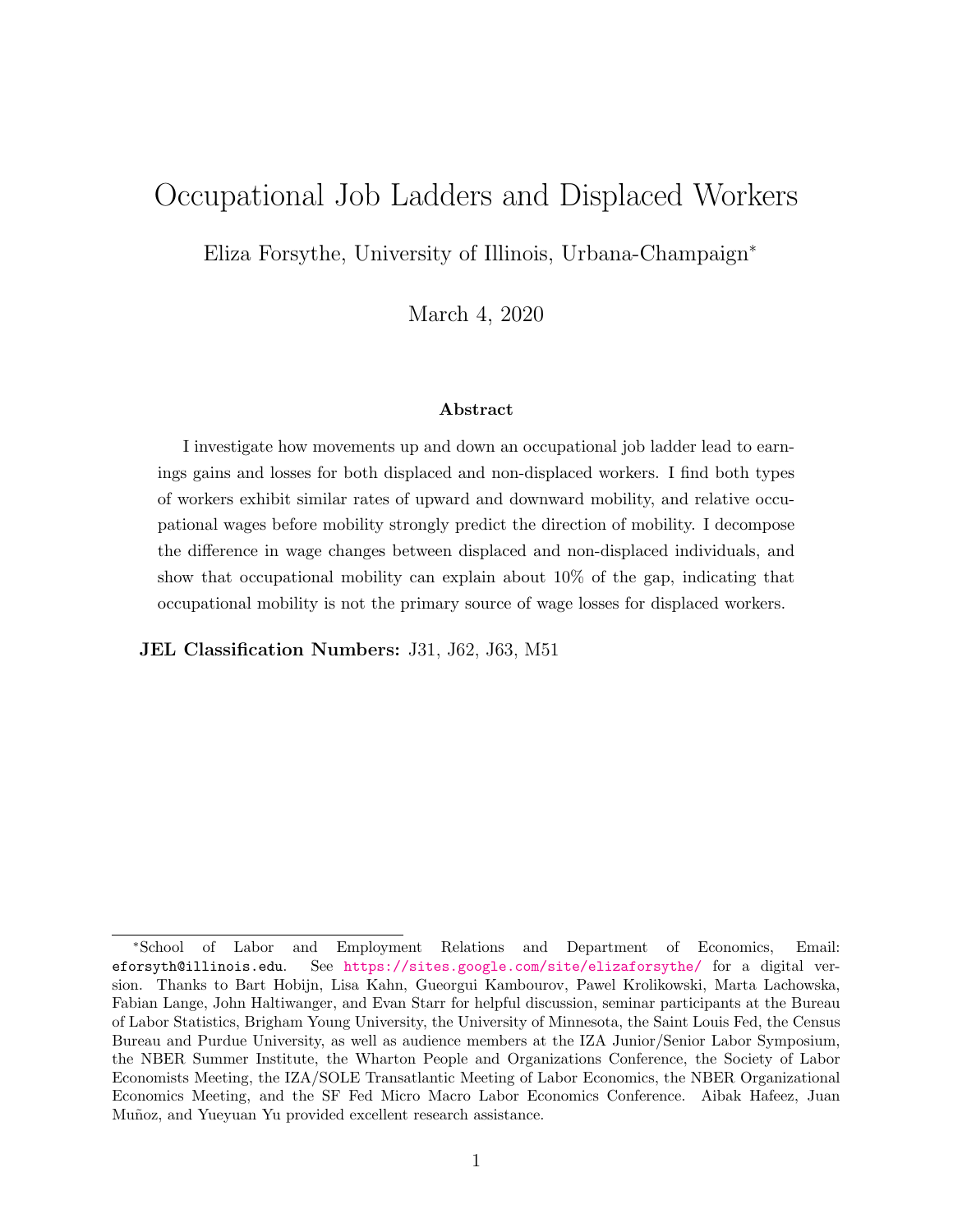### 1 Introduction

Workers who are involuntarily displaced from their jobs experience substantial earnings losses that persist for decades.<sup>[1](#page-1-0)</sup> However, voluntary mobility is well-known to be associated with wage growth.<sup>[2](#page-1-1)</sup> Why do job changes induced by displacement lead to such different outcomes from voluntary job changes?

Understanding the mechanism responsible for wage losses from displacement is crucial for developing well-designed policy. Losses from displacement can stem from two sources: lower wages for performing similar work, or a change in the type of work the individual performs. If displaced workers accept jobs that are a poor match for their skills, there is a role for policy to support displaced workers in finding new jobs that utilize their skills.

In order to evaluate whether displaced workers make sub-optimal job matches after displacement, I focus on occupational mobility. Occupations provide a description of the tasks an individual performs, and allows measurement of job mobility both within and between firms. Voluntary occupational mobility is common, thus in order to evaluate whether occupational mobility can explain losses from displacement, it is important to construct a benchmark of typical occupational mobility in the absence of displacement.

To do so, I construct an occupational job ladder by ranking occupations using median occupational wages from the Occupational Employment Statistics (OES) survey. I match data from the Current Population Survey (CPS) tenure supplement, displaced worker supplement, and outgoing rotation group files. By combining the tenure and displaced workers supplements, I am able to distinguish firm stayers, non-displaced firm changers, and displaced workers, which allows me to compare mobility outcome by firm mobility. In addition, I use complementary data from the 2008 Survey of Income and Program Participation (SIPP).

I first document the following facts for non-displaced workers: (1) moves down the occupational job ladder are frequent (both within and between firms), (2) these downward occupational moves are associated with wage losses, and (3) downward occupational changers are selected from low within-occupation earners before moving. These patterns of occupational mobility are consistent with models of efficient sorting (such as [Gibbons and Waldman](#page-28-0) [\(1999\)](#page-28-0)), as the optimal job assignment of the worker changes in response to changes in the individual's (expected) productivity.

I find these patterns of selection and mobility also hold for displaced workers. Over 1/3 of displaced workers move up the occupational job ladder upon re-employment. Predisplacement occupational earnings strongly predict the direction of occupational mobility

<span id="page-1-0"></span><sup>&</sup>lt;sup>1</sup>cf. [Jacobson, Lalonde, and Sullivan](#page-28-1) [\(1993\)](#page-28-1). See [Kletzer](#page-28-2) [\(1998\)](#page-28-2) for a survey.

<span id="page-1-1"></span> $^{2}$ cf. [Topel and Ward](#page-29-0) [\(1992\)](#page-29-0).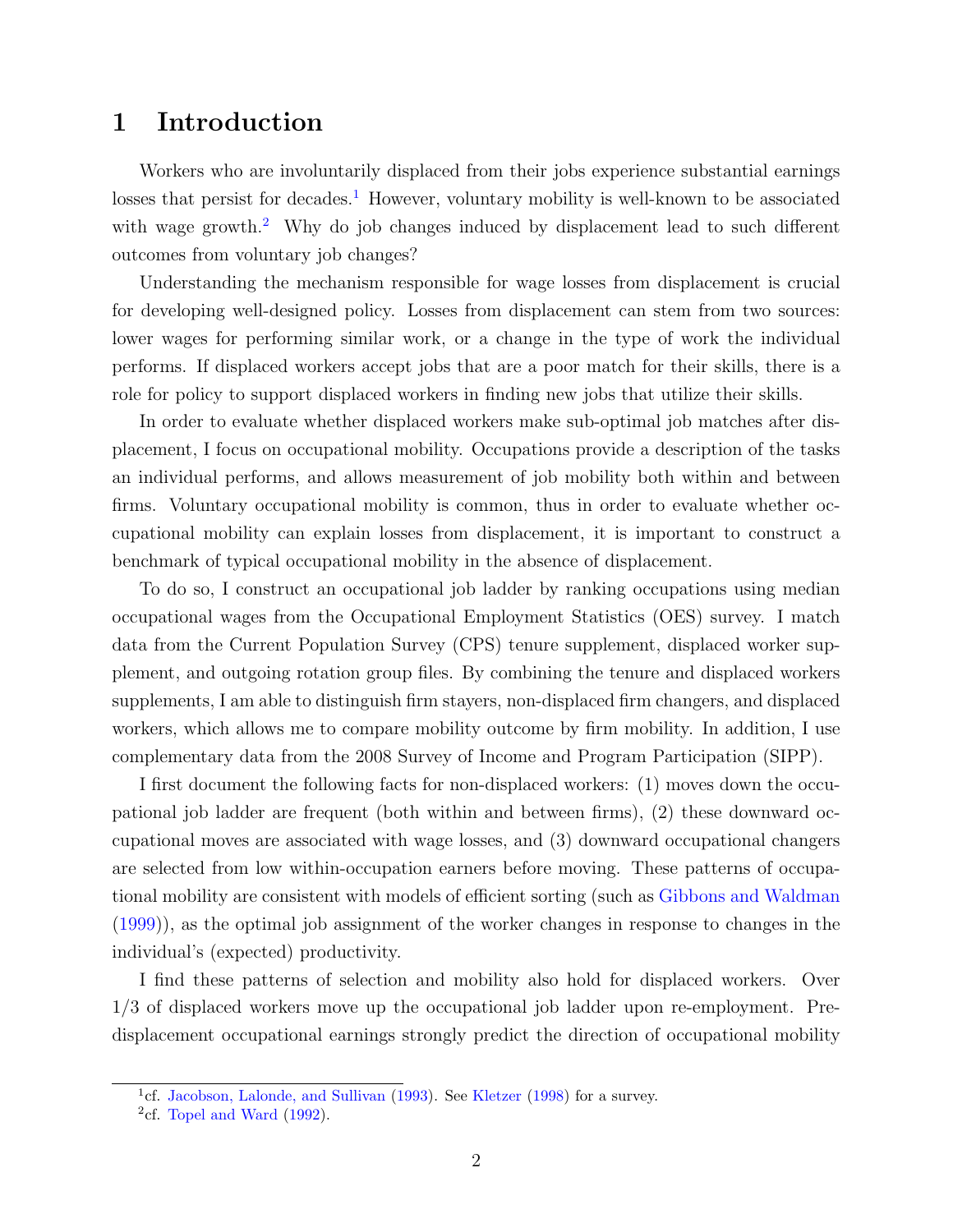after displacement, with low-occupational earners more likely to move to lower-ranked occupations and vice versa.

Decomposing the wage gap between displaced and non-displaced workers, I show the distribution of occupational mobility from displacement can explain less than 10% of the losses from displacement. If displaced workers had the same wage changes from upward and downward mobility as non-displaced movers, the counterfactual average wage change upon displacement would be wage growth of 4% after displacement. Instead, displaced workers have average wage losses of 7%.

Thus, although several recent papers have emphasized how earnings losses among displaced workers are correlated with the direction of occupational mobility (e.g. see [Huckfeldt](#page-28-3) [\(2016\)](#page-28-3) and [Robinson](#page-29-1) [\(2018\)](#page-29-1)), I show that these patterns are not unique to displaced workers. Further, I find that after controlling for the distance of occupational mobility, displaced workers earn about 9% less per hour than firm-stayers and 11% less per hour than non-displaced firm movers. That is, displaced workers that are able to move up the occupational job ladder still earn 9-11% less than non-displaced workers making similar occupational moves.

I conclude that, while occupational sorting is important for understanding heterogeneity in wage growth, it can only explain a small fraction of the losses associated with displacement. I show that displaced workers are close to median earners for their occupation before displacement, but after displacement they earn about 9% less than median occupational wages. This suggests that losses are not driven by firm-specific human capital. Instead, losses are most likely due to either firm-sorting or bargaining.

Recent evidence from [Lachowska, Mas, and Woodbury](#page-29-2) [\(2017\)](#page-29-2) investigates the sources of earnings losses for displaced workers, and concludes that time-invariant heterogeneity in firm-pay can only explain about 17% in the reduction in hourly wages. Instead, these workers earn lower wages while working for firms with relatively high firm fixed effects. This could be due to match effects, where wages are lower for individuals that are a poor fit for the firm. However, this is at odds with recent evidence from [Bonhomme, Lamadon, and](#page-28-4) [Manresa](#page-28-4) [\(2019\)](#page-28-4) who finds a minimal role for match-effects in wages in Sweden. Alternatively, these wage losses could be driven by bargaining power. The fact that displaced workers are forced to find employment under duress likely worsens their bargaining position, which may allow firms to pay these workers lower wages compared with other employees at the firm. This bargaining explanation is consistent with evidence from [Fallick, Haltiwanger, and](#page-28-5) [McEntarfer](#page-28-5) [\(2012\)](#page-28-5), that finds that jobless spells are an important predictor for earnings losses by individuals leaving distressed establishments. Similarly, I find wage losses from individuals who leave employers under duress are explained by especially low wages after re-employment, rather than high wages before separation. Thus, while it remains an open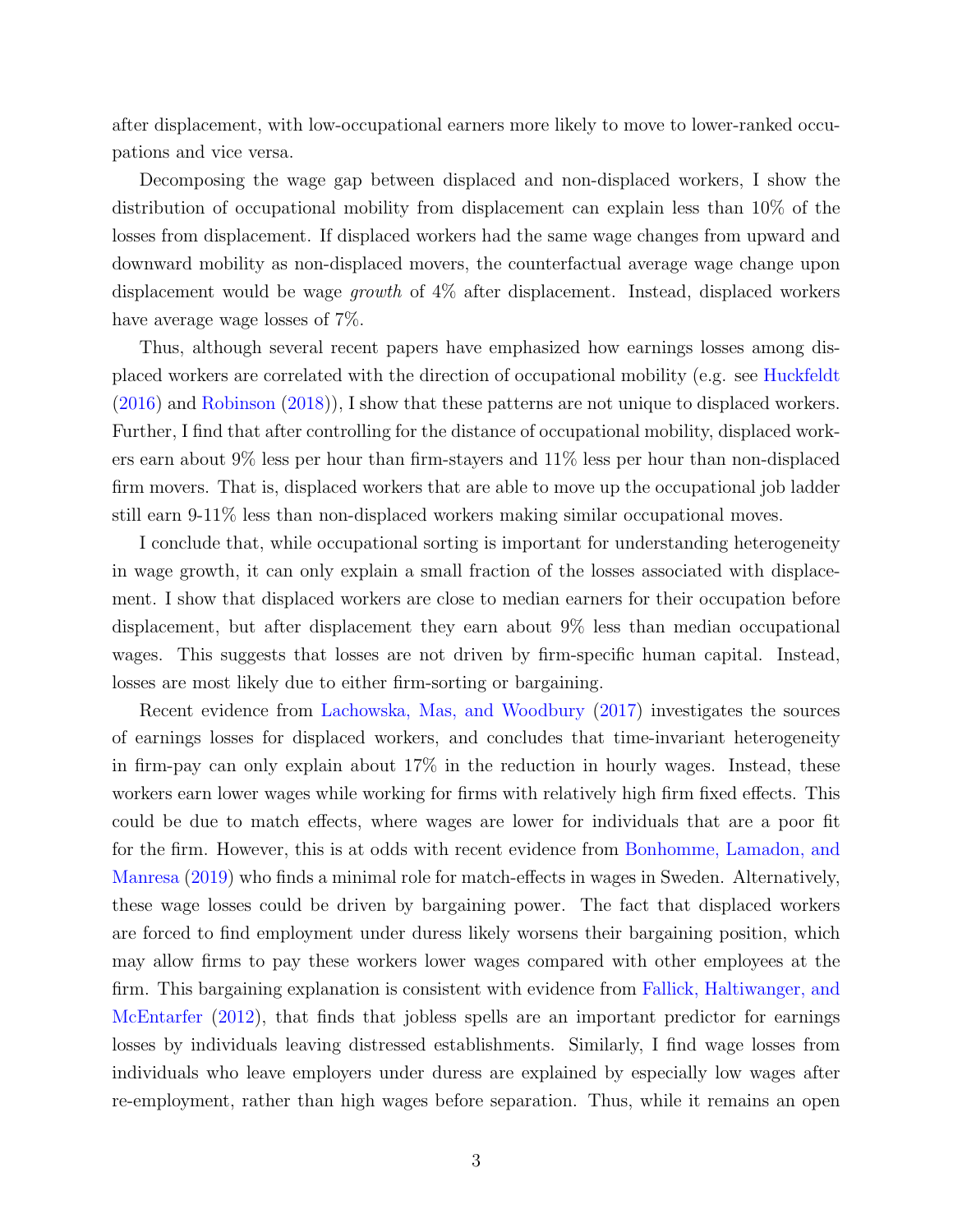question the extent to which lower wages are due to firm mismatch, in this paper I show that these losses cannot be explained by mismatch in the type of work the individual performs.

Crucial to this exercise is the ability to disentangle returns to occupational mobility from returns to different types of firm mobility. I take advantage of the fact that the CPS displaced worker supplement and tenure supplement are conducted at the same time. This allows me to separate individuals into three mutually exclusive groups: individuals who have not changed employers in the last year, individuals who have changed employers but report they have not been displaced in the last year, and individuals who report displacement in the last year. However, since these surveys are only administered every two years, this means the sample size restricted. I find very similar results using complementary data from the SIPP.

My findings indicate that careers are substantially more volatile then aggregated wagegrowth statistics suggest. Approximately 7% of employed individuals move down the occupational job ladder each year. These downward movers have annual real wage growth that is 3 percentage points slower than occupational stayers, for net real wage losses of about 1 percent. Wage gains for individuals moving up the occupational job ladder are 6 percent within the firm and 15 percent for non-displaced firm changers. These results are consistent with either non-displaced movers sorting to higher-paying firms or muted wage changes for internal movers due to wage compression.

One weakness of using individual survey data to study occupational mobility is that the process of collecting and coding occupations introduces substantial noise into the measurement of occupational mobility. Since most individuals do not change occupations, this will serve to attenuate the wage returns to occupational mobility. However, since this measurement error is not correlated with the type of employer mobility, it should not bias estimates of relative returns by type of firm mobility. In addition, I show that estimates are consistent with the Danish administrative data examined by [Groes, Kircher, and Manovskii](#page-28-6) [\(2013\)](#page-28-6) and [Frederiksen, Halliday, and Koch](#page-28-7) [\(2016\)](#page-28-7). Despite these limitations, the CPS provides the best data source in the United States to study displacement and occupational mobility, since there is no administrative data source for occupational mobility.

This paper contributes to the literature on the directionality of returns to mobility. The literatures on promotions within firms (such as Baker, Gibbs, and Holmström [\(1994a\)](#page-27-0)) and job ladders between firms<sup>[3](#page-3-0)</sup> demonstrate how workers can find higher earnings and better matches by moving between jobs. Recent work has emphasised that the magnitude of these

<span id="page-3-0"></span><sup>&</sup>lt;sup>3</sup>[Moscarini and Postel-Vinay](#page-29-3) [\(2016\)](#page-29-3) find worker flows form a job-ladder based on employer size, while [Haltiwanger, Hyatt, Kahn, and Mcentarfer](#page-28-8) [\(2017\)](#page-28-8) find worker flows form a job-ladder based on establishment wages.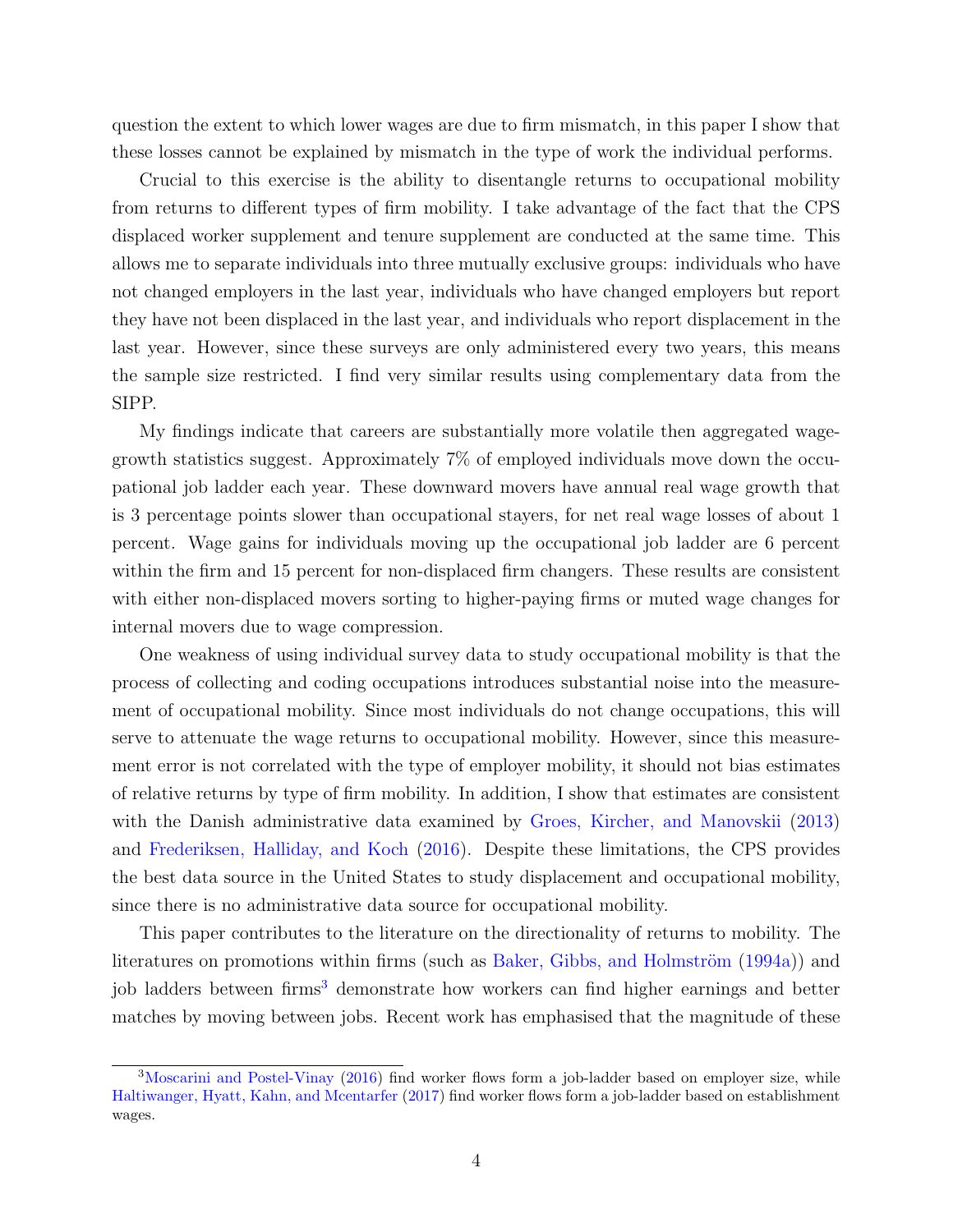returns depend on whether or not an individual moves to a higher- or lower-ranked job. In two recent papers, [Groes et al.](#page-28-6) [\(2013\)](#page-28-6) and [Frederiksen et al.](#page-28-7) [\(2016\)](#page-28-7) document substantial rates of downward occupational mobility using administrative data from Denmark. Within firms, a variety of papers in the personnel literature have found some firms demote individuals within the hierarchy; see [Frederiksen, Kriechel, and Lange](#page-28-9) [\(2013\)](#page-28-9) for a summary. Finally, [Fallick et al.](#page-28-5) [\(2012\)](#page-28-5) find individuals leaving distressed and non-distressed establishments experience similar distributions of earnings loss, which is consistent with the heterogeneity in earnings changes I see for both displaced and non-displaced firm-leavers. Thus, across a variety of settings, a substantial flow of workers move to lower-ranked or lower-pay jobs.

Several papers within the displacement literature note heterogeneity in the consequences of displacement. Both [Neal](#page-29-4) [\(1995\)](#page-29-4) and [Poletaev and Robinson](#page-29-5) [\(2008\)](#page-29-5) find that individuals who are able to find employment in the same industry or in a job with a similar task-mix are able to partially ameliorate the cost of displacement. More recently, [Huckfeldt](#page-28-3) [\(2016\)](#page-28-3) finds earnings losses from displacement are concentrated among individuals who make downward occupational changes. [Farber](#page-28-10) [\(1997\)](#page-28-10) and [Farber](#page-28-11) [\(2017\)](#page-28-11) find a substantial fraction of respondents to the Displaced Workers Survey indicate wage growth following displacement, which is consistent with evidence from [Krueger and Summers](#page-29-6) [\(1988\)](#page-29-6) that individuals who move to higher-average-pay industries earn higher wages after displacement. In this paper, I investigate whether these factors that can explain variation in the losses within displaced workers can explain differences in comparative wage changes between displaced and nondisplaced job changers.

The most closely related paper is [Robinson](#page-29-1) [\(2018\)](#page-29-1) who also looks at the distance and direction of occupational mobility after displacement. Robinson finds that the wage losses from displacement are closely related to the distance of occupational change the individual makes, a finding which I show holds for all occupational changers, not just displaced workers. Although Robinson emphasizes that displaced workers make more negative moves than non-displaced individuals, I show that these differences are small can explain little of the wage losses from displacement. In the Appendix, I show that ranking occupations based on the task-composition of jobs does not lead to qualitatively different conclusions. Another related paper is [Raposo, Portugal, and Carneiro](#page-29-7) [\(2019\)](#page-29-7), who find that job-title fixed effects can explain 46% of the loss in hourly wages for displaced workers in Portugal. This is substantially larger than what I find for occupations in the United States. The discrepancy may be due to the fact that job titles are defined in the Portuguese data by industry-level collective bargaining agreements, thus job title mobility is a combination of firm and occupational mobility.

I next provide an overview the main theoretical explanations of wage losses from displace-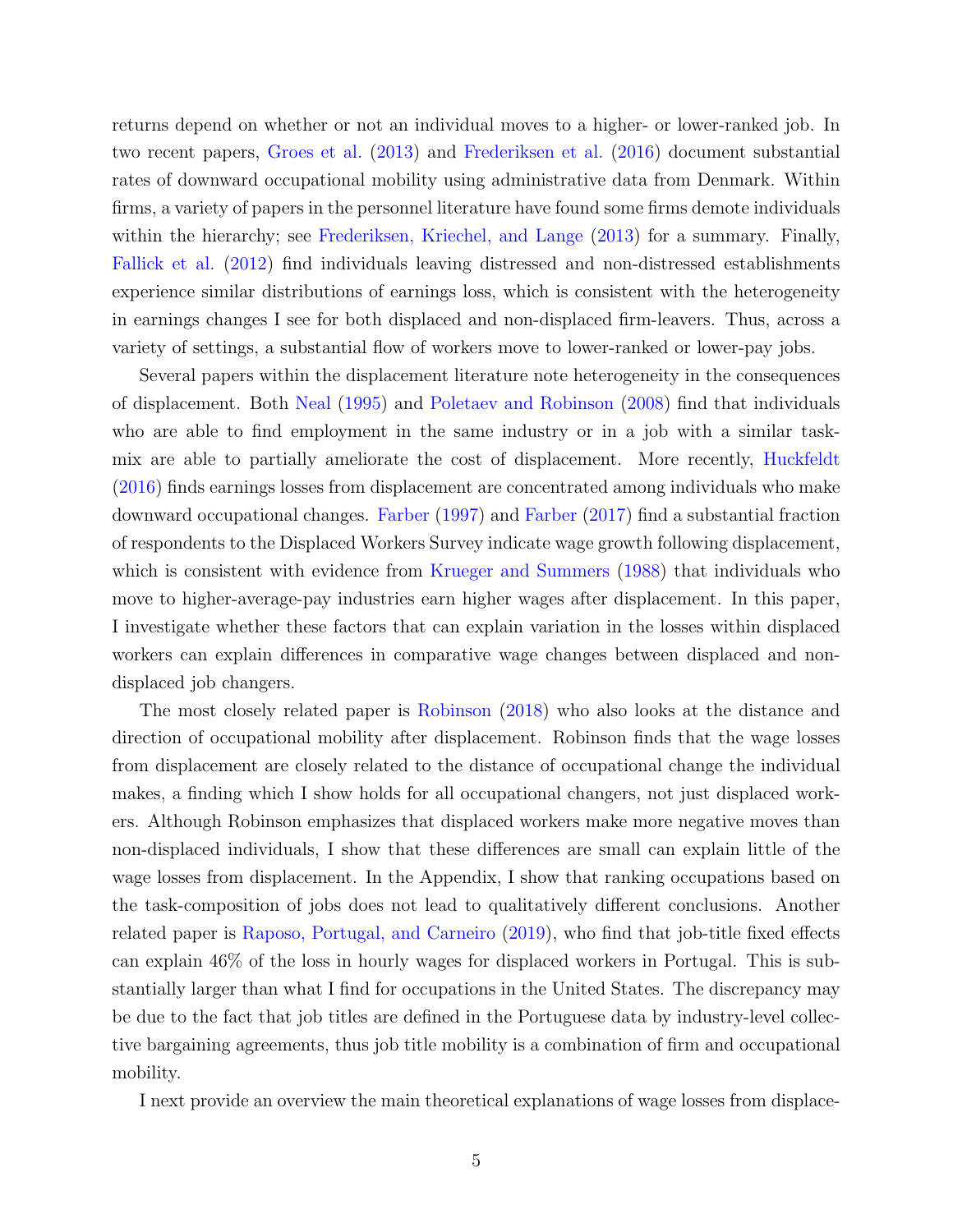ment and how one can distinguish these mechanisms empirically. In Section [3](#page-7-0) I describe the data and the methodology for measuring mobility and ranking occupational moves, as well as the empirical strategy. In Section [4,](#page-12-0) I present several facts about occupational job ladders. in Section [5,](#page-19-0) I discuss facts about employer mobility and compared displaced and non-displaced workers. In Section [6,](#page-21-0) I show occupational sorting cannot explain the losses from displacement. In Section [7](#page-24-0) I provide additional empirical tests of alternative theories. In Section [8](#page-26-0) I discuss the theoretical implications of my findings, and in Section [9](#page-27-1) I conclude.

### <span id="page-5-0"></span>2 Distinguishing Theories of Losses from Displacement

If labor markets were perfectly competitive and without frictions, we would not expect displacement to be deleterious to workers. Displacement would force workers to change firms, but they would immediately find an equivalent position. Similarly, if there was no heterogeneity in jobs, as soon as the worker found another job his wages would be unchanged from his pre-displacement earnings. Thus, for any model to explain the losses displaced workers experience after re-employment, it must be able to explain the sources of frictions and heterogeneity.

Sources of friction are typically understood to be driven by congestion in the job search process (c.f. [Burdett and Mortensen](#page-28-12) [\(1998\)](#page-28-12)). Individuals who choose the timing of mobility are able to wait for offers that they prefer to their current job, leading to average wage growth for voluntary movers. Involuntary job loss is associated with wage losses on average, because such individuals do not have the luxury of waiting for a better wage offer. However, by searching on the job, they may be able to recover their previous wage level.

A key source of heterogeneity across jobs is the tasks performed, which can be summarized by the occupation. There are two main frameworks for understanding the wage returns to occupational mobility. The first is the role of occupational specific human capital. If occupations require unique skills and investments, then there will be positive wage returns from specializing in a particular occupation and negative wage consequences from changing occupations, especially after a long tenure in the occupation (c.f. [Shaw](#page-29-8) [\(1984\)](#page-29-8)).

However, if human capital is more general, individuals may be able to transfer skills across occupations. This is the premise of the the job assignment model (as developed by [Gibbons and Waldman](#page-28-0) [\(1999\)](#page-28-0)). Further, individuals' (expected) ability can change over time, either due to human capital accumulation or decay, or due to learning about the individuals underlying ability. In this case, as ability crosses the assignment threshold between jobs, individuals will optimally move up or down a job ladder. Observing an individual moves down a job ladder does not mean that the individual has experienced a wage loss due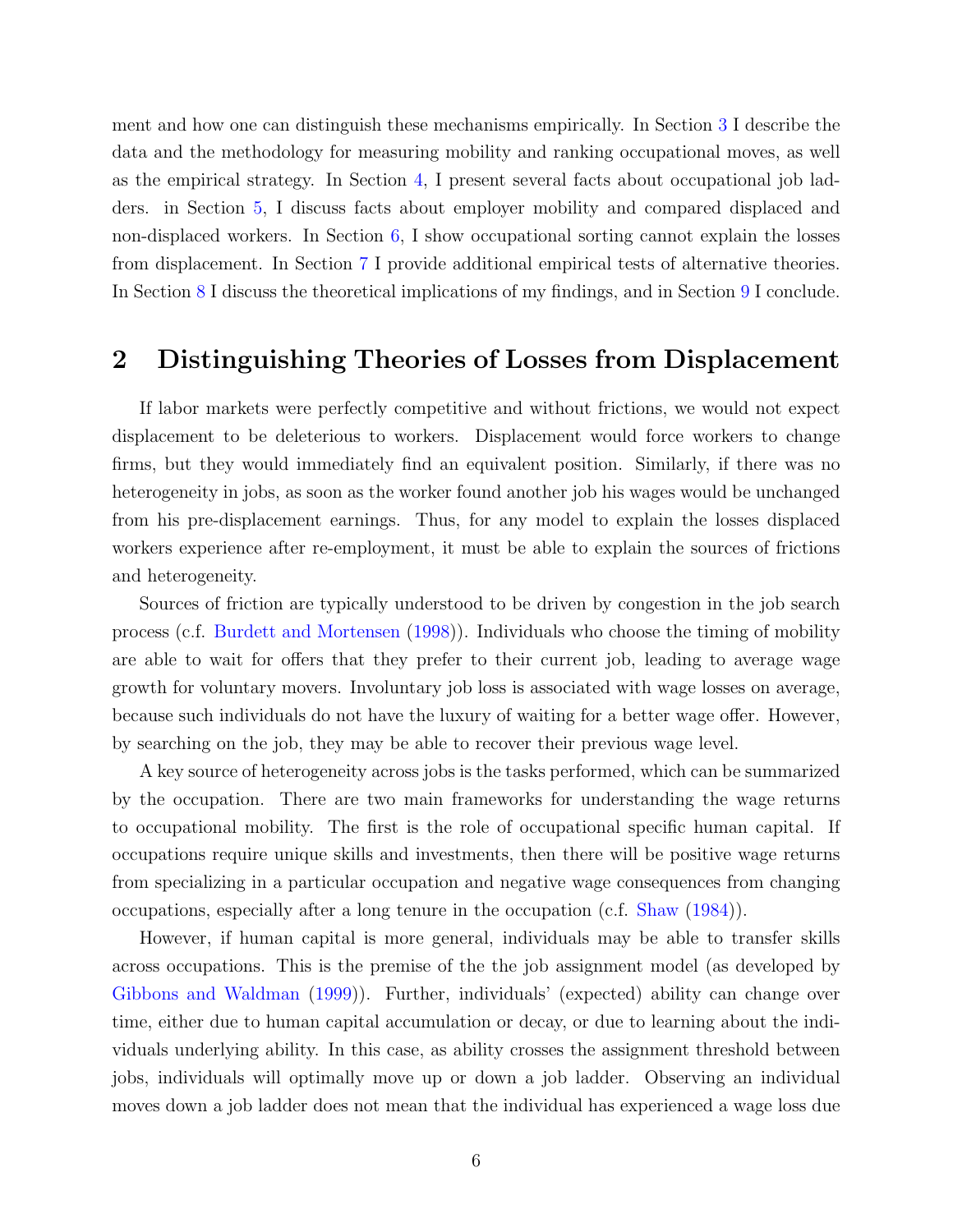to job assignment, indeed in this framework, the individual would have experienced a larger wage loss in the absence of mobility. Thus, in order to understand whether occupational mobility contributes to the losses from displacement, it will be important to construct an appropriate counterfactual for occupational mobility in the absence of displacement.

In addition, displaced workers may experience wage losses due to mobility between firms. There are several reasons why. First, there may be match-specific productivity, where worker productivity depends on the quality of the match or firm-specific human capital. In this case, a forced separation is likely to lead to wage losses across the board due to productivity losses.

Second, there may be heterogeneity in wages that firms pay to all their employees. For instance, in the classic [Burdett and Mortensen](#page-28-12) [\(1998\)](#page-28-12) model, firms offer heterogeneous wages to induce search, but there are no productive differences between firms. In this case, individuals who are forced to change employers are more likely to fall down the firm-wage ladder, but not due to productivity losses. Third, if firms and applicants bargain over wages, displaced workers are likely to be disadvantaged due to having worse outside options. This could also lead to lower wages without any productivity differences.

These different potential explanations of wage losses from displacement have distinct policy implications. If displaced workers' losses are due to some form of mismatch, either in terms of occupation or firm characteristics, then individual wages and aggregate productivity may be improved by encouraging longer or more effective search. On the other hand, if losses are due to a wage ladder as in [Burdett and Mortensen](#page-28-12) [\(1998\)](#page-28-12), matching with a low-wage firm is individually costly but has no effect on aggregate productivity, since wage heterogeneity is not due to underlying heterogeneity in productivity. Finally, if wage losses are due to bargaining, more generous unemployment insurance could improve workers' bargaining position, but again would have no impact on aggregate productivity. While I will be able to examine in detail the source of losses due to occupational sorting, I will not be able to distinguish between these alternative firm-based explanations for wage losses.

A key contribution of this paper is to investigate the joint distribution of occupation and firm mobility, and compare wage returns for different types of moves. By comparing the distribution of occupational moves for displaced workers with the 'typical' job ladder experienced by non-displaced workers, I am able to determine whether displaced workers experience excessive reallocation or worse reallocations compared to non-displaced individuals. In addition, by isolating individuals who change occupations within firms, I am able to distinguish between wage returns from occupational mobility versus employer mobility. I will show that most occupational mobility occurs within firms, suggesting that occupational job ladders may have different properties than job ladders between firms.

Finally, I will draw on predictions from the job assignment model to determine if occu-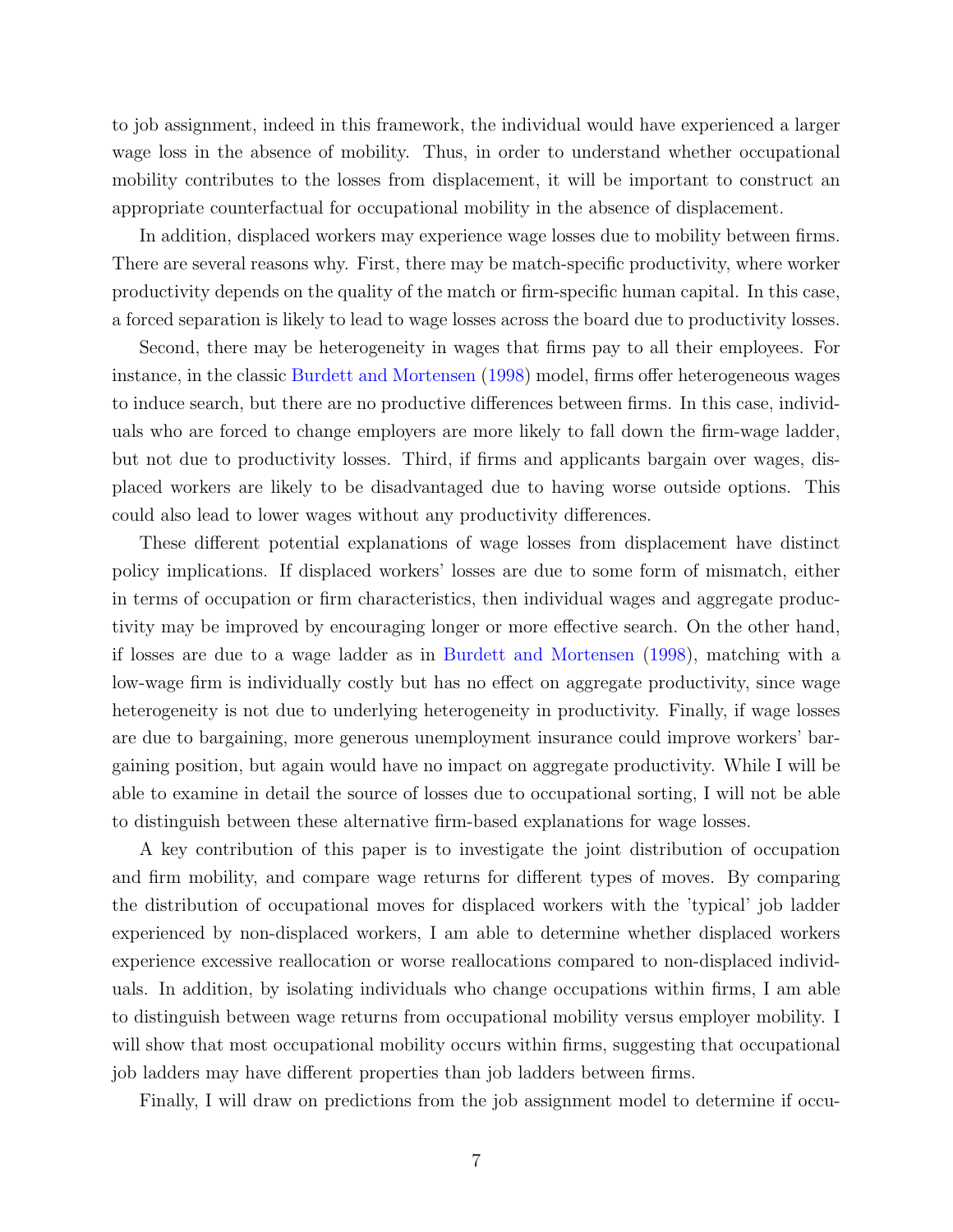pational change is consistent with efficient sorting. If individuals are moving up and down an effective ability ladder, then individuals are likely to be descending the ladder before a downward move and rising the ladder before an upward move. This means that before a job change, someone who moves down is more likely to have been a low earner for the occupation, while someone who moves up is more likely to have been a high earner for the occupation. On the other hand, after mobility, the relationship flips, with downward movers more likely to be high earners for their new occupation and upward movers more likely to be low earners for their new occupation. I will test these predictions on both non-displaced and displaced individuals.

### <span id="page-7-0"></span>3 Methodology

In this section, I first introduce the data source in Section [3.1,](#page-7-1) then discuss the measurement of occupational mobility and construction of the job ladder in Section [3.2.](#page-9-0) In Section [3.3](#page-9-1) I present the econometric specification and in Section [3.4](#page-11-0) I discuss measurement error issues.

#### <span id="page-7-1"></span>3.1 Data

The primary data source is monthly CPS survey data from January 1994 through October 2016 and the CPS Tenure and Displaced Worker Supplements (DWS) administered during the same time period. In order to identify the type of firm mobility, I use the tenure and displaced workers supplements, which are administered at the same time in January or February of even years.<sup>[4](#page-7-2)</sup> Wages are collected in the monthly CPS in the outgoing rotation groups (ORG) administered in months 4 and 8. Thus, I match individuals who are in the outgoing rotation group during the months the tenure supplement is administered to their previous outgoing rotation group, which gives me their occupation and wage before a potential mobility event.[5](#page-7-3) For individuals who were employed a year ago and are currently employed, reported tenure of greater than a year indicates they did not change firms in the past year. In this way, I can construct measures of annual employer and occupational mobility.

In addition, I use the DWS to classify individuals who changed employers as displaced or non-displaced. In particular, individuals 20 years or older are asked, "During the last 3 calendar years... did you lose a job, or leave one because: your plant or company closed or

<span id="page-7-3"></span><span id="page-7-2"></span><sup>&</sup>lt;sup>4</sup>In particular, January in the even years between 2002 and 2016 and February in 1998 and 2000.

<sup>&</sup>lt;sup>5</sup>To match individuals across surveys, I use a procedure developed by [Madrian and Lefgren](#page-29-9) [\(1999\)](#page-29-9) using administrative IDs and confirm matches using sex, race, and age.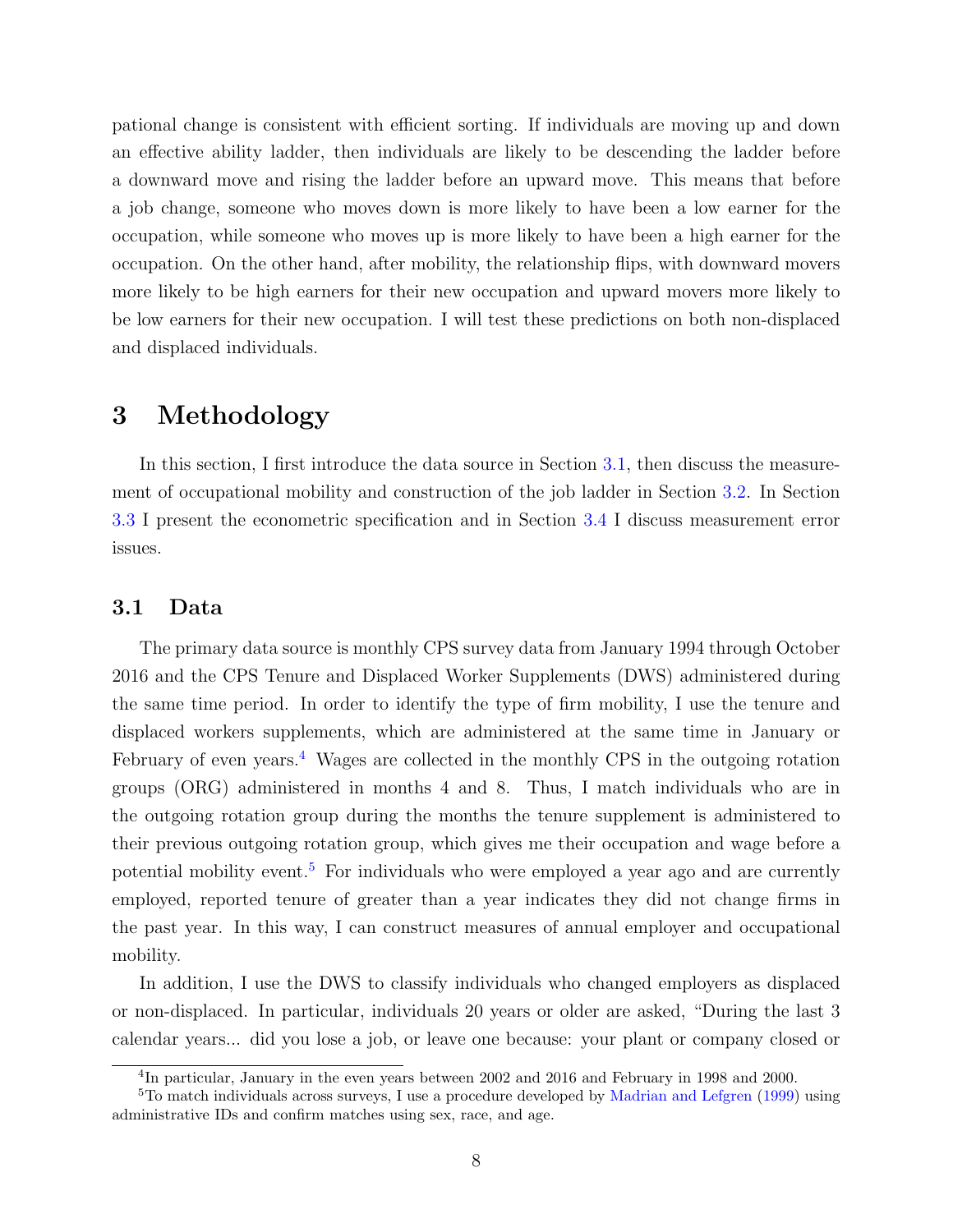moved, your position or shift was abolished, insufficient work or another similar reason?" If they answer yes, they are asked additional questions, including the reason for job loss and which year they were displaced. In order to continue with the DWS questions, they must report one of the following reasons for displacement: (1) plant or company closed or moved, (2) insufficient work, or (3) position or shift abolished. If an individual reports a displacement event in the previous year for one of the above reasons, I classify them as a displaced worker. This results in three categories: firm-stayers, non-displaced firm-changers, and displaced workers. Table [A.2](#page-42-0) provides descriptive statistics for this sample.

In addition, I also use a retrospective sample constructed from the Displaced Workers Survey. Although the contemporaneous sample described above allows for comparisons of wage outcomes for displaced and non-displaced workers, the sample of displaced workers is restricted to respondents who were in the 8th month of the sample when answering the DWS supplement. Displaced workers are also asked to report details of the lost job, including occupation and earnings. This retrospective data is what has typically been used by researchers using the CPS DWS data.<sup>[6](#page-8-0)</sup> However, since the previous year's information is collected retrospectively, it is likely less accurate than the contemporaneously collected information in my primary sample. Nonetheless, I use this retrospective sample for individuals who were displaced in the past year as an additional data source. Column 4 of Table [A.2](#page-42-0) provides descriptive statistics for this sample.

To complement the analysis from the CPS, I also use data from the 2008 Survey of Income and Program Participation (SIPP). The SIPP has several advantages over the CPS. First, the 2008 SIPP is a panel, surveying individuals every 4 month for a span of 5 years (2008-2013). In addition, the SIPP asks more detailed questions about employer mobility, allowing me to disaggregate employer changes into the reasons for employer change. However, the 2008 SIPP does not capture occupational mobility within firms, which is crucial for my research design, so can only be used to supplement the primary CPS results.

The SIPP sample is constructed by matching adjacent 4-month waves. The sample is restricted to individuals who are employed in the first month of each wave. Further, since the SIPP only collects monthly earnings, the sample is restricted to individuals who work 35 or more hours per week and were employed for the whole month for both months. Employer mobility is defined as individuals who report leaving their employer in the second, third or fourth month of the first wave. Individuals who changed employers during the first month of the wave are dropped, due to partial monthly earnings. I am left with a sample of 257 thousand observations, each consisting two four-month waves. In Table  $A.3 I$  $A.3 I$  show summary statistics for key variables.

<span id="page-8-0"></span> ${}^{6}E.g.$  [Gibbons and Katz](#page-28-13) [\(1991\)](#page-28-13), [Neal](#page-29-4) [\(1995\)](#page-29-4), [Farber](#page-28-11) [\(1997\)](#page-28-10), and Farber [\(2017\)](#page-28-11).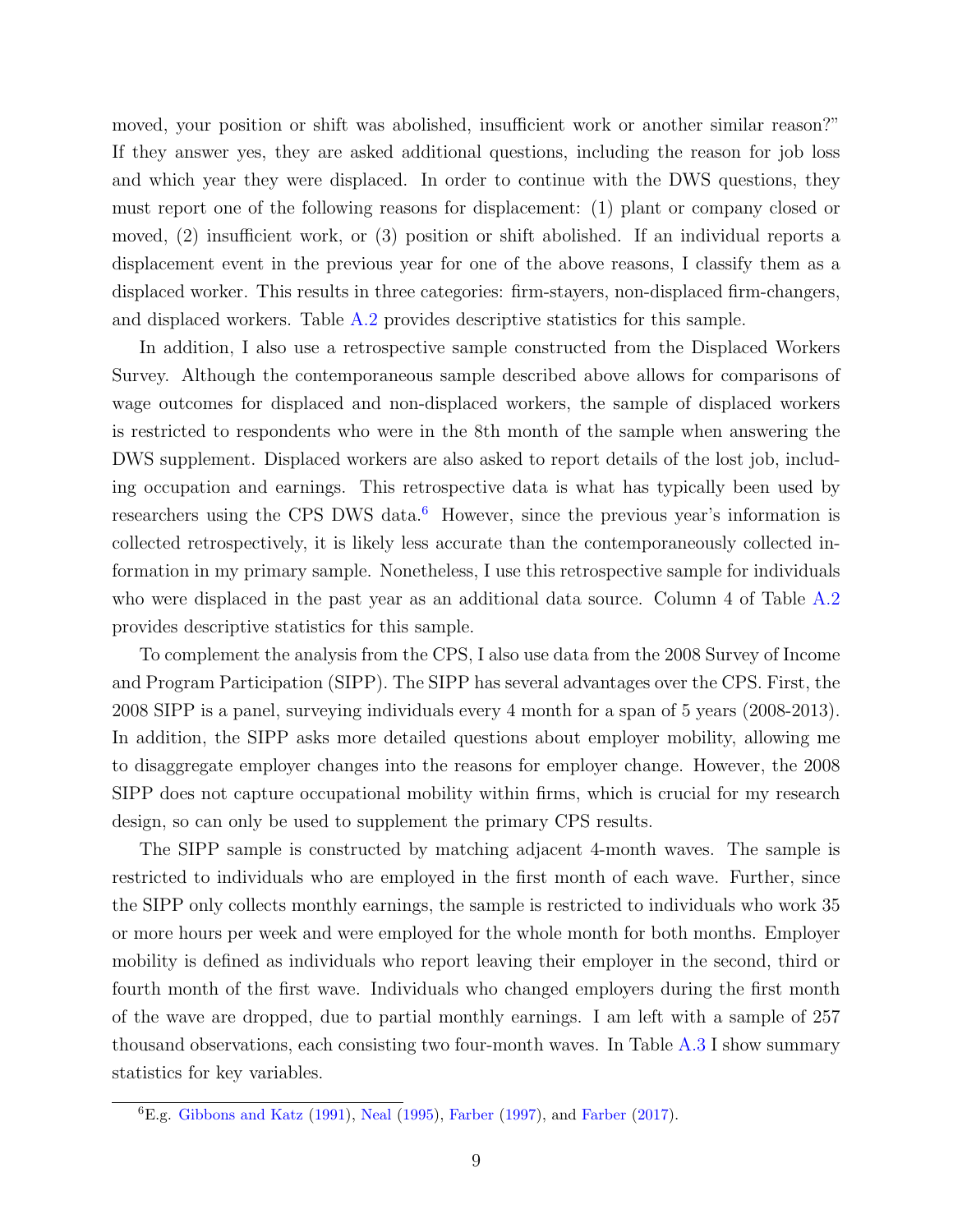#### <span id="page-9-0"></span>3.2 Measuring and Ranking Occupational Mobility

Occupational coding provides a mapping of worker duties and activities to a common classification system across firms. The CPS and SIPP surveys ask individuals open ended questions about their jobs, which are then classified into occupational codes by trained enumerators. It is important to note that this process introduces substantial measurement error into the measurement of occupational mobility, since small differences in how the individual describes their job or how the enumerator classifies the work can lead to changes in occupational codes.

In order to rank occupational changes as positive or negative, I assign each occupation a code based on the median occupational wage from the Occupational Employment Statistics survey (OES). The survey collects occupation and wage data from over a million establishments every three years, providing high-quality employer-reported data on wages. I use 2005 median hourly wages, which were collected between 2002 and 2005 and are reported using the 2000 SOC occupational codes. This avoids changes to the occupational ranking that may occur with small changes in occupational wages each year as in [Groes et al.](#page-28-6)  $(2013)^7$  $(2013)^7$  $(2013)^7$ , and also avoids the possibility of temporary changes to the occupational wage structure due to the two most recent recessions (2001 and 2007-2009). I then use Census crosswalks to assign each occupation in the CPS to one of these codes. The OES index ranges from \$6.60 to \$80.25. In the Appendix, I show an alternative ranking method based on occupational tasks yields similar results.

#### <span id="page-9-1"></span>3.3 Econometric Specifications

The main specification is a first-differenced linear regression, in which I regress the change in wages on indicators for whether or not the individual made a negative or positive occupational transition. All reported wages are the log of real hourly wages, deflated to January 1994 values. Since the wage data is collected across a span of 20 years, I include year fixed effects in most specifications. The sample is restricted to individuals who were employed in both outgoing rotation group months, with valid earnings and occupation data in both months, and tenure responses in the second month of the match.

In particular, I run the following basic specification:

$$
\ln(w_{it+1}) - \ln(w_{it}) = \alpha_0 + \alpha_1 D_{it}^{down} + \alpha_2 D_{it}^{up} + X_i \beta + \gamma_t + \epsilon_{it}
$$

 $D_{it}^{down}$  and  $D_{it}^{up}$  are indicators for whether or not the individual made a downward or upward

<span id="page-9-2"></span><sup>7</sup>This is likely to be a bigger problem in my sample-based data than it was for [Groes et al.](#page-28-6) [\(2013\)](#page-28-6) who have nearly universal administrative data.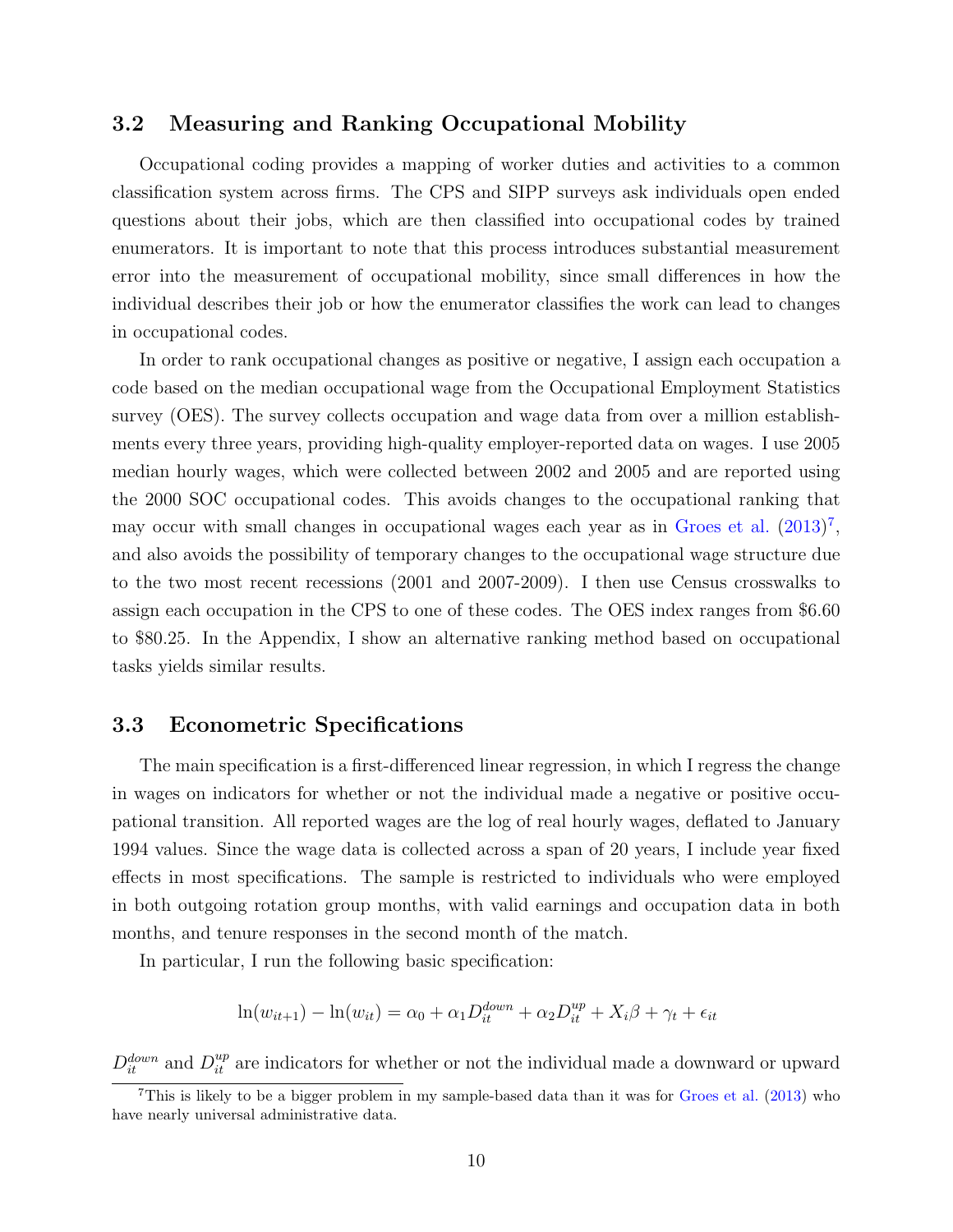occupational change. The  $\gamma_t$  represent annual fixed-effects.

The  $X_i$  include a variety of controls. The first differenced specification removes any time-invariant worker characteristics, however there may be variation between groups in the growth rate of wages. For instance, wage growth is typically faster for early career workers. Since occupational movers are also younger on average than occupation stayers, this could inflate the returns to occupational mobility. Thus in many specifications I include the following demographic controls: a third-degree polynomial in potential experience (ageeducation-6), dummy variables for gender and non-white race, and dummy variables for different levels of educational attainment.

In addition, for some specifications I include industry controls which consist of dummy variables for major industries (crosswalked to a consistent 2002 major industry classification across years), or occupation controls, which consist of dummy variables for detailed occupations (crosswalked to consistent 2002 Census codes). All specifications are weighed using CPS sampling weights, and I report robust standard errors.

To evaluate whether or not movers are low or high earners for their occupation before or after moving, I run specifications with the difference between log hourly wages and the log median wage for the detailed occupation-year. To construct the log median wage variable, I use the full monthly CPS survey (1994–2016), and calculate median wages for each detailed occupation each year. This provides a measure for the typical earnings in that occupation in the year of interest.<sup>[8](#page-10-0)</sup> In regressions in which the dependent variable is wages before mobility (or the change in wages), if I include job controls, these are defined for the job before mobility. When the dependent variable is wages after mobility, I instead use job controls defined for the job after mobility has occurred.

In order to evaluate how much of the differences in wage changes between displaced and non-displaced workers may be due to occupational mobility, I perform Oaxaca-Blinder decompositions (c.f. [Oaxaca](#page-29-10) [\(1973\)](#page-29-10) [Blinder](#page-27-2) [\(1973\)](#page-27-2)). This methodology is a non-causal statistical decomposition, that separates the gap in an outcome variable between two groups into differences in fixed characteristics, differences in the return to those characteristics, and differences in the interaction between the two. In this case, I decompose the change in wages between displaced workers and non-displaced workers into differences in the types of occupational mobility, differences in the return to the types of mobility, and the interaction. I report the maximal percent of the variation that can be accounted for by differences in the distribution of occupational mobility, which I take to be the sum of the share of the variation due to the distribution of mobility and the share due to the interaction. If this percent is

<span id="page-10-0"></span><sup>8</sup>Results are robust to using median occupational wages from the OES survey, rather than calculated from the CPS.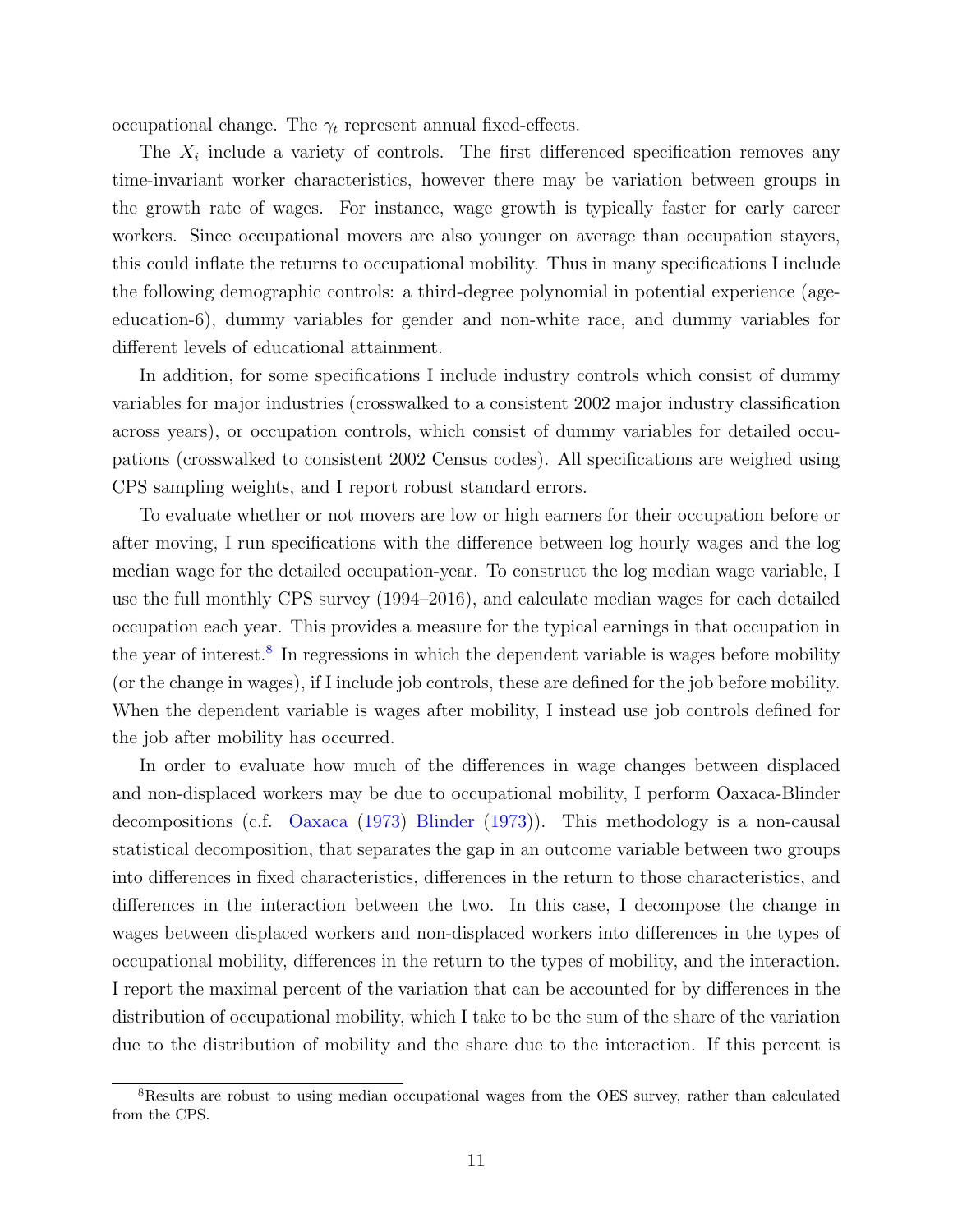small, it indicates that most of the gap in wages between displaced and non-displaced is due to displaced individuals earning different wage returns from non-displaced for the same type of occupational mobility.

#### <span id="page-11-0"></span>3.4 Measurement Error

As discussed above, the process of occupational coding introduces substantial errors. Thus it is worth exploring in detail the implications of such measurement error in measuring types of mobility and estimating wages. The most common type of coding error is due to spurious mobility. Most individuals do not change occupations each year. For individuals who remain employed at the same firm, the CPS follows a procedure of dependent coding, in which the interviewer asks whether or not the respondent changed occupations from the previous month. This leads to dramatically lower estimates of annual mobility inside firms, falling from 44% to approximately 5.5% . Occupational mobility for firm-changers is also likely inflated, however there are no dependently coded estimates with which to compare.

For wage change estimates, this measurement error will serve to attenuate estimates of wage changes since individuals who remain in the same job at the same firm typically have modest real wage growth. Thus misclassification of these workers as either upward or downward movers will serve to reduce the average wage gains for upward movers and lessen wage losses for downward movers. However, if all mobility was due to misclassification, earnings growth should not vary based on the type of spurious mobility. Thus the extent to whether or not there is variation in wage changes based on mobility serves as a test for whether there is true mobility underlying the spurious mobility.

A bigger issue arises for the measurement of the distance between earnings and median occupational wages. Consider individuals who are classified as downward occupational movers. Some fraction of these are true movers, however there may be two types of workers misclassified as downward movers. First, an individual could be incorrectly classified in the first month as working in a higher-ranked occupation than his true job. If this error is corrected in the second month of the sample, he would look as if he moved to a lowerranked occupation. Moreover, if his wages are in line with his true occupation, we would see below-median wages before 'moving' and near median wages after 'moving'. Second, an individual could be correctly classified in the first month, but in the second month be incorrectly classified into a lower-ranked occupation. In this case, he could be expected to have approximately median earnings before 'moving', and above-median earnings after 'moving'. In this case, rather than attenuating the estimated wage outcomes, this misclassification will bias the estimates upward, estimating a larger-than-true value of the wage gap before and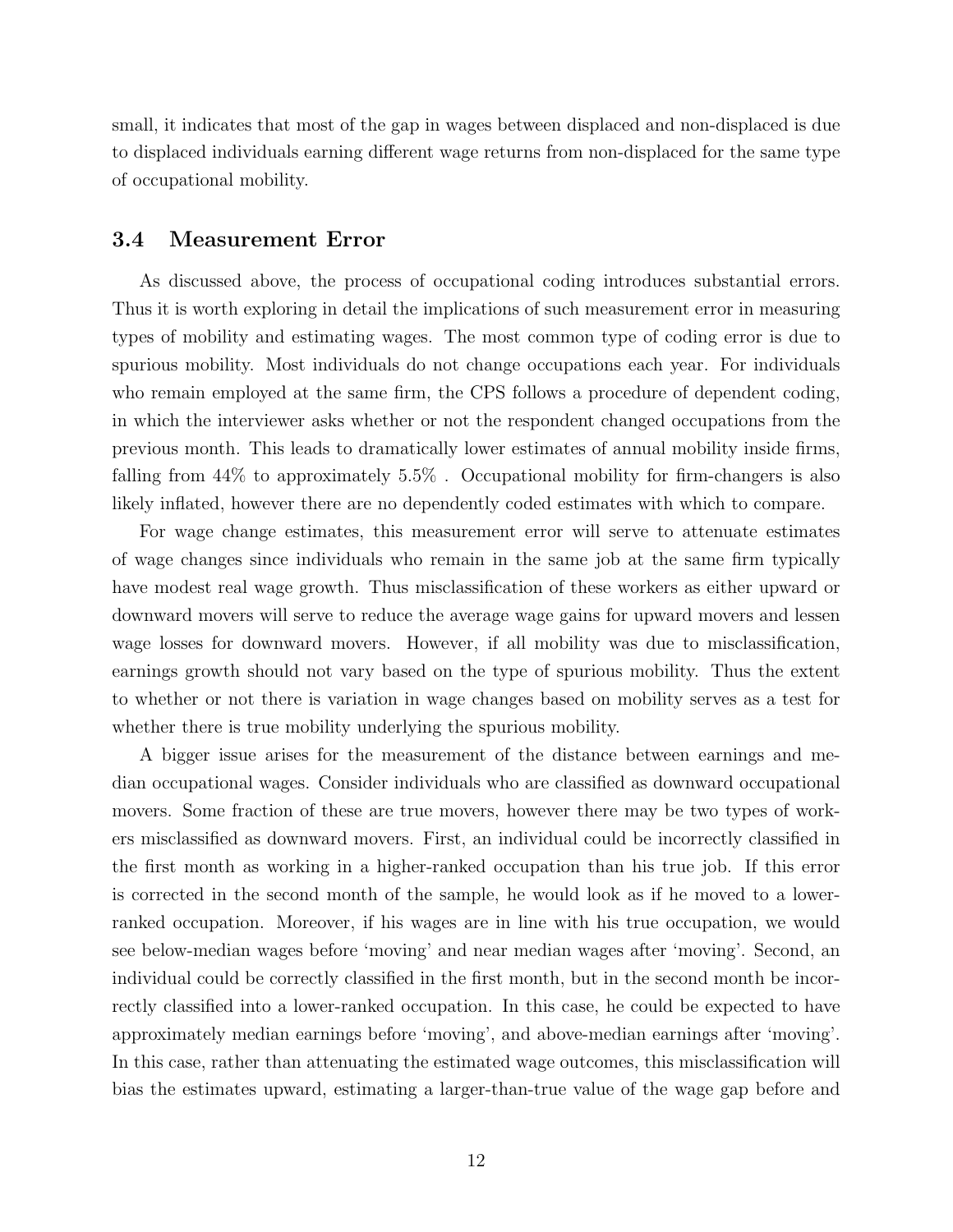after mobility for downward occupational changers.

Although these biases may inflate the estimates for the wage gap with mobility, the extent of this measurement error should not vary by employer mobility. All individuals are asked the same questions about their current occupation and coded by the same enumerators, regardless of what type of mobility they reported. Thus, while the levels of mobility are biased, the relative wage gaps should not be. In addition, when possible I will compare estimates to results from related papers that use administrative data which will serve to corroborate my estimates.

### <span id="page-12-0"></span>4 Facts about Occupational Job Ladders

In this section, I develop a series of facts about occupational job ladders. I focus on four key facts: (1) most occupational transitions occur within firms, (2) moves down the occupational job ladder are frequent, (3) wage changes reflect the direction and distance of mobility, and (4) downward occupational movers are negatively selected and positive upward movers are positively selected. I show that these facts hold for both firm-stayers, non-displaced firm changers, and displaced workers.

#### 4.1 Fact 1: Most Occupational Transitions Occur within Firms

I begin by investigating the rates and characteristics of occupational mobility for individuals based on whether they change employers or are displaced, which are displayed in Panel A of Table [1.](#page-33-0) In the first three columns I show the annual occupational mobility rates for individuals in the CPS, while in the final two columns I show the four-month mobility rates for individuals in the SIPP. The CPS data reveals that annual occupational mobility rates are lower for firm-stayers, at 43.4% per year compared with about 75% of individuals who changed employers. Nonetheless, since only 11% of individuals changed employers over the year, 80% of these occupational moves are internal-firm moves.

As discussed in Section [3.4,](#page-11-0) self-reported occupational data introduces substantial spurious occupational mobility, thus these estimates are an over-estimates of mobility rates. I can compare these estimates to administrative occupational data from Denmark reported by [Groes et al.](#page-28-6) [\(2013\)](#page-28-6), which is less likely to suffer from measurement error. Although the authors do not emphasize differences in occupational mobility within firms versus between firms, I calculate the Danish within-firm mobility occupational mobility rate is 14.4% while the between-firm mobility rate is 35.5%, using data reported in their Appendix Tables 1 and 2. Nonetheless, since only 20% of individual change firms a year, 62% of occupational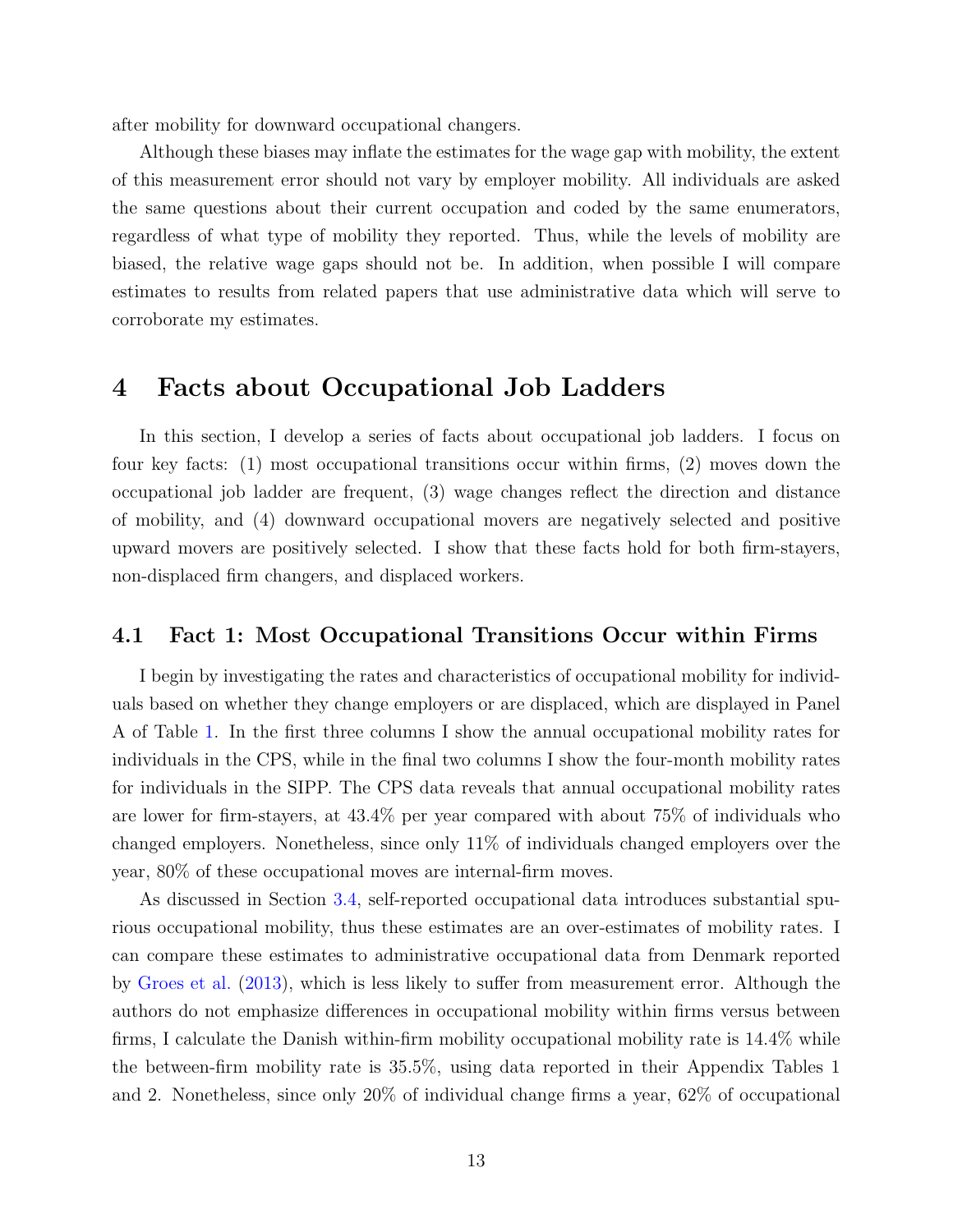changes in Denmark occur within firms.

The fact that most occupational mobility occurs within firms suggests that the primary driver of occupational mobility is unlikely to be congested search, which is the standard mechanism behind models of firm job ladders. Within firms, workers and employers should be aware of potential alternative matches. Instead, mobility is likely due changing worker capabilities or congestion through capacity constraints.

## 4.2 Fact 2: Moves Down the Occupational Job Ladder are Frequent

I next turn to the direction of occupational mobility. As discussed in Section [3.2,](#page-9-0) I rank occupations based on the annual median OES occupational wage. In Panel B of Table [1,](#page-33-0) I show that over 40% of occupational moves are to lower-ranked occupations. These estimates vary slightly across types of firm mobility within the CPS, with 47.5% of internal movers moving down, 44.6% of non-displaced between firm movers moving down, and 49.5% of displaced workers moving down. Rates of downward mobility are somewhat larger in the SIPP, with 47% of non-displaced and 54% of displaced, respectively.

These estimates are remarkably consistent with Danish administrative mobility analyzed by [Groes et al.](#page-28-6) [\(2013\)](#page-28-6), who find downward movements by 46% of occupation changers inside the firm, and 45% for occupational changers between firms. Nonetheless, rates of downward mobility are substantially larger than estimates of demotion rates within firms from the personnel literature.[9](#page-13-0) This may be due to occupational transitions including lateral moves that would not necessarily be considered a demotion, but implies occupational mobility is somewhat different from firm promotion hierarchies.

In Panels C through E of Table [1,](#page-33-0) I turn to the distance of occupational moves, measured as the change in the log median occupational wage. Panel C shows that the average distance of occupational moves varies by the type of firm mobility. Internal movers on average gain 1.5% in occupational wage ranks, while non-displaced between firm movers gain between 2.8% (SIPP) and 4.6% (CPS). However, for displaced workers, the average change in rank is negative, with losses between 1.4% (CPS) and 5.3% (SIPP). This is consistent with [Robinson](#page-29-1) [\(2018\)](#page-29-1), who finds displaced workers are more likely to make a negative occupational moves.

<span id="page-13-0"></span>Panels D and E show that the average change in occupational rank obscures large changes

<sup>&</sup>lt;sup>9</sup>[Frederiksen et al.](#page-28-9) [\(2013\)](#page-28-9) harmonized a variety of datasets from the literature in order to compare promotion and demotion rates. These authors' analysis revealed demotion rates ranging from less than 1% of all position changes in the case of [Baker et al.](#page-27-0) [\(1994a\)](#page-27-0) to a high of 29% for white-collar workers during a period of contraction in [Dohmen, Kriechel, and Pfann](#page-28-14) [\(2004\)](#page-28-14). Thus, while finding substantial rates of downward mobility inside firms is not unheard of, these measured occupational changes occur at substantially higher frequency than demotions in the personnel literature.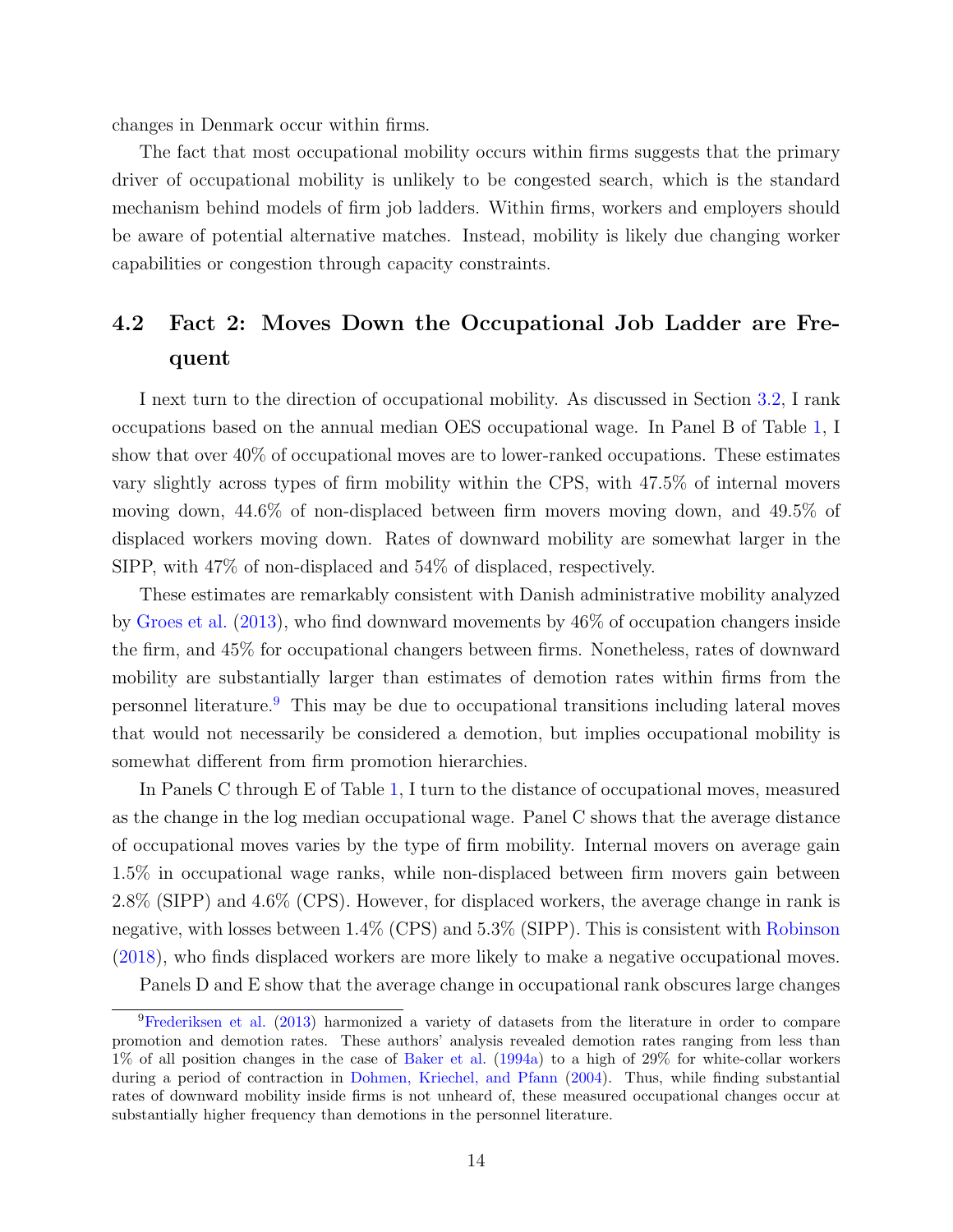in rank, with positive movers gaining about 33 log points in rank, and negative movers losing about 33 log points. These estimates are similar across firm-mobility samples.

Thus, occupational job ladders are extremely dynamic, with many workers moving up and slightly fewer workers moving down each year. Although the frequencies of upward and downward mobility are similar across firm-mobility types, we do see that both higher rates of downward mobility and smaller positive rank gains lead to negative average rank changes for displaced workers, compared to the small positive average rank changes within firms and between firms. This suggests that a factor of losses from displacement may be that displaced workers move down occupational job ladders.

### 4.3 Fact 3: Wage Growth Reflects the Direction and Distance of Mobility

I next turn to measuring the wage return to occupational mobility. In Table [2,](#page-34-0) I regress the change in log wages on several different occupational change indicators, following the specification described in Section [3.3.](#page-9-1) In all specifications, I include controls for potential experience, gender, race, and education. In the first three columns, I focus on the 12-month matched CPS sample, with separate specifications for individuals who do not change firms over the 12 months, those who change firms but do not report being displaced in the last 12 months, and those who report displacement. In the fourth and fifth columns, I report the same specifications for the 4-month SIPP sample, with non-displaced and displaced firm changers, respectively.

I begin by focusing on occupational changers who do not change firms, reported in Column (1). For these workers, the first-difference specification partials out any fixed employer characteristics that contribute to their wages. This allows us to see returns from occupational mobility absent changes in employer characteristics. Panel A shows that wage changes for occupational changers within firms are indistinguishable from those for occupational stayers, with real average wage growth of 2.65%. However, in Panel B, when I separate wage changes for upward and downward occupational changes, we see that individuals who move down the occupational job ladder experience wage growth that is 3.36% slower than occupationstayers, while those that move up the job ladder experience wage growth that is 3.51% faster than occupation-stayers. Thus, average wage growth can be ranked based on the direction of moves up and down the occupational job ladder: 0.7% wage losses for downward moves, 2.65% wage growth for occupation-stayers and 6.26% wage growth for upward moves.

These results are consistent with evidence from the personnel literature on promotion dynamics within firms. [Frederiksen et al.](#page-28-7) [\(2016\)](#page-28-7) find that individuals moving up into man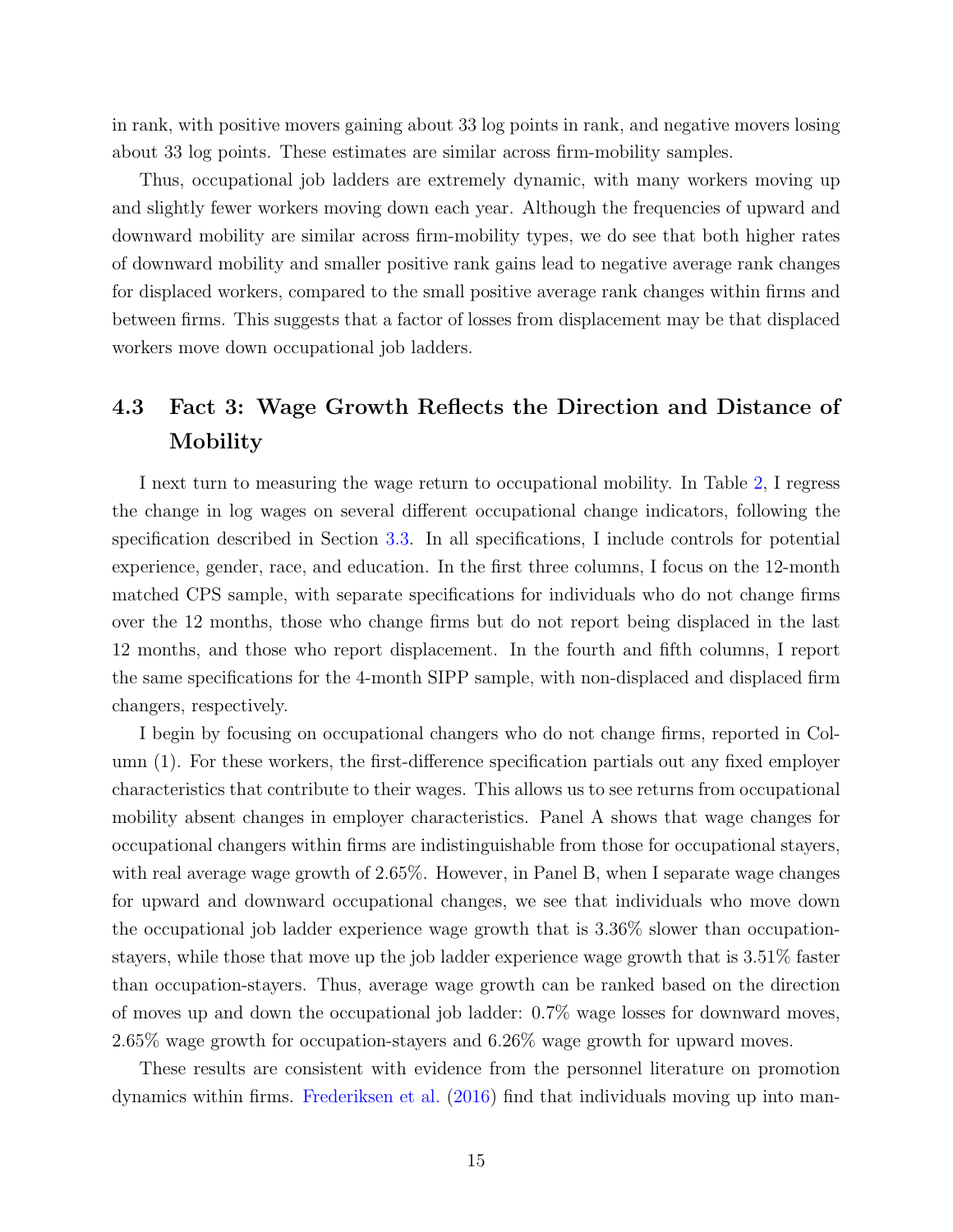agement experience faster wage growth than those who do not move. Within the personnel literature, a variety of papers find faster wage growth with promotion than for job stayers (cf. Baker, Gibbs, and Holmström  $(1994b)$ ; also see [Gibbons and Waldman](#page-28-0)  $(1999)$  for a broader review). Fewer papers focus on demotions; however, [Frederiksen et al.](#page-28-7) [\(2016\)](#page-28-7) find slower wage growth for those moving out of management compared with for job-stayers.

In Panel C and D, I instead focus on the distance of occupational mobility, measured as the change in the log of the OES occupational score. Panel C shows that each additional log point of distance is associated with a 10% wage increase for occupational changers inside firms. Thus, while the wage changes grow the larger the change in occupational distance, the distance is smaller than the difference in median wages between the two job titles. This is consistent with a variety of papers in the personnel literature that find promoted individuals move from the top of the wage distribution from the previous job and into the bottom of the wage distribution in the new position, leading the average change in wages upon promotion to be smaller than the difference in average wages between the two levels (see [Gibbons and](#page-28-0) [Waldman](#page-28-0) [\(1999\)](#page-28-0) for a review of this literature reporting this fact).

In Panel D, I investigate whether the returns to occupational distance are symmetric for individuals moving within firms. Point estimates are somewhat larger for upward movers (11.4%) compared with downward movers (8.06%), although these estimates are not statistically distinct. This suggests that wages may be stickier on the downside.

Now we can compare results for firm-changers to these patterns within the firm. As discussed above, individuals changing employers may be sorting to firms with different wage policies. If individuals are moving voluntarily, they are more likely to be sorting to a firm with higher average pay, while displaced workers may be forced to accept positions at employers with lower average pay. On the other hand, there may be wage compression within firms that limits upside and downside wage growth.

Panel B shows that for all samples, individuals moving down the occupational job ladder have wage losses on average, however these losses are substantially larger for displaced workers than non-displaced firm changes, with displaced workers moving down the occupational job ladder losing 17.9% on average in the CPS sample, and 24.8% in the SIPP sample. In contrast, non-displaced workers moving down the occupational job ladder lost 1.07% in the CPS sample and 3.06% in the SIPP sample, both of which are slightly larger losses than that of downward movers within the firm (0.7%).

Similarly, moves up the occupational job ladder are associated with wage gains for nondisplaced firm changers, with wage gains of 15.5% (CPS) and 12.04% (SIPP) , dwarfing the wage gains of 6.26% within firms. In contrast, upward moving displaced workers experience wage losses of 1.03% (CPS) and 4.08% (SIPP), but these losses are substantially smaller than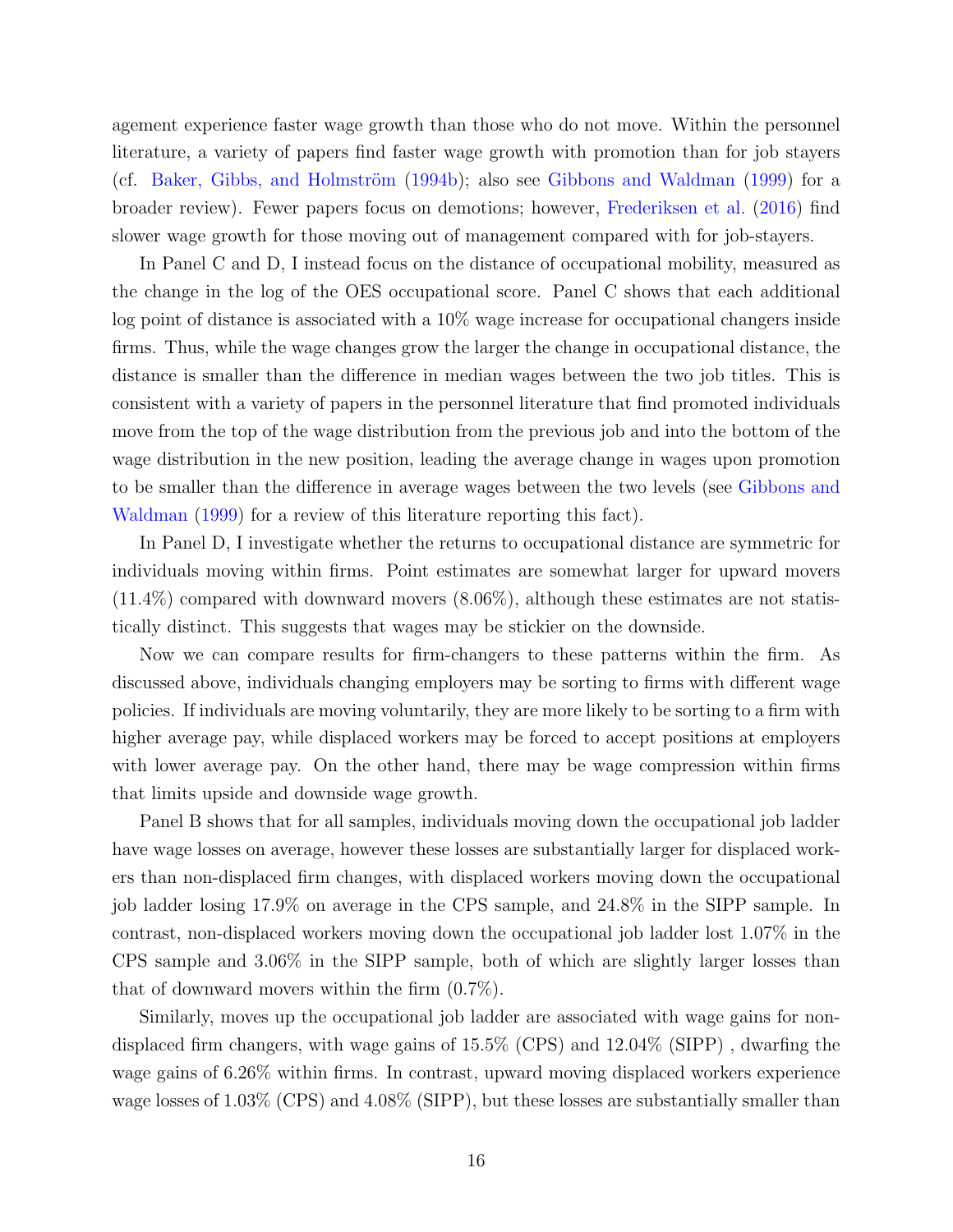those experienced by displaced workers who also move down the occupational job ladder. Panels C and D shows that firm-movers' wages are much more responsive to the change in occupational distance than within firms, with larger point estimates for both positive and negative moves.

Thus, across all samples, wage changes can be ranked based on the type of occupational change, with the largest wage gains for individuals that move up the occupational job ladder, then occupation stayers, and wage losses for moves down the occupational job ladder. Non-displaced individuals moving between firms are best positioned to realize positive wage gains from upward occupational moves, however they also have larger wage losses than individuals moving down the job ladder inside the firm. Displaced workers have more negative wage returns across the board, but they still follow the relative ranking of wage changes by occupational distance and direction.

## 4.4 Fact 4: Downward Occupational Movers are Negatively Selected and Positive Occupational Movers are Positively Selected

In the [Gibbons and Waldman](#page-28-0) [\(1999\)](#page-28-0) model of efficient job mobility, firms promote high performers and demote low performers. This means that before mobility, individuals that will be promoted are likely to be above average earners for their job, while individuals who will be demoted are likely to be below average earners for their job. On the other hand, a newly promoted individual is likely to be a low earner for their new position, since they just surpassed the productivity threshold to be promoted. Similarly, if an individual is demoted, they are likely to be a high earner for their new position. These predictions about upward mobility are borne out in personnel data, such as in [Baker et al.](#page-27-3) [\(1994b\)](#page-27-3).

In this section, I test whether occupational job ladders follow similar patterns. To measure selection, I estimate the gap between an individual's wage and the median log hourly wage for all individuals employed that year in the CPS. This specification is described in detail in section [3.3.](#page-9-1)

In Table [3,](#page-35-0) I focus on the selection process for individuals who make these occupational changes without changing employers. In Panel B, I show how this wage gap differs based on the direction of move. Both with and without controls, individuals who will move down the occupational job ladder in the following year are low earners for their occupation, earning 1% below median occupational wages after controlling for demographic and job characteristics. In contrast, individuals who will subsequently move up the occupational job ladder earn about 10% above median occupational wages before moving. Thus, the selection of upward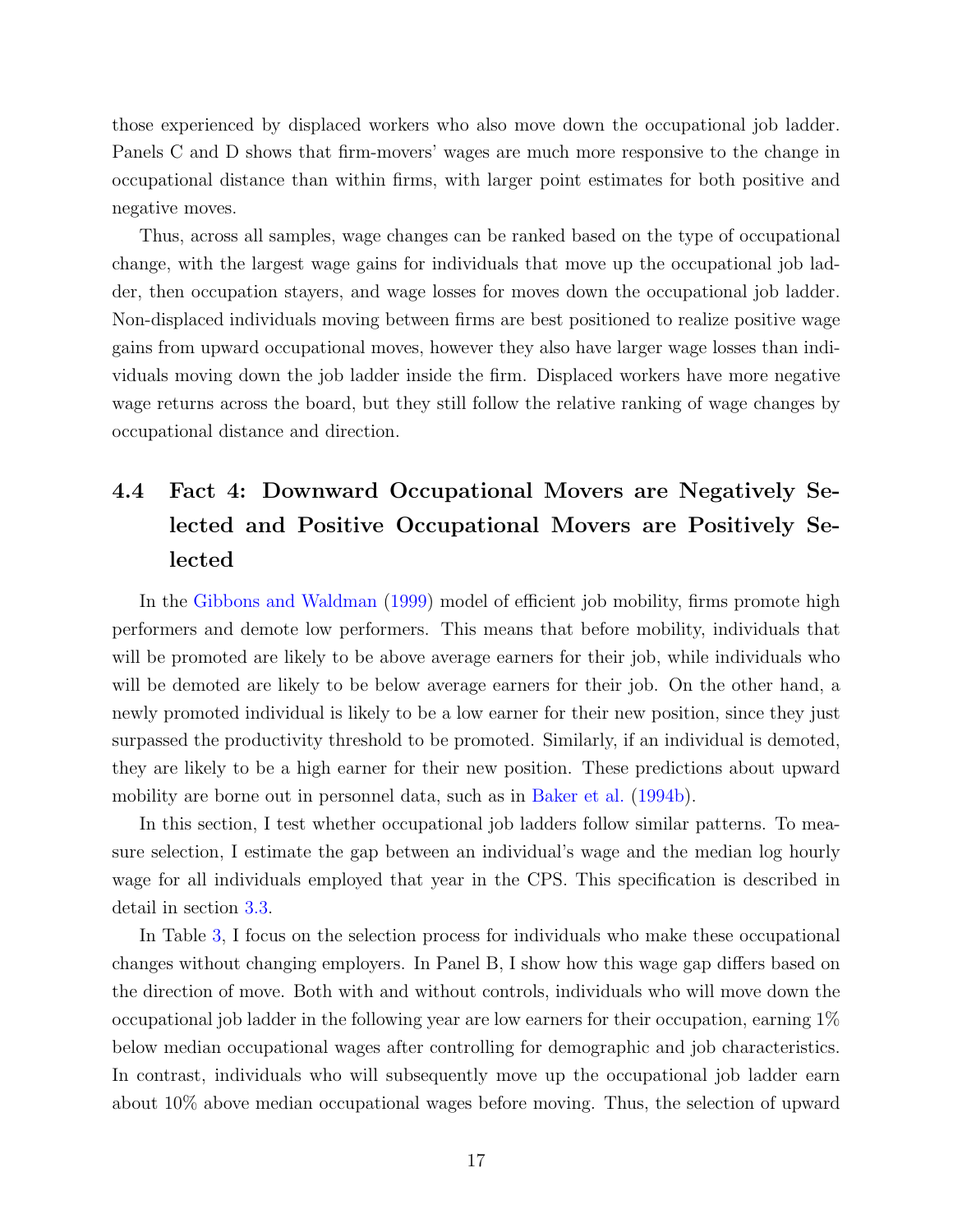and downward movers is consistent with sorting based on productivity.

In Columns (3) and (4), I consider the wage gap in the second year. This reveals the opposite pattern: individuals who moved down now earn approximately 13% higher wages than median occupational wages for their new position, while individuals who moved up now earn 5% below median occupational wages.

Panels C and D reveal a similar pattern, where the wage gap before moving is positively correlated with the distance of the occupational move, and the wage gap after moving is negatively correlated. This indicates that the larger the positive move, the higher paid the individual was for their previous occupation, and the lower-paid the individual is for their new occupation. Conversely, the larger the negative move, the lower paid the individual was for their previous occupation and the higher paid they are for their new occupation. Thus, occupational mobility with firms is consistent with the [Gibbons and Waldman](#page-28-0) [\(1999\)](#page-28-0) model of efficient sorting across job categories based on changing worker productivity.

Now we want to examine the selection dynamics for individuals who change firms. In Table [4](#page-36-0) I replicate Table [3](#page-35-0) for non-displaced and displaced firm changers. Since the SIPP does not collect information on hourly wages, I restrict this test to the CPS sample. All columns include worker and job controls. Panel A shows that firm changers are on average below-median earners both before and after mobility, with occupational changers somewhat more negatively selected than non-changers.

Panel B reveals the familiar pattern for negative occupational movers, who are especially low earners before moving. This is true for both non-displaced and displaced workers, although the point estimate for displaced workers is not statistically significant. This pattern is consistent with what we observed for downward occupational movers inside firms. However, for non-displaced movers that make a positive occupational move between firms, negative and insignificant point estimates, which is inconsistent with the expected positive selection. Displaced workers exhibit imprecise point estimates consistent with positive selection. After mobility, point estimates are consistent with the sorting pattern for internal firm movers, with downward movers earning high-wages for their occupation and upward movers earning low wages for their occupation.

Panels C and D show similar results to Panel B, with a muted relationship between the distance of positive moves and the pre-displacement wage gap. However the negative relationship is stronger for displaced workers, indicating individuals who moving down between firms are more strongly negatively selected than those who move down within firms. Thus, in net, some of the selection patterns are similar for firm changers as we saw within the firm, the evidence of positive selection of upward movers is particularly muted for non-displaced firm changers. However, since we saw in Table [2](#page-34-0) that positive occupational movers experi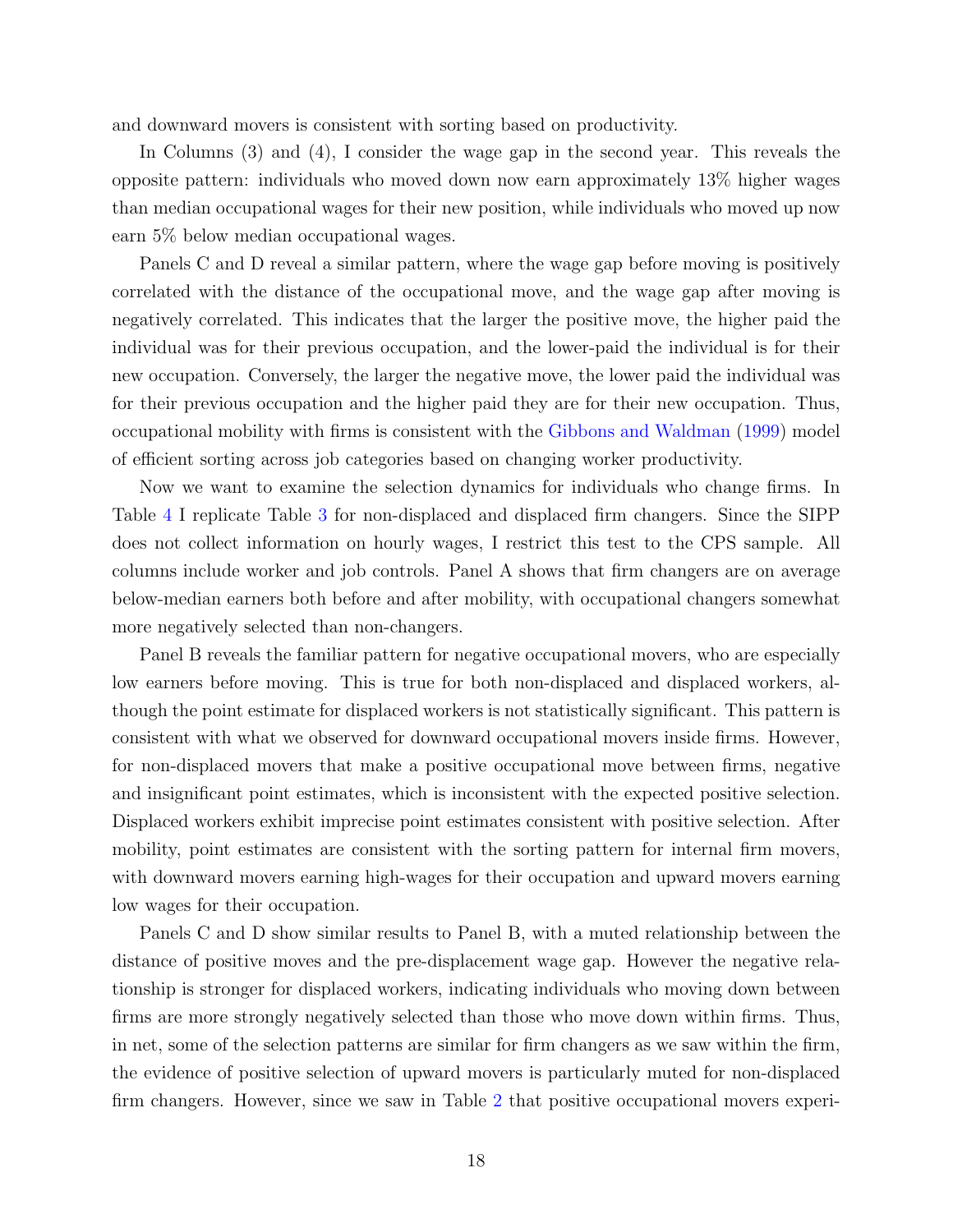ence large wage gains when they change firms, this suggests these workers may be choosing to move precisely because they are underpaid for their position.

In order to illustrate the extent of positive and negative selection, in Figure [1,](#page-30-0) I replicate Figure 3 in [Groes et al.](#page-28-6) [\(2013\)](#page-28-6), showing how the percentage of occupational switchers who move up or down relates to the individual's position in the occupational wage distribution before moving. Panel A shows mobility for all non-displaced workers, and reveals remarkably similar patterns to the administrative data in [Groes et al.](#page-28-6) [\(2013\)](#page-28-6), with rates of upward mobility beginning around 30% for the lowest decile and rising to a high of just above 70% for the top decile. Thus, the relationship between a worker's position in the occupational wage distribution and his subsequent mobility is quite robust. This is reassuring, since as discussed in the measurement error section, the gap between wages and median wages may be biased from mismeasurement of occupational mobility. The fact that there are similar patterns in personnel and administrative records (which should have more accurate coding of occupational mobility) supports my findings from the CPS.

In Panel B of Figure [1,](#page-30-0) I repeat the exercise for displaced workers. Since the sample of displaced workers in the contemporaneous sample is too small to separate by decile, I instead use the retrospective sample. The retrospective sample asks the individual to recall their occupation and wage before the displacement event. This gives me a sample of 1076 displaced workers. Here the pattern is very similar to Figure [1](#page-30-0) for all occupational changers. Thus, displaced workers' occupational mobility is also closely tied to their initial position in the occupational wage distribution.

#### 4.5 Discussion

In this section, I have documented four facts about occupational mobility. I find that internal occupational job ladders are very similar to promotion hierarchies in two ways: first, that wage gains are largest for upward movers and second, upward moves are high-earners for their previous job and low-earners for their subsequent jobs. However, internal occupational job ladders differ from promotion hierarchies by the fact that downward moves are quite common. Nonetheless, wages and selection are consistent with theories of job assignment, with downward movers experiencing wage losses and negative selection.

In addition, I show that internal occupational job ladders are an important source of occupational mobility for workers, with the majority of occupational changes occurring within firms. Nonetheless, moves between firms have different dynamics, with non-displaced upward movers appearing to be less negatively selected yet garnering large wage premiums from moving. This may reflect sorting to higher pay firms on top of the positive occupa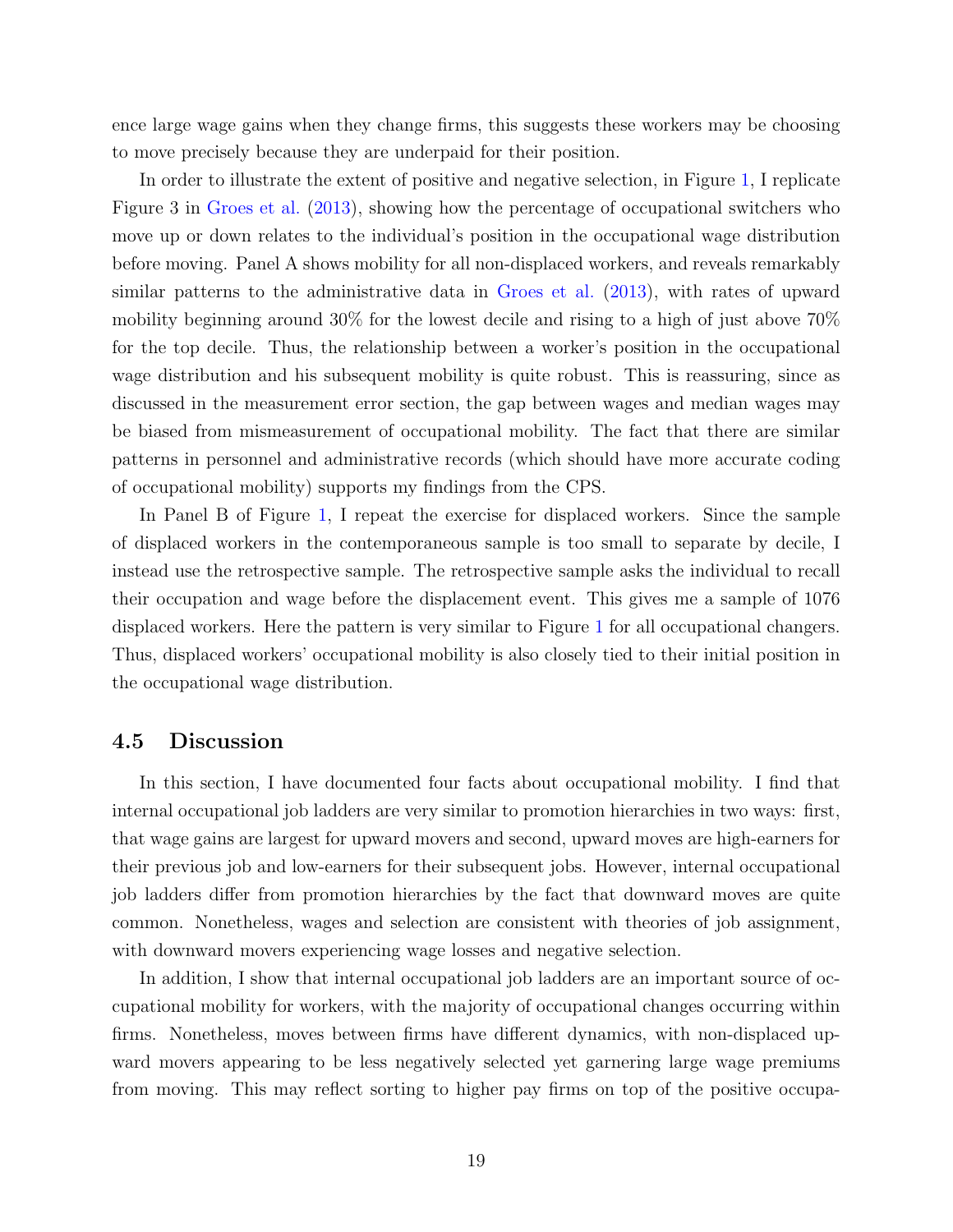tional mobility.

Finally, I show that displaced workers do not have dramatically different occupational mobility patterns from non-displaced workers, with somewhat higher rates of downward mobility, but similar distances of positive and negative moves. Nonetheless, these workers have wage losses on average, while internal movers and non-displaced workers have average wage gains, a fact that I explore in more detail in the next section.

### <span id="page-19-0"></span>5 Wage Changes by Firm-Mobility

Next I want to establish how displaced worker's wage growth differs from non-displaced individuals. I begin by tabulating the distribution of employer mobility by the reason for mobility, displaced in Table [5.](#page-37-0) In the CPS sample, 15% of individuals changing employers over a year report being displaced from their previous job, while in the SIPP, 6% can be classified as displaced. The SIPP allows for further disaggregation of the reason for firm mobility, which shows over half of individuals quit to take another job. Other categories include on layoff  $(11\%)$ , fired  $(3\%)$ , and personal issues such as illness or childcare problems  $(2\%)$ .

In Table [6,](#page-38-0) I measure how wage growth varies by type of firm mobility. In Panel A, I aggregate all firm-changers together in the CPS sample. Average wage growth for firm stayers is 2.81%, while firm movers have wage growth that is 1-2% higher, but not statistically distinct from firm-stayers after including demographic controls. Panel B reveals that this small positive wage growth mask substantial heterogeneity by mobility type, with non-displaced individuals experiencing wage growth of 6.8% and displaced individuals experiencing wage losses of 7.1%. In Columns (3)-(6), I consider wages before and after mobility for each group. Both non-displaced and displaced individuals earn lower wages before mobility than firm stayers, even after controlling for worker demographics. After mobility, non-displaced individuals are still lower paid than firm stayers, but have improved their standing, while displaced individuals lose ground.

In Panels C and D of Table [6,](#page-38-0) I repeat the exercise for individuals from the 2008 SIPP. Here we find somewhat larger relative gains from mobility for non-displaced over firm-stayers compared to the CPS (6.8%), but the total wage gains are similar (6.9%). I separate displaced workers into two groups: displaced due to slack business conditions and displaced due to other reasons (e.g. employer sold business or employer bankrupt). Individuals who are displaced due to slack conditions have wage losses of 2.1%, while individuals displaced for all other reasons have losses of 10.4%. Columns (3) through (6) show why: individuals who are displaced due to slack conditions already have substantially lower earnings than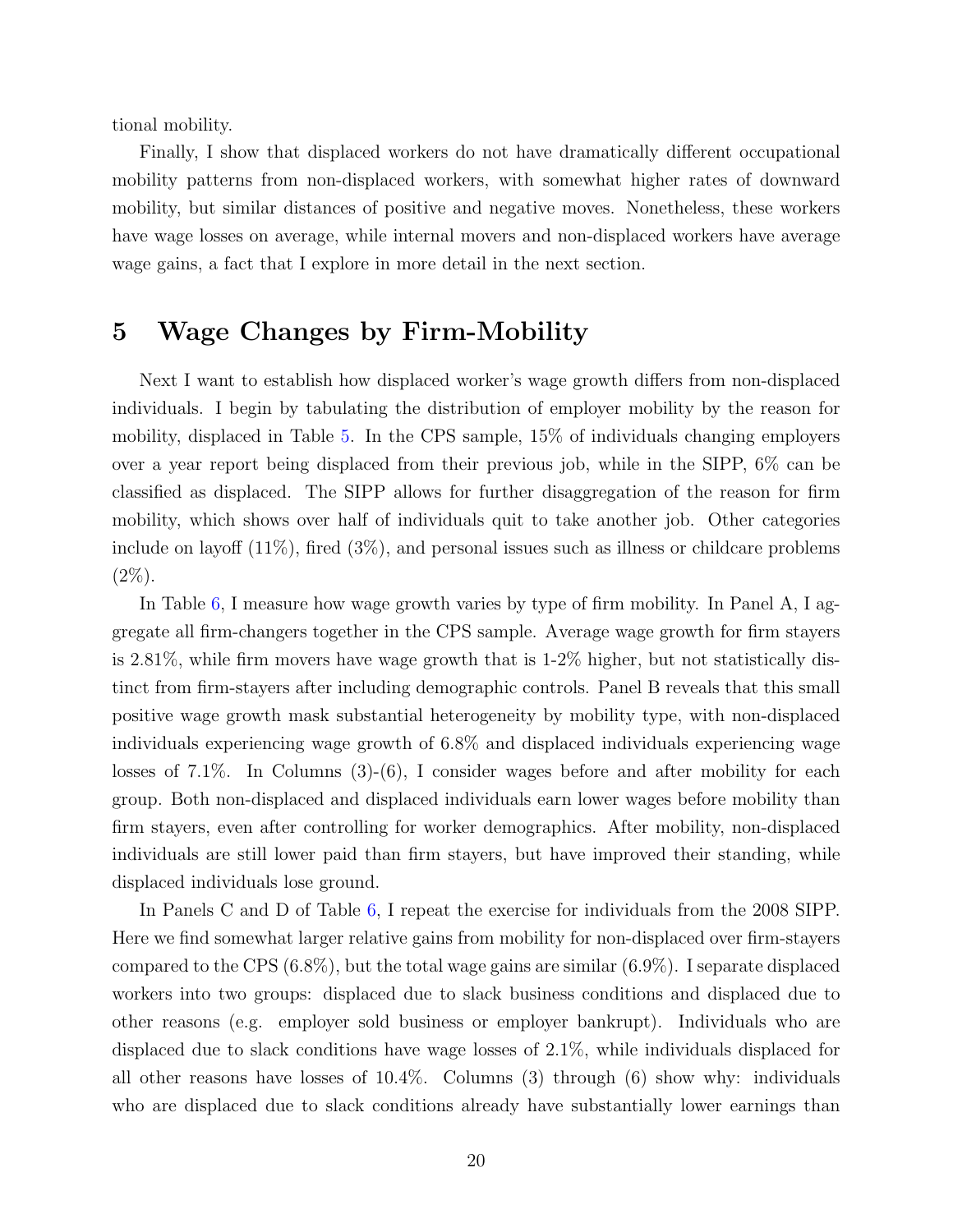other displaced groups before displacement, while after displacement they have similar point estimates. This suggests that these individuals are already experiencing earnings losses due to slack conditions before the final separation. This could be due to a drop in working hours before displacement, however I am unable to measure working hours in the SIPP. In Appendix Table [A.4,](#page-44-0) I show that individuals in the CPS who are displaced due to insufficient work have similar hourly wages before displacement to other displaced individuals. Finally, for non-slack displaced workers, relative wages before and after mobility are similar to estimates from the CPS sample.

In Figure [2,](#page-31-0) I disaggregate employer movers from the SIPP by the detailed reason for leaving the previous employer. I show wage changes relative to wage growth for firm-stayers and after controlling for demographic characteristics and years. Relative wage changes from displacement range from 13% growth for individuals who quit to accept another job, to 34% losses for individuals who retire but are employed full-time 4 months later. Average wage gains for non-displaced individuals are driven by just three categories: quits (13% growth), temporary positions that ended (11% growth), and 'other' (5% growth). On the other hand, several categories of non-displaced individuals have wage losses: layoffs (-7%), fired (-8%), family or personal issues  $(-17\%)$ , school  $(-25\%)$ , and retired  $(-34\%)$ . As we saw in Table [5,](#page-37-0) these positive categories comprise 70% of all firm mobility, hence the robustly positive average wage growth.

Finally, we can compare workers who are displaced due to employer sale or bankruptcy to other categories of firm movers. Individuals on layoff have very similar patterns to displaced workers. Although individuals who are fired have a similar wage change to displaced workers (-8%), their wages before displacement are 10 percentage points lower, consistent with negative selection leading to job loss. Nonetheless, some individuals who would be classified as 'position or shift abolished' in the CPS may fall into this category in the SIPP. The fact that most groups that could be classified as involuntary mobility have below average wages after mobility is consistent with either falling down a job ladder or worse bargaining position leading to lower wages.

In Table [6,](#page-38-0) we saw that displaced workers are earn 9.5 log points less than firm-stayers before displacement, which could indicate that these individuals are negatively selected. In order to better understand this wage gap, In Table [7](#page-38-1) I return to the methodology from Table [3,](#page-35-0) and calculate the gap between the individual's wages and median occupational wages, using hourly wage data from the CPS. Before mobility, non-displaced firm changers earn wages that are below median wages, while displaced and firm-stayers both earn above-median occupational wages. However, after displacement, displaced workers now earn wages that are substantially below median wages. Thus, displaced workers' relative position is similar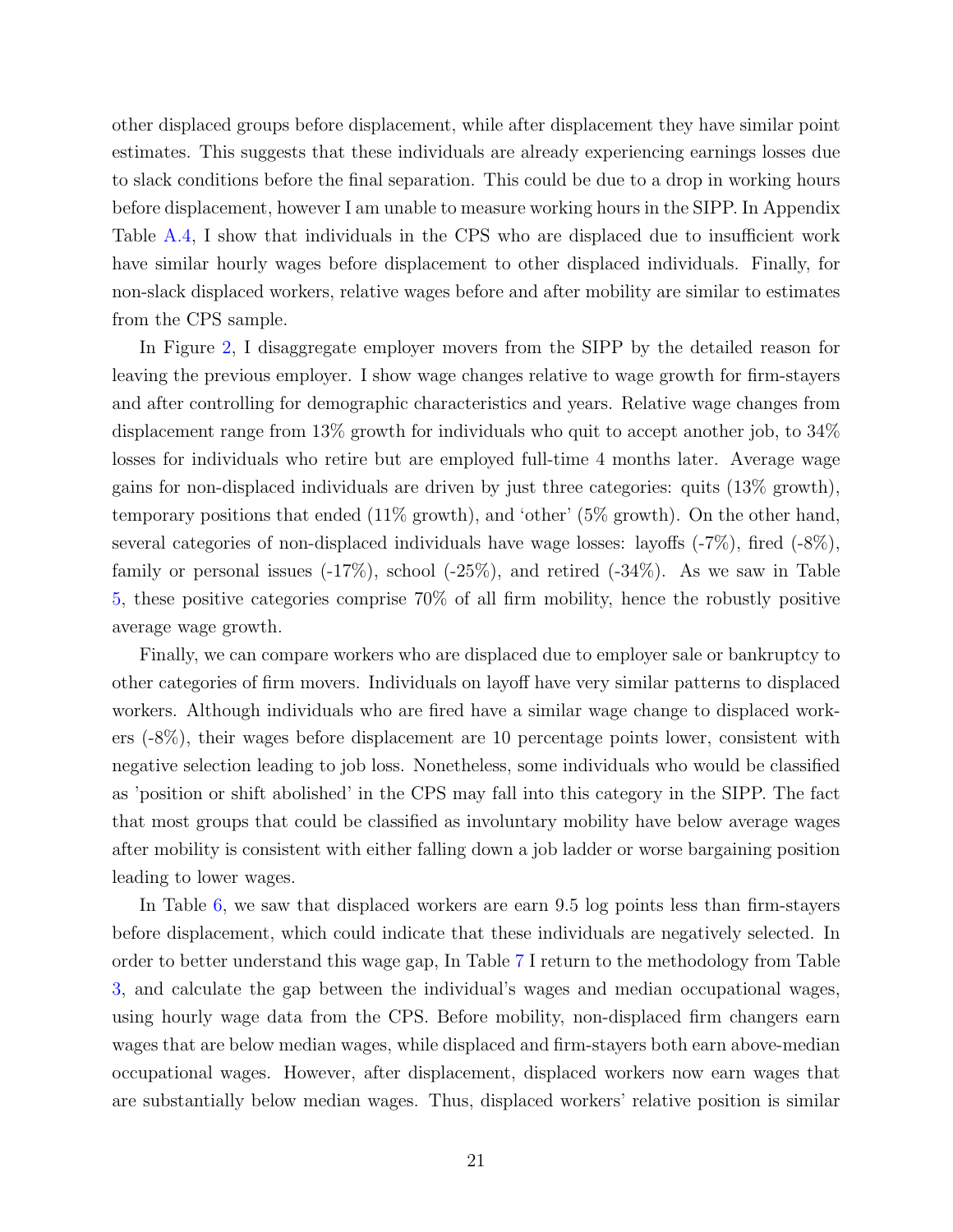to non-displaced firm stayers before displacement, but their fortunes worsen dramatically thereafter.

These number can be compared with estimates from the literature. [Farber](#page-28-10) [\(1997\)](#page-28-10)'s analysis of the Displaced Workers Survey from 1983 to 1995 found average losses in weekly earnings for displaced workers to range from 10 to 16%, depending on the year. These rates are somewhat larger than the 7% I find using hourly wages. One difference is [Farber](#page-28-10) [\(1997\)](#page-28-10) uses retrospectively reported wages as well as displacements that occurred as many as 3 years in the past, which could lead to recall-bias in wages before mobility. More recently, [Farber](#page-28-11) [\(2017\)](#page-28-11) found a loss of 6.17% when he extended his analysis through 2014, which is closer to my estimate. In addition, [Farber](#page-28-10) [\(1997\)](#page-28-10) constructed a synthetic control group, using CPS data from non-displaced workers. For these individuals he found average real weekly earnings growth of 3.1%. This estimate falls in between the wage growth estimates I find of 2.8% for firm-stayers and 4.7% for non-displaced firm changers.

These results indicate that the primary source of losses for displaced workers is the type of match or wage offer they receive after displacement, rather than lost specific capital. This lends credence to the hypothesis that occupational sorting after displacement may explain the losses experienced by displaced workers.

### <span id="page-21-0"></span>6 Explaining Displaced Workers' Wage Losses

Now I return to the original question: why does displacement lead to wage losses? In Table [6](#page-38-0) we saw that displaced workers who are re-employed within a year of displacement have average real wage losses of 7%, while non-displaced firm-changers have wage gains of about 6%. Can differences in the distribution of occupational moves explain these different outcomes?

As a first pass, I use the distribution of occupational changes from Table [1](#page-33-0) and the estimates of average wage changes by occupational mobility for non-displaced firm changers from Table [2](#page-34-0) to estimate counterfactual wage changes. If displaced workers had the same magnitude of wage changes upon mobility as non-displaced firm-changers, they would have average wage *gains* of 4.4% after displacement. This discrepancy is driven by the fact that, for both positive and negative occupational moves, displaced workers have substantially worse wage outcomes than non-displaced individuals.

In order to more formally decompose the difference in wage changes into differences in the distribution of occupational changes versus differences in the returns to occupational moves, I perform an Oaxaca-Blinder decomposition. In Table [8,](#page-39-0) I perform the decomposition on three samples: all non-displaced versus displaced in the CPS, just firm movers in the CPS,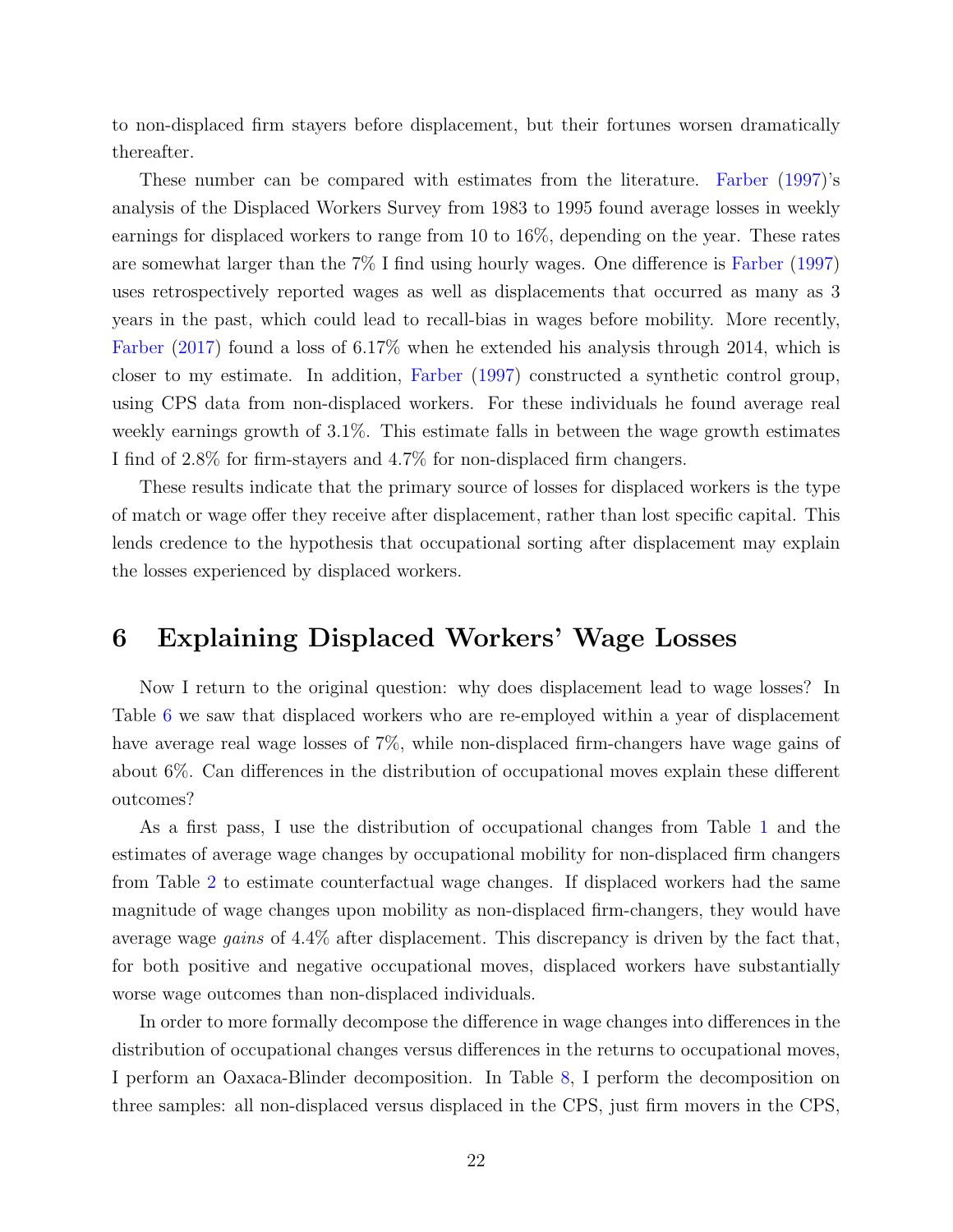and firm movers from the SIPP sample.<sup>[10](#page-22-0)</sup> The top panel shows displaced workers have average wage gains between 10% and 13% less than non-displaced workers, depending on the sample.

I then decompose this gap into three pieces: differences in the types of occupational moves these individuals make, differences in returns to those moves, and differences in the interaction between the types of moves and the returns. In Table [8](#page-39-0) I report the portion of the difference in wage gains attributable to the returns to mobility, as well as the maximum percent of the wage gains that can be attributed to changes in the distribution of moves, which I define as the sum of the fraction that can be attributed to the types of moves, and the interaction between the types of moves and the returns.

The first column reports my preferred specification, which compares the wage returns for displaced workers within individuals that do not change firms. This avoids conflating changes in employer characteristics with occupational mobility and also affords the largest sample sizes. However for completeness I also report results restricting to individuals who change employers in the CPS (Column 2) and the SIPP (Column 3).

The first decomposition shows that at most 3 to 6% of the losses from displacement can be attributed to differences in the distance of occupational moves that displaced workers make, while the vast majority is attributed to differences in the returns to these moves. In the second decomposition, instead of using the distance of occupational moves, I include detailed fixed effects for the occupations before and after mobility. Occupational fixed effects could account for as much as 10% of the losses in the full CPS sample and 6% in the SIPP sample. The CPS firm movers estimate is somewhat larger, at 22%, but still indicates at most 1/4 of the losses from displacement can be attributed to displaced workers making more negative occupational moves.

In decompositions 3 through 6, I add in successive additional controls, to see if other differences in characteristics between displaced and non-displaced workers can account for the losses from displacement. The addition of demographic controls can account for up to 28% of the gap, however when I add in detailed industry controls, the controls can account for at most 20% of the losses. Thus, differences in occupational changes, industry changes, and demographics cannot account for the vast majority of the losses experienced by displaced workers relative to non-displaced.

To more directly see how changes in wages relate to the distance of occupational moves, Figure [3](#page-32-0) shows a scatter plot of the change in log real wages after mobility plotted against the change in log OES score for occupational changers. The gray plus signs show non-displaced firm changers while the black circles show displaced workers. I also create fitted lines for

<span id="page-22-0"></span><sup>&</sup>lt;sup>10</sup>The SIPP does not measure occupational mobility for individuals who do not change firms.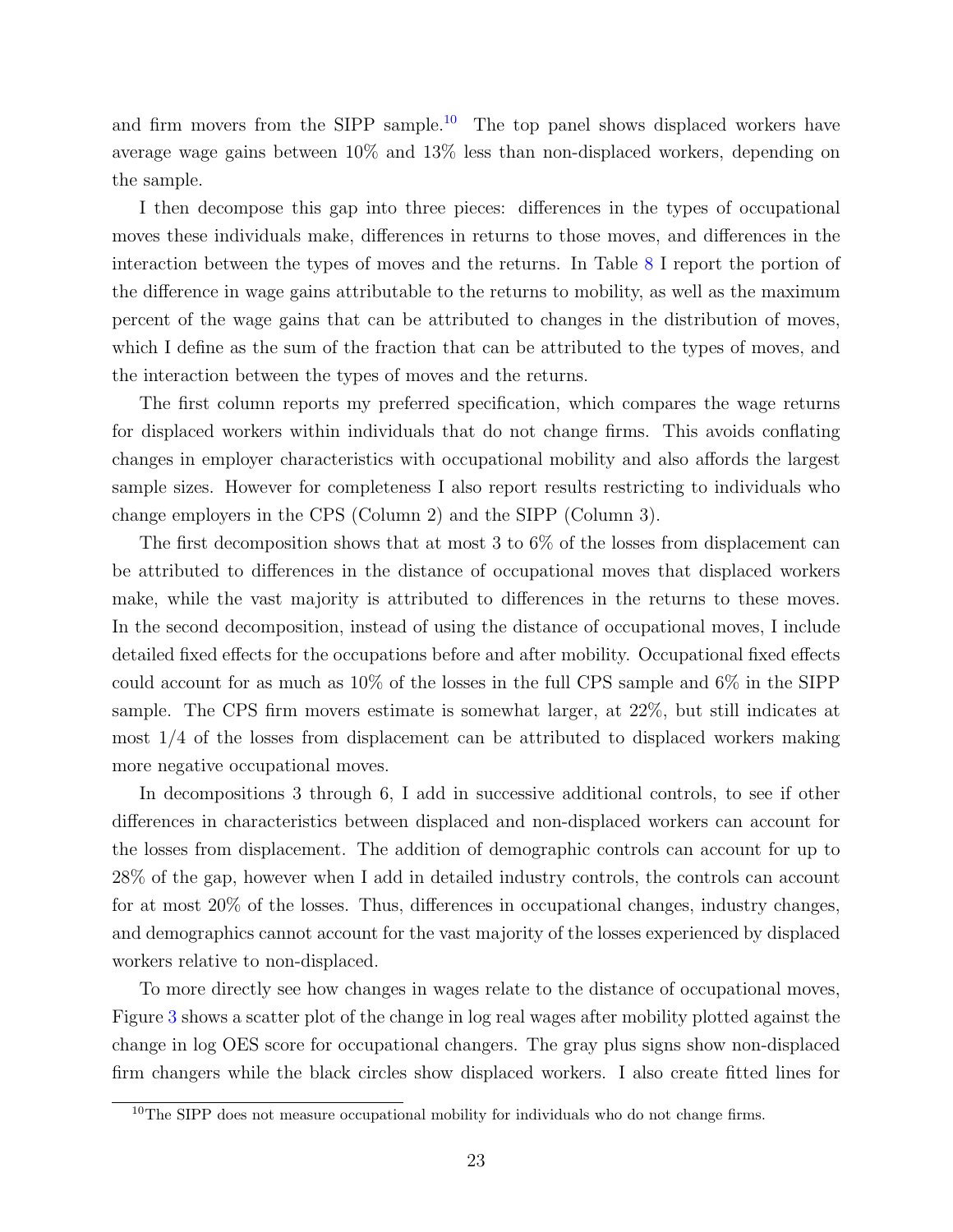non-displaced movers (dashed) and displaced workers (solid). The pattern of mobility is very similar for the two groups. Both groups show a robust positive slope. Individuals who make more negative OES changes are more likely to have negative changes in log real wages, while individuals who make more positive moves are more likely to have positive wage growth. The fitted lines show that displaced workers have a negative shift in the relationship between wages and the distance of the OES change, but the slope does not appear to be substantially different.

To quantify this, in Table [9](#page-40-0) I regress wages on the interaction between distance of occupational change with indicators for different types of mobility: non-displaced firm changers, displaced firm changers, with firm stayers as the omitted category. As before, I use the log of the change in the OES score. This specification allows the slope of the relationship between the change in the OES score and the change in log real wages to vary based on the type of firm mobility. It also allows the average change in log real wages to differ based on the type of firm mobility. Non-displaced firm changers have steeper slopes, that is, for the same change in OES score, an individual who moves between firms has a bigger change in wages than someone who moves inside the firm. Displaced workers may have steeper slopes, but their point estimates are too noisy to distinguish from internal occupational movers.

Most dramatically we can see displaced workers have a 9% wage loss across the board, regardless of the direction of mobility or the distance of the move. For individuals who make upward moves, the positive return to the change in OES lessens the negative shift, as we saw in Figure [3.](#page-32-0) For individuals who make negative moves, the change in OES score worsens the losses. Thus, while the sign and magnitude of occupational mobility can explain variation in wage losses within displaced workers, when we compare displaced to non-displaced firm-changers and within-firm occupational changers, there is a robust wage penalty from displacement that is distinct from changes that are associated with occupational sorting.

I conclude that occupational mobility cannot explain the bulk of the losses experienced by displaced workers. While the direction and magnitude of occupation are strongly correlated with the relative magnitude of wage returns to displacement, this pattern is no different from what occurs for non-displaced occupational changers, and while displaced workers are slightly more likely to make negative occupational moves, this can only explain a small fraction of their losses. In the Appendix, I show that this result is robust to propensity re-weighting to account for non-random selection into displacement.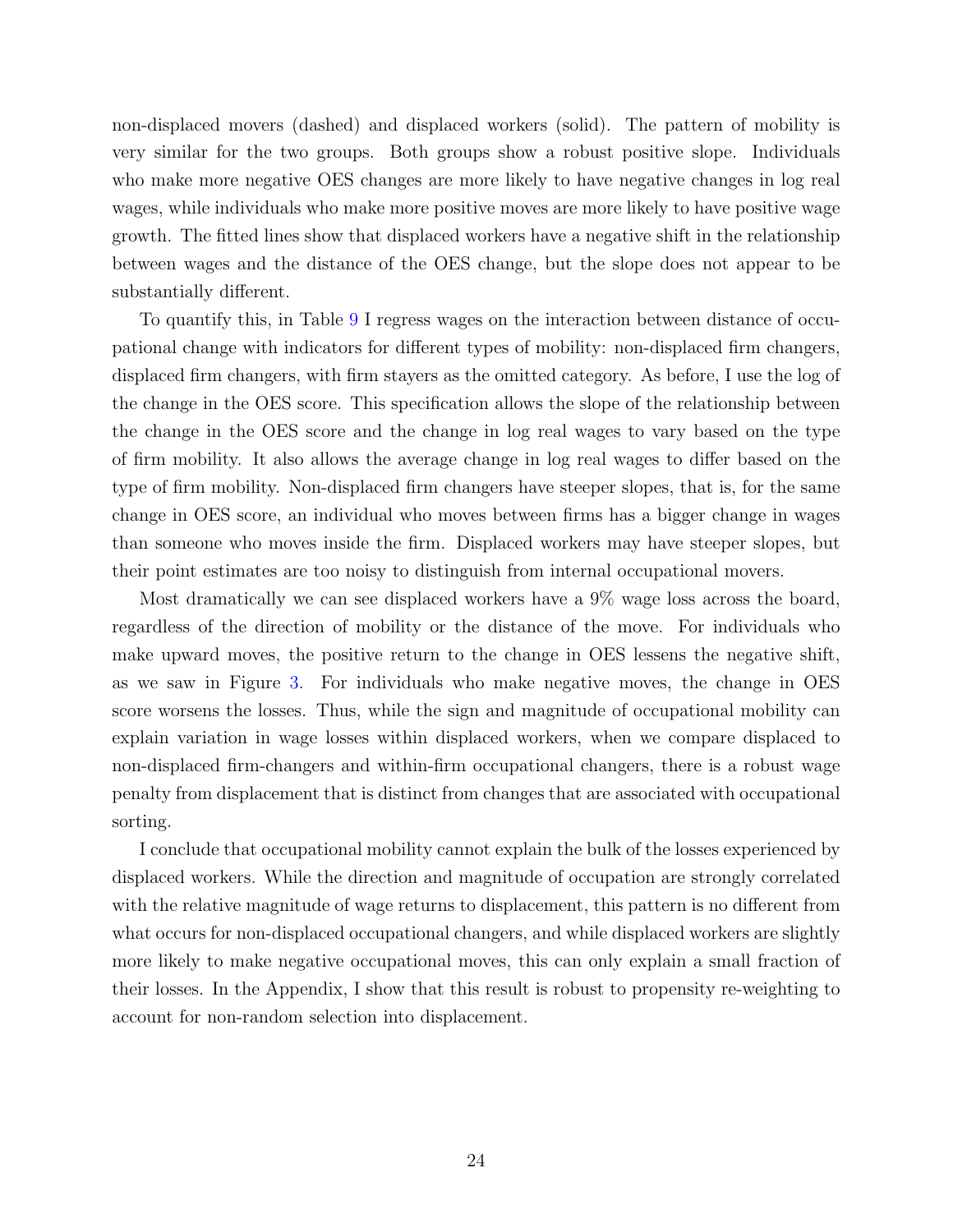### <span id="page-24-0"></span>7 Alternative Explanations for Displacement Losses

If occupational sorting cannot explain the wage losses from displacement, what can? In this section, I return to several of the alternative explanations discussed in Section [2.](#page-5-0) In particular, I will focus on specific capital (firm, occupation, or industry), selection, and job ladders.

I begin with the basic wage change specification from Table [6.](#page-38-0) In this table, we saw that individuals who were displaced during the last year have wage losses of about 7 percent, compared with wage growth for firm-stayers and non-displaced firm-changers of about 3 percent and 5 percent, respectively. In Table [10](#page-41-0) I test the hypothesis that the magnitude of the losses from displacement are due to some omitted characteristic of mobility. If this is the case, including a direct measure of the omitted characteristic should reduce the explanatory power of the displacement indicator. That is, this specification tests the hypothesis that common features of job mobility can explain the losses that displaced workers face compared with non-displaced workers.

I begin by considering various sources of specific capital. If displaced workers have invested in their occupation, firm, or industry, they may be high earners in their position before displacement, but suffer losses after displacement because they cannot find employment in a position that uses their accumulated skills. Although I cannot measure firm, industry, or occupational tenure, I proxy for these moves by constructing indicators for industry and occupational mobility.

In Columns (2) and (3) of Panel (A) in Table [10,](#page-41-0) I show these measures have no effect on the magnitude of the displacement indicator, continuing to represent about a 10 percentage point decrease in wages compared to firm-stayers. Further, in Table [6](#page-38-0) and Table [7](#page-38-1) we saw that displaced workers are not particularly high paid before displacement, compared with firm stayers or compared with the median occupational earner. Instead, their losses are due to being exceptionally low paid after displacement. This is inconsistent with displaced workers' losses being driven by lost specific capital.

I next examine the role of selection. In columns (4), (5), and (6) of Panel (A), I include demographic controls, previous occupation fixed effects, and previous industry fixed effects, respectively. This tests whether or not observable characteristics of workers can explain the losses experienced by displaced workers. Here we again see little variation in the coefficient on displacement.

In Columns (7) and (8), I include indicators for whether or not the worker moved to a higher- or lower-wage occupation or a higher- or lower-wage industry.<sup>[11](#page-24-1)</sup> The first measure

<span id="page-24-1"></span><sup>&</sup>lt;sup>11</sup>This measure is constructed using median industrial wages from the full CPS monthly file.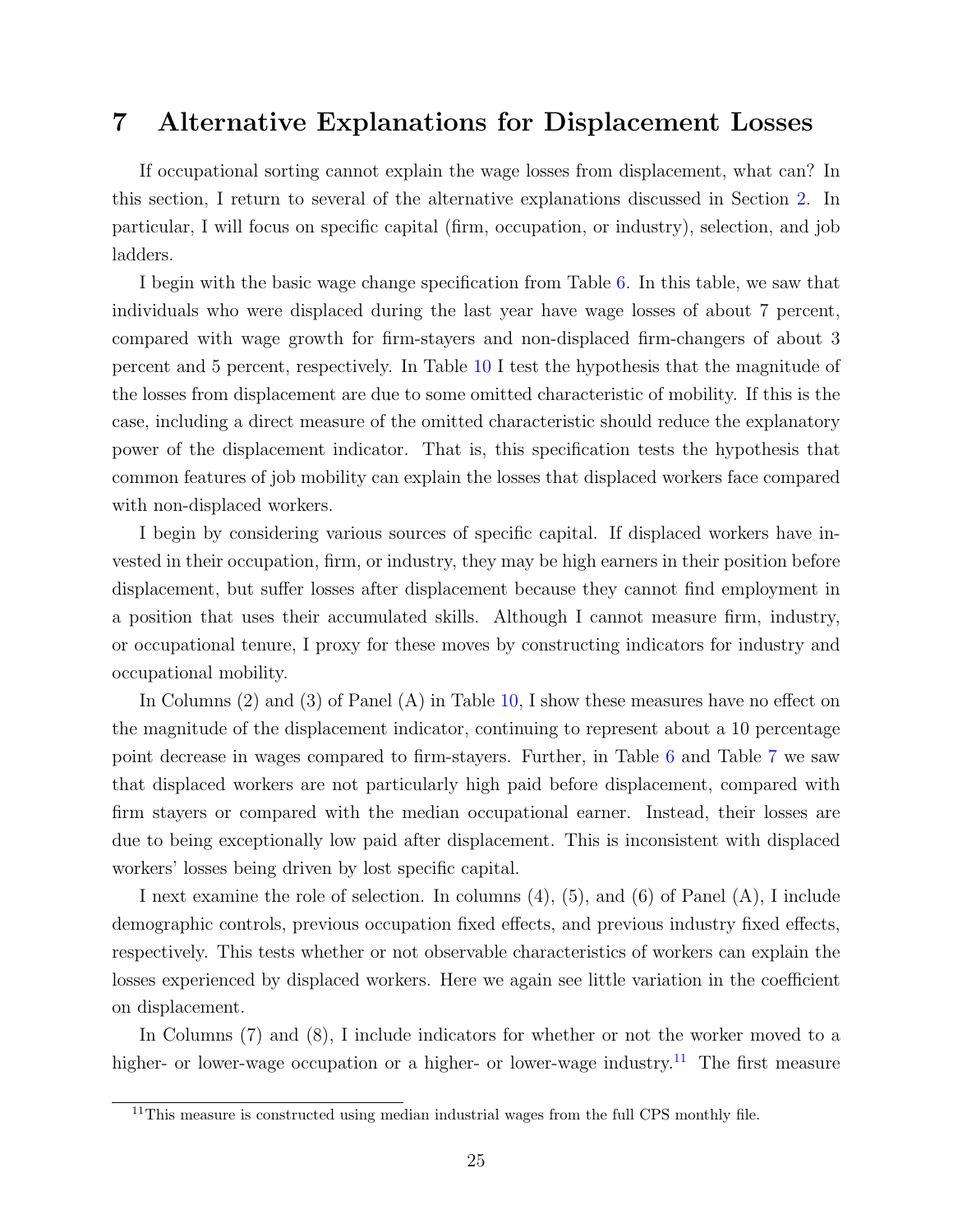captures moves up and down the occupational job ladder, which, not surprisingly, has little effect on the displacement indicator. The second measure constructs a job ladder between industries. This serves as a crude measure for job ladders between firms. Nonetheless, this also has no impact on the displacement indicator. Interestingly, the industry job ladder measures do attenuate the magnitude of non-displaced firm changers, suggesting some of the gains from employer change are due to sorting to higher-average pay industries.

In Column (9) I include all the previous controls at once, and in Column (10) I add in fixed effects for the industry and occupation of the new job. Although these 'kitchen sink' regressions are able to reduce the explanatory power of the non-displaced firm-change indicator from a 3.7 percentage point wage premium in the specification without controls in Column  $(1)$  to a non-significant 1.4 percentage point premium in Column  $(10)$ , we continue to see little movement on the displacement coefficient. Thus, I do not find any evidence in the CPS that specific-capital or observable industry and occupational sorting can explain the losses experienced displaced workers, with the caveat that I am unable to measure firm or occupation-specific tenure.

In Panel (B) of Table [10,](#page-41-0) I turn to an alternative explanation for losses from displacement proposed by [Gibbons and Katz](#page-28-13) [\(1991\)](#page-28-13) that firms choose to layoff their least productive workers. In this case, other employers will update their beliefs about displaced workers' productivity, leading to lower wage offers for individuals displaced from a partial downsizing versus a complete plant closing. To investigate this mechanism, in each column of Panel (B) I repeat the specification from Panel (A), but now report separate estimates based on whether or not the worker was displaced due to a plant closing or any other reason. Consistent with [Gibbons and Katz](#page-28-13) [\(1991\)](#page-28-13), we do see a slightly smaller estimate for wage losses for individuals subject to plant closing versus other displacement, with losses ranging from 7 to 8 percentage points for plant closings and ranging from 10 to 11 percentage points for other displacement, however these differences are not statistically distinct. When I add in additional controls, we continue to see a negative displacement effect for both groups that is robust to the battery of controls.

Thus, although papers such as [Neal](#page-29-4) [\(1995\)](#page-29-4) and [Gibbons and Katz](#page-28-13) [\(1991\)](#page-28-13) have found that specific capital or selection can explain variation in the losses from displacement between displaced workers, in this section I have demonstrated that the available evidence from the CPS does not support these mechanisms explaining the relative losses from displacement compared with non-displaced workers making observationally similar movements.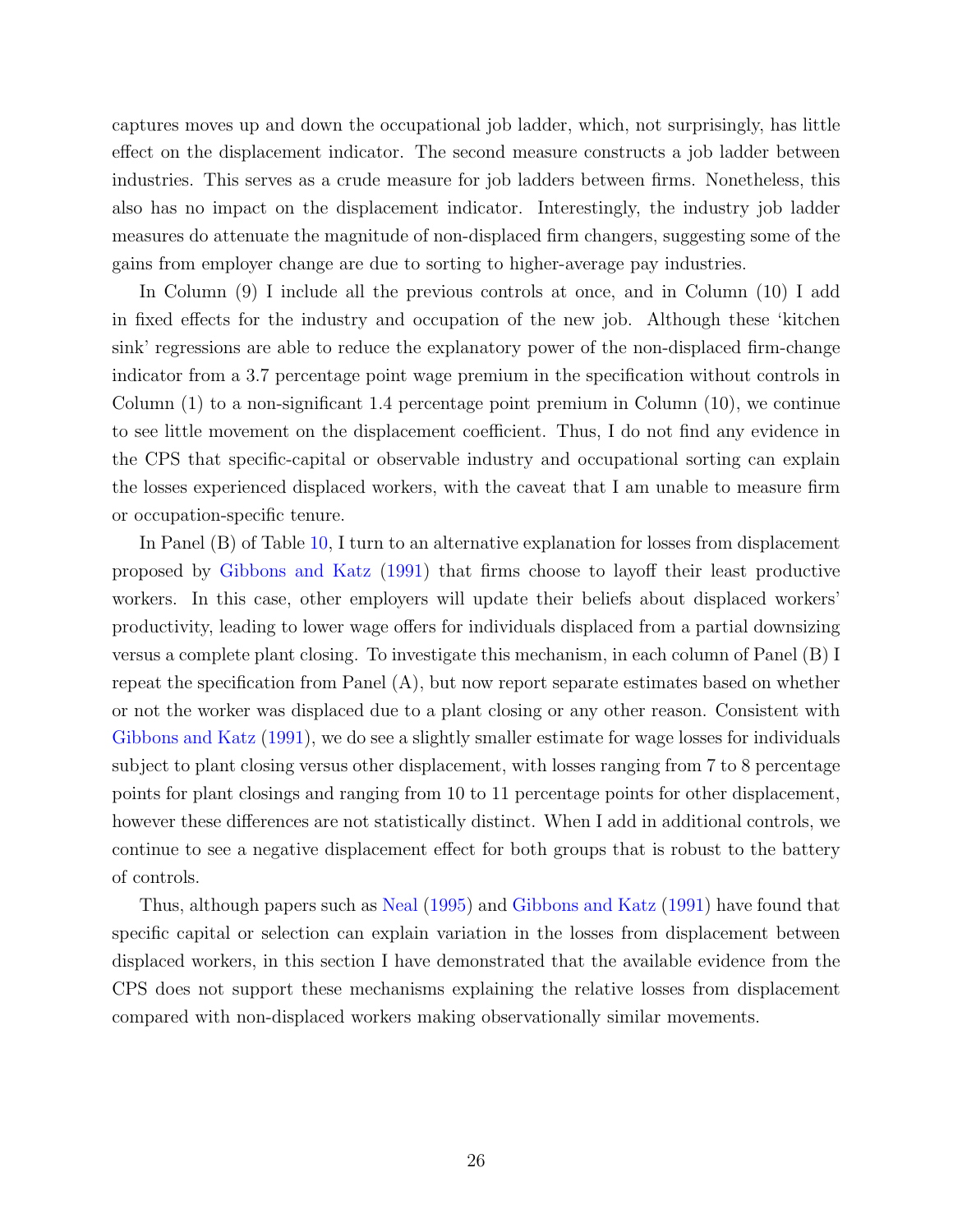### <span id="page-26-0"></span>8 Discussion

In this paper, I have demonstrated that occupational mobility is only able to explain a small fraction of the losses in hourly wages experienced by re-employed displaced workers within one year of displacement, compared to non-displaced individuals. Nonetheless, I find that occupational mobility is important for understanding wage growth and losses for both displaced and non-displaced workers. Importantly, I show that displaced workers that move up the occupational job ladder appear not to sustain wage losses, however when compared with the average wage gains experienced by non-displaced workers, these workers also experience a 9-11% relative wage loss from displacement.

My findings uncover fundamental differences between occupational job ladders and employer job ladders. First, since as much as 80% of occupational changes occur within firms, it is unlikely that search frictions are the primary driver of aggregate occupational movements. Second, occupational mobility is clearly ranked, with low-earners moving to lower-skill occupations and high-earners moving to higher-skill occupations. This is inconsistent with models based on horizontal differentiation or idiosyncratic match quality. I conclude that occupational mobility is best described by job assignment models, such as [Gibbons and Waldman](#page-28-0) [\(1999\)](#page-28-0). On the other hand, firm mobility appears to be much better described by frictions such as in the [Burdett and Mortensen](#page-28-12) [\(1998\)](#page-28-12) model, with slow-recovery from displacement consistent with frictional search. These results indicate the mechanisms driving occupational mobility and employer mobility are distinct and should be modeled accordingly.

These results have implications for a growing macro literature seeking to explain the duration of earnings losses for displaced workers. Beginning with a puzzle raised by [Davis](#page-28-15) [and von Wachter](#page-28-15) [\(2011\)](#page-28-15) that the workhorse Diamond-Mortensen-Pissardes search model was unable to match the empirical wage loss distribution, several recent papers (including [Krolikowski](#page-28-16) [\(2016\)](#page-28-16), [Jung and Kuhn](#page-28-17) [\(2016\)](#page-28-17) and [Huckfeldt](#page-28-3) [\(2016\)](#page-28-3)) have sought to use frictional job ladder models to explain this puzzle. In order to match the slow recovery in wages after displacement, each paper introduces some source of mismatch: either destruction of match-specific capital [\(Krolikowski](#page-28-16) [\(2016\)](#page-28-16)), or occupation/industry-specific capital [\(Huckfeldt](#page-28-3) [\(2016\)](#page-28-3) and [Jung and Kuhn](#page-28-17) [\(2016\)](#page-28-17), respectively).

As I have shown that occupational mismatch can only explain a small fraction of the losses experienced by displaced workers, these frictional job ladders are much more likely to be driven by mobility between firms rather than occupations. Nonetheless, the source of this heterogeneity between firms remains an open question, with conflicting results about the role of match or other factors in the literature. In Tables [8](#page-39-0) and [10,](#page-41-0) I show that industry mobility is unable to explain the losses from displacement in the CPS and SIPP sample, suggesting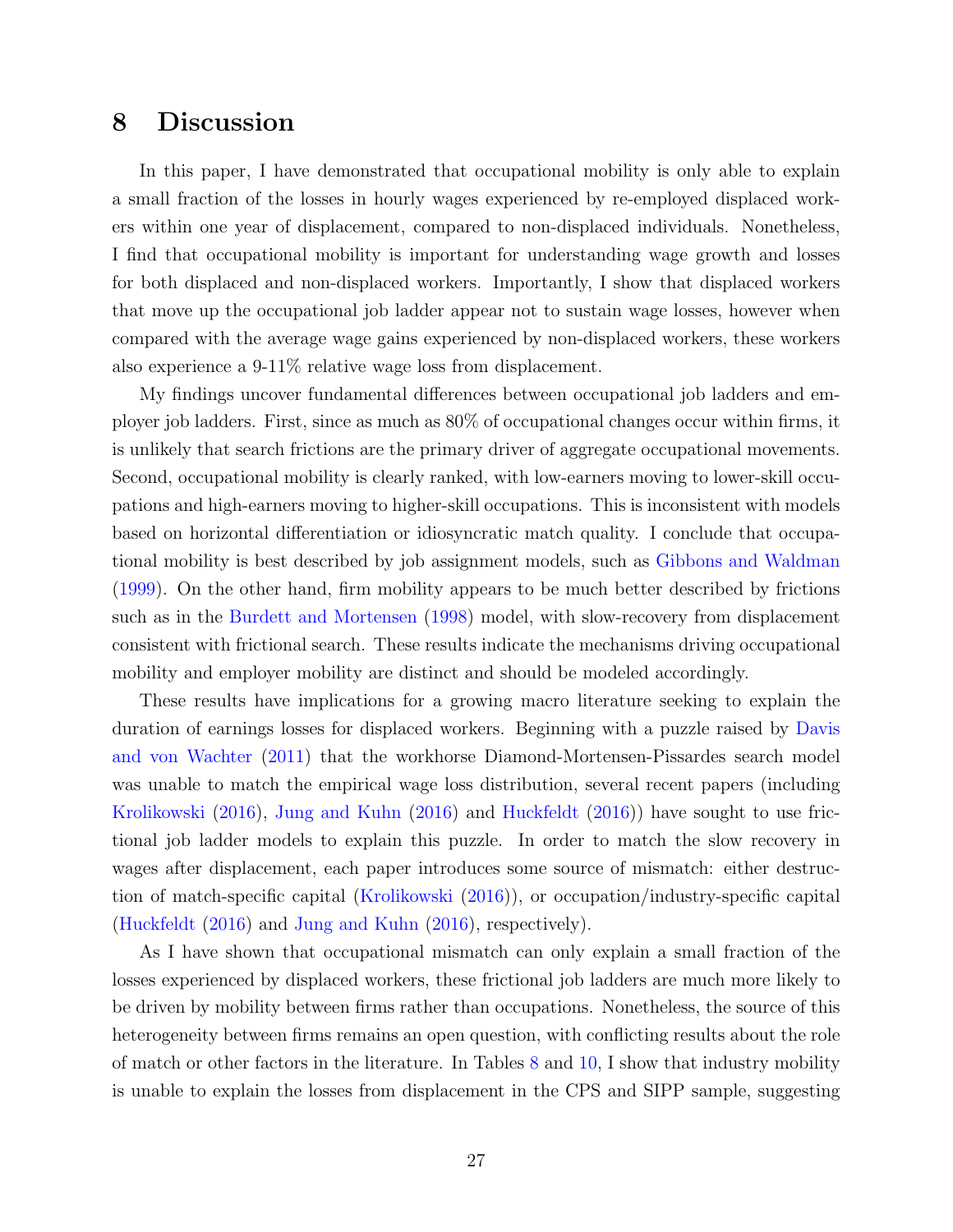match factors or other unobserved firm characteristics are the most likely culprit.

### <span id="page-27-1"></span>9 Conclusions

In this paper, I have examined earnings losses for displaced workers in the context of employer and occupational mobility. I find evidence that occupational mobility patterns sort individuals up and down the job ladder, with low-occupational earners more likely to move down the job ladder and high-occupational earners more likely to move up the job ladder. This pattern applies to non-displaced and displaced workers. Further, wage changes after mobility are consistent with the direction of the movement, with individuals who move down the job ladder experiencing relative wage losses and individuals who move up experiencing wage gains. The magnitude of wage change grows with the magnitude of the change in job quality.

For displaced workers, wage changes are shifted down by about 9%, leading displaced workers who move down the job ladder to experience substantial losses and those who move up the job ladder to have diminished wage growth compared with non-displaced workers who make similar changes. I perform a series of Oaxaca-Blinder decompositions, and show occupational mobility can account for about 10% of the losses from displacement.

My findings can inform policy for assisting displaced workers. Since I show that occupational mobility can only explain a small fraction of the losses from displacement, this suggests that focusing on finding re-employment in the same occupation should not be the primary focus of job search assistance, and indeed, many displaced workers are able to make pro-career occupational movements. Instead, search assistance should focus on the two other sources of potential losses: matching with low-wage (or poor match) firms or bargaining. This suggests displaced workers may be helped by additional job search assistance to improve the quality of the match. Further, access to this assistance should continue for some time after accepting post-displacement job to help individuals continue to climb the firm job ladder.

### References

- <span id="page-27-0"></span>Baker, G., Gibbs, M., & Holmström, B. (1994a). The Internal Economics of the Firm: Evidence from Personnel Data. Quarterly Journal of Economics, 109 (4), 881–919.
- <span id="page-27-3"></span>Baker, G., Gibbs, M., & Holmström, B. (1994b). The Wage Policy of a Firm. The Quarterly Journal of Economics, 109 (4), 921–955.
- <span id="page-27-2"></span>Blinder, A. S. (1973). Wage discrimination: reduced form and structural estimates. Journal of Human resources, 436–455.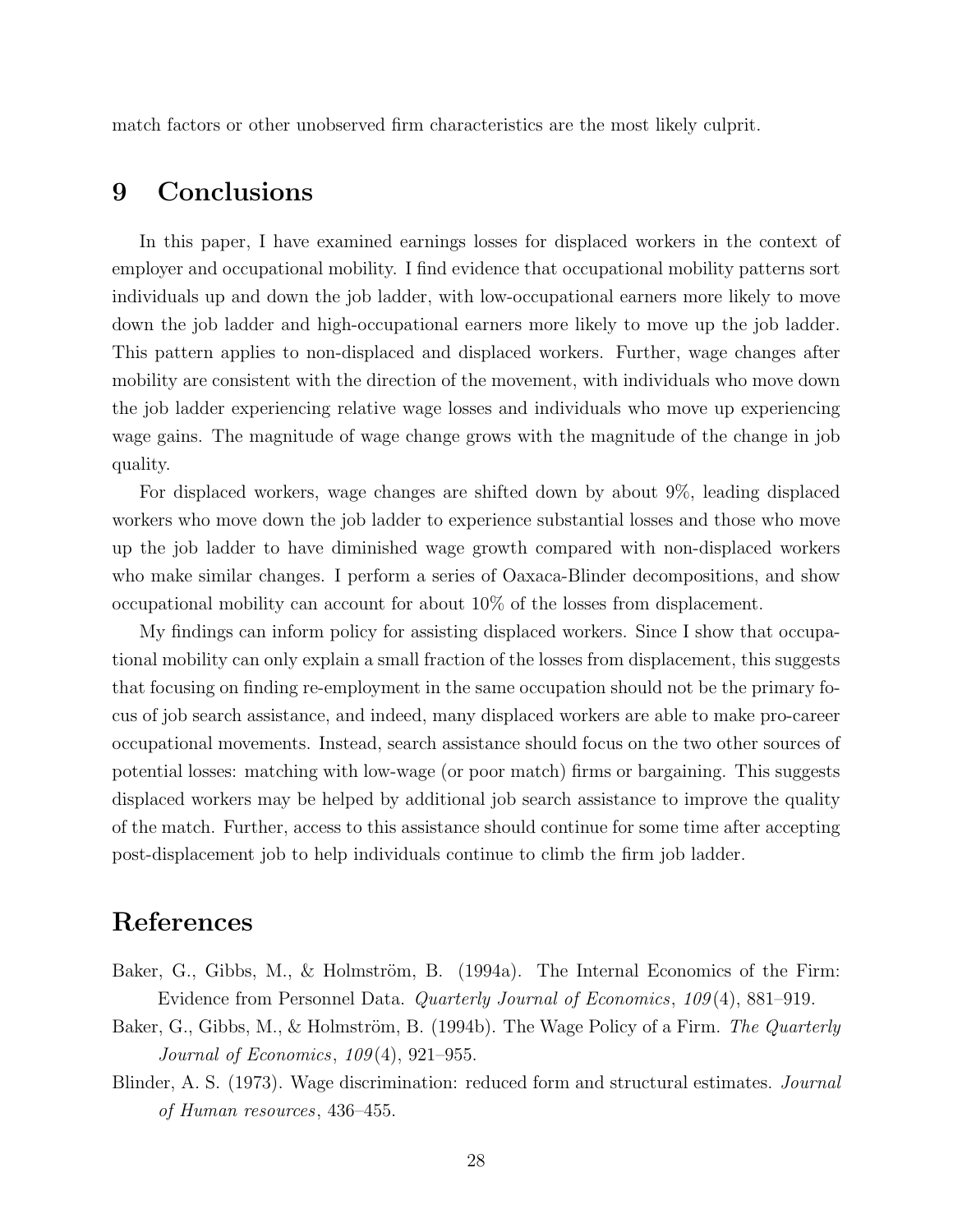- <span id="page-28-4"></span>Bonhomme, S., Lamadon, T., & Manresa, E. (2019). A distributional framework for matched employer employee data. *Econometrica*, 87(3), 699–739.
- <span id="page-28-12"></span>Burdett, K., & Mortensen, D. T. (1998). Wage differentials, employer size, and unemployment. International Economic Review, 39 (2), 257-273.
- <span id="page-28-15"></span>Davis, S. J., & von Wachter, T. (2011). Recessions and the Costs of Job Loss. *Brookings* Papers on Economic Activity(1993), 1–72. doi: 10.1353/eca.2011.0016
- <span id="page-28-14"></span>Dohmen, T. J., Kriechel, B., & Pfann, G. a. (2004, jun). Monkey bars and ladders: The importance of lateral and vertical job mobility in internal labor market careers. Journal of Population Economics, 17 (2), 193–228.
- <span id="page-28-5"></span>Fallick, B. C., Haltiwanger, J., & McEntarfer, E. (2012). Job-to-job flows and the consequences of job separations. Finance and Economics Discussion Series.
- <span id="page-28-10"></span>Farber, H. S. (1997). The changing face of job loss in the United States, 1981-1995. Brookings Papers on Economic Activity(June 1997), 55–142.
- <span id="page-28-11"></span>Farber, H. S. (2017). Employment, hours, and earnings consequences of job loss: Us evidence from the displaced workers survey. Journal of Labor Economics, 35 (S1), S235–S272.
- <span id="page-28-18"></span>Forsythe, E. (2019). Careers within firms: Occupational mobility over the lifecycle.  $LABOUR, 33(3), 241-277.$
- <span id="page-28-7"></span>Frederiksen, A., Halliday, T., & Koch, A. K. (2016). Within-and cross-firm mobility and earnings growth. *Industrial and Labor Relations Review*,  $69(2)$ , 320–353.
- <span id="page-28-9"></span>Frederiksen, A., Kriechel, B., & Lange, F. (2013). Performance Evaluations and Careers: Similarities and Differences across Firms. Working Paper.
- <span id="page-28-13"></span>Gibbons, R., & Katz, L. F. (1991). Layoffs and Lemons. Journal of Labor Economics,  $9(4)$ , 351–380.
- <span id="page-28-0"></span>Gibbons, R., & Waldman, M. (1999). A theory of wage and promotion dynamics inside firms. Quarterly Journal of Economics,  $114(4)$ , 1321–1358.
- <span id="page-28-6"></span>Groes, F., Kircher, P., & Manovskii, I. (2013). The U-shapes of occupational mobility. Review of Economic Studies, 82 (2), 659–692.
- <span id="page-28-8"></span>Haltiwanger, J., Hyatt, H., Kahn, L. B., & Mcentarfer, E. (2017). Cyclical Job Ladders by Firm Size and Firm Wage.
- <span id="page-28-3"></span><span id="page-28-1"></span>Huckfeldt, C. (2016). Understanding the Scarring Effect of Recessions. Working Paper.
- Jacobson, L. S., Lalonde, R. J., & Sullivan, D. G. (1993). Earnings losses of displaced workers. American Economic Review, 83 (4), 685–709.
- <span id="page-28-17"></span>Jung, P., & Kuhn, M. (2016). Earnings Losses and Labor Mobility over the Lifecycle Earnings Losses and Labor Mobility over the Lifecycle. Working Paper, 1–67.

<span id="page-28-16"></span><span id="page-28-2"></span>Kletzer, L. G. (1998). Job Displacement. Journal of Economic Perspectives, 12 (1), 115–136.

Krolikowski, P. (2016). Job Ladders and Earnings of Displaced Workers. American Economic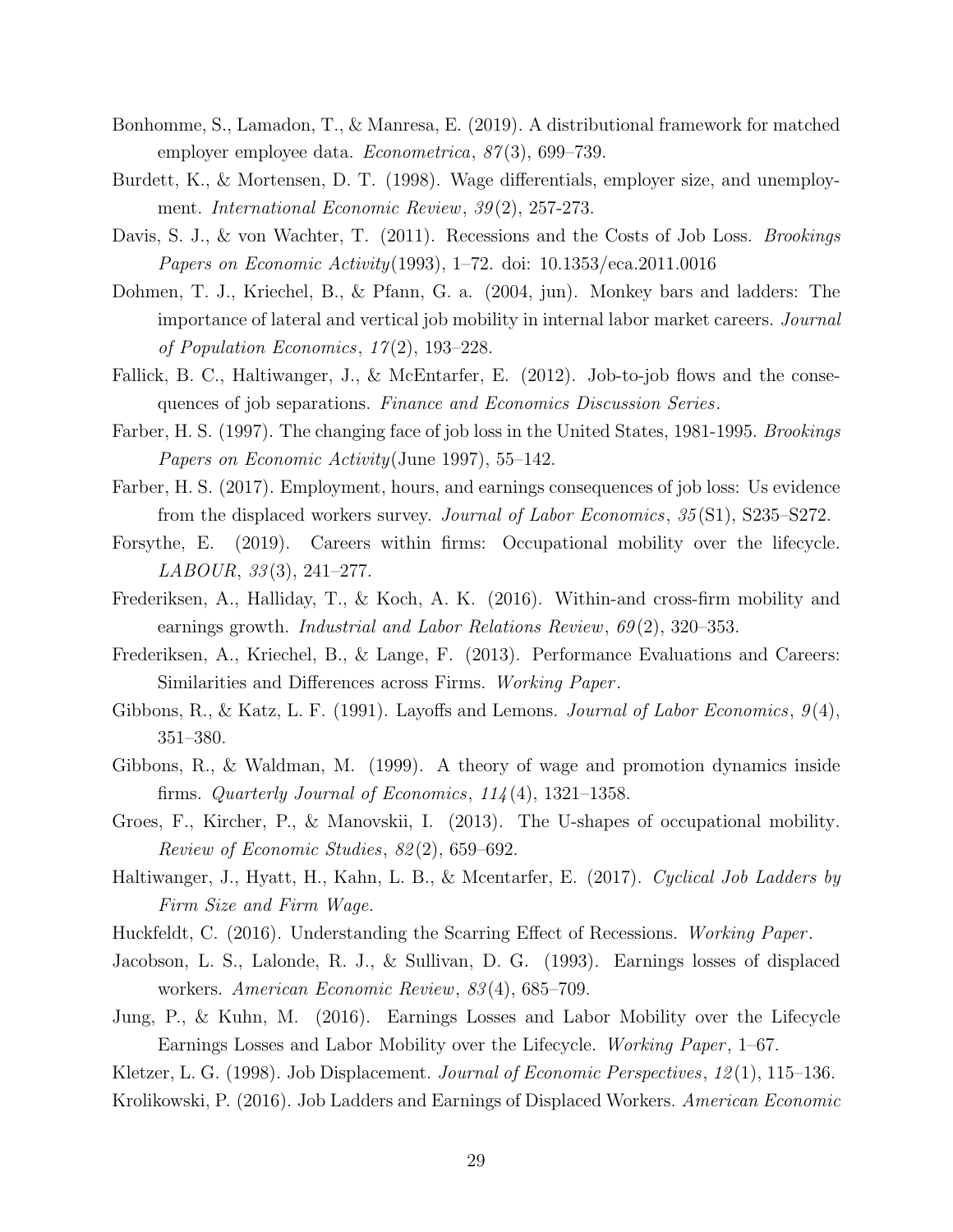Journal: Macroeconomics.

- <span id="page-29-6"></span>Krueger, A. B., & Summers, L. (1988). Efficiency Wages and the Inter-Industry Wage Structure. Econometrica, 56 (2), 259–293.
- <span id="page-29-2"></span>Lachowska, M., Mas, A., & Woodbury, S. (2017). Sources of Displaced Workers ' Long-Term Earnings Losses. Working Paper .
- <span id="page-29-9"></span>Madrian, B. C., & Lefgren, L. J. (1999). A Note on Longitudinally Matching Current Population Survey (CPS) Respondents. NBER Working Paper No. t0247..
- <span id="page-29-3"></span>Moscarini, G., & Postel-Vinay, F. (2016). Did the Job Ladder Fail After the Great Recession? Journal of Labor Economics, 34 (1).
- <span id="page-29-4"></span>Neal, D. (1995). Industry-specific human capital: Evidence from displaced workers. Journal of Labor Economics, 13 (4), 653–677.
- <span id="page-29-10"></span>Oaxaca, R. (1973). Male-female wage differentials in urban labor markets. International economic review, 693–709.
- <span id="page-29-5"></span>Poletaev, M., & Robinson, C. (2008). Human Capital Specificity: Evidence from the Dictionary of Occupational Titles and Displaced Worker Surveys, 1984- 2000. Journal of Labor Economics, 26 (3), 387–420.
- <span id="page-29-7"></span>Raposo, P., Portugal, P., & Carneiro, A. (2019). The sources of the wage losses of displaced workers: the role of the reallocation of workers into firms, matches, and job titles. Journal of Human Resources, 0317–8667R3.
- <span id="page-29-1"></span>Robinson, C. (2018). Occupational Mobility , Occupation Distance and Specific Human Capital. Journal of Human Resources. doi: 10.3368/jhr.53.2.0814.6556R2
- <span id="page-29-8"></span>Shaw, K. L. (1984). A Formulation of the Earnings Function Using the Concept of Occupational Investment. The Journal of Human Resources, 19(3), 319–340.
- <span id="page-29-0"></span>Topel, R. H., & Ward, M. P. (1992). Job Mobility and the Careers of Young Men. The Quarterly Journal of Economics, 107 (2), 439-479.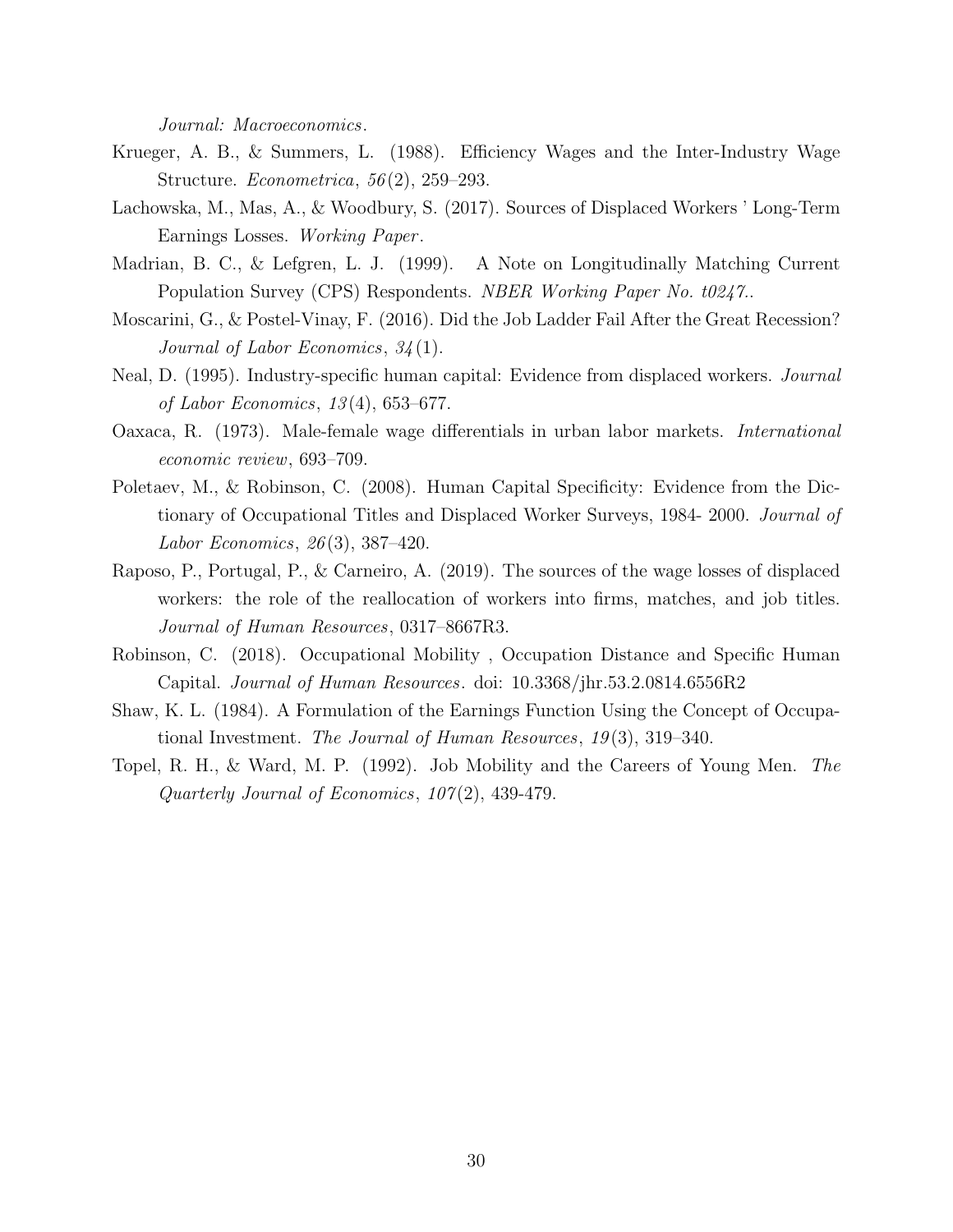<span id="page-30-0"></span>

Figure 1: Percent of occupational switchers moving to lower-ranked occupations (black) or higher-ranked occupations (gray), by decile of the occupational wage distribution, for non-displaced (top) and displaced workers (bottom). Displaced estimates uses retrospective occupations from the Displaced Worker Survey. Dashed lines represent 95% confidence intervals.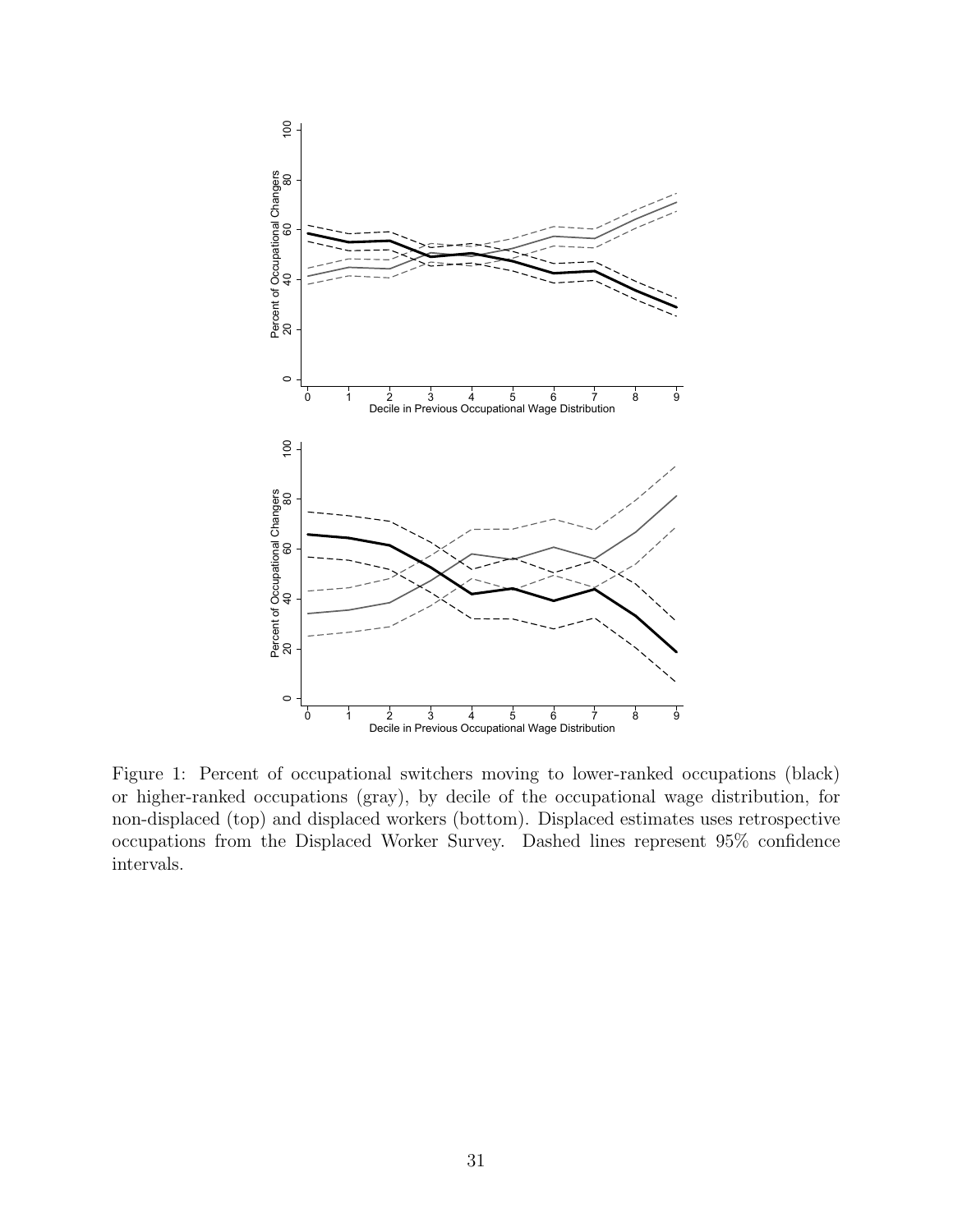<span id="page-31-0"></span>

Figure 2: Average wage changes (left), wages in pre-period (middle), and wages in postperiod (right) for individuals in the 2008 SIPP, separated by reason for firm change.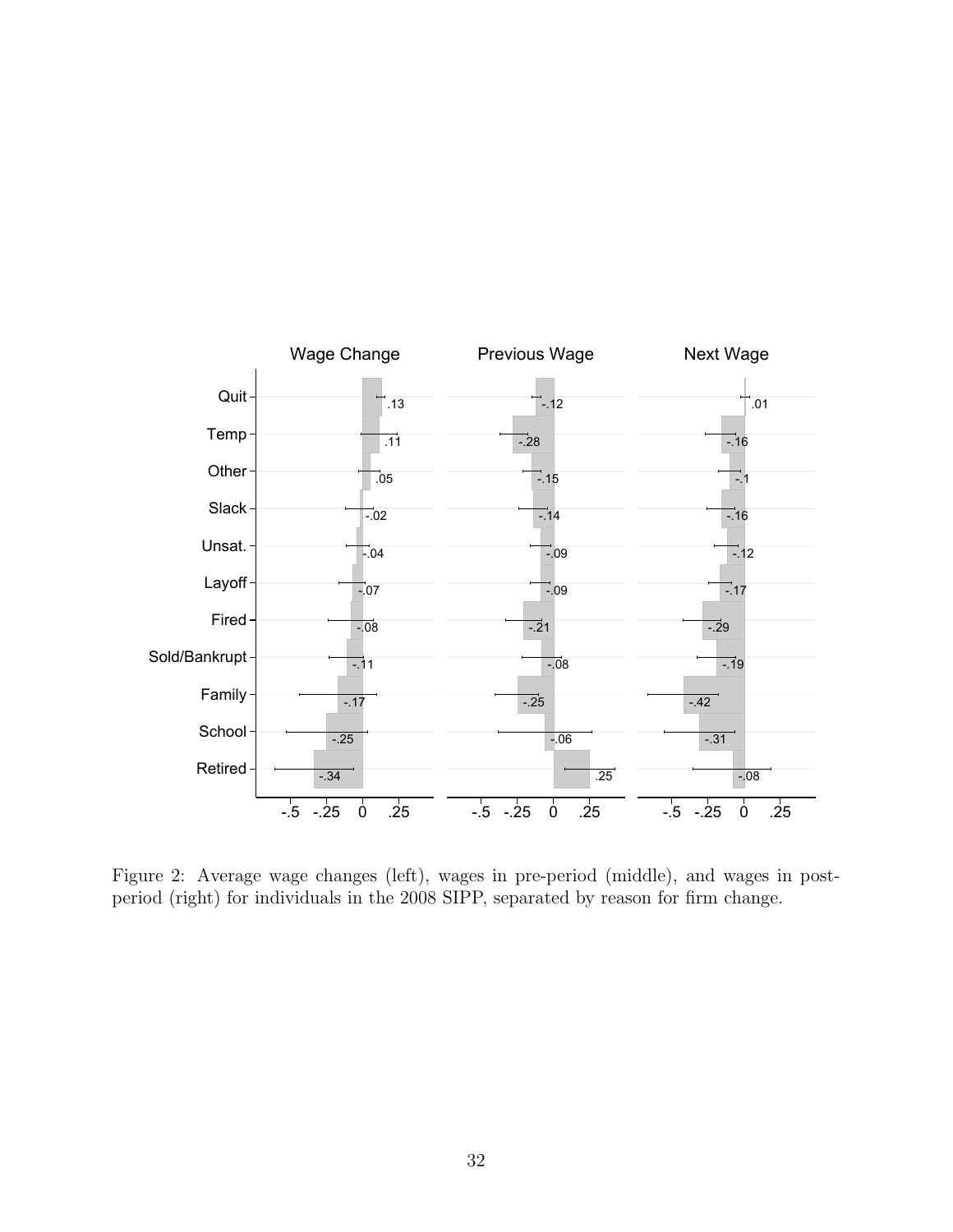<span id="page-32-0"></span>

Figure 3: Scatter plot of change in log OES score by change in log real wage for non-displaced firm changers and displaced workers, conditional on changing occupation.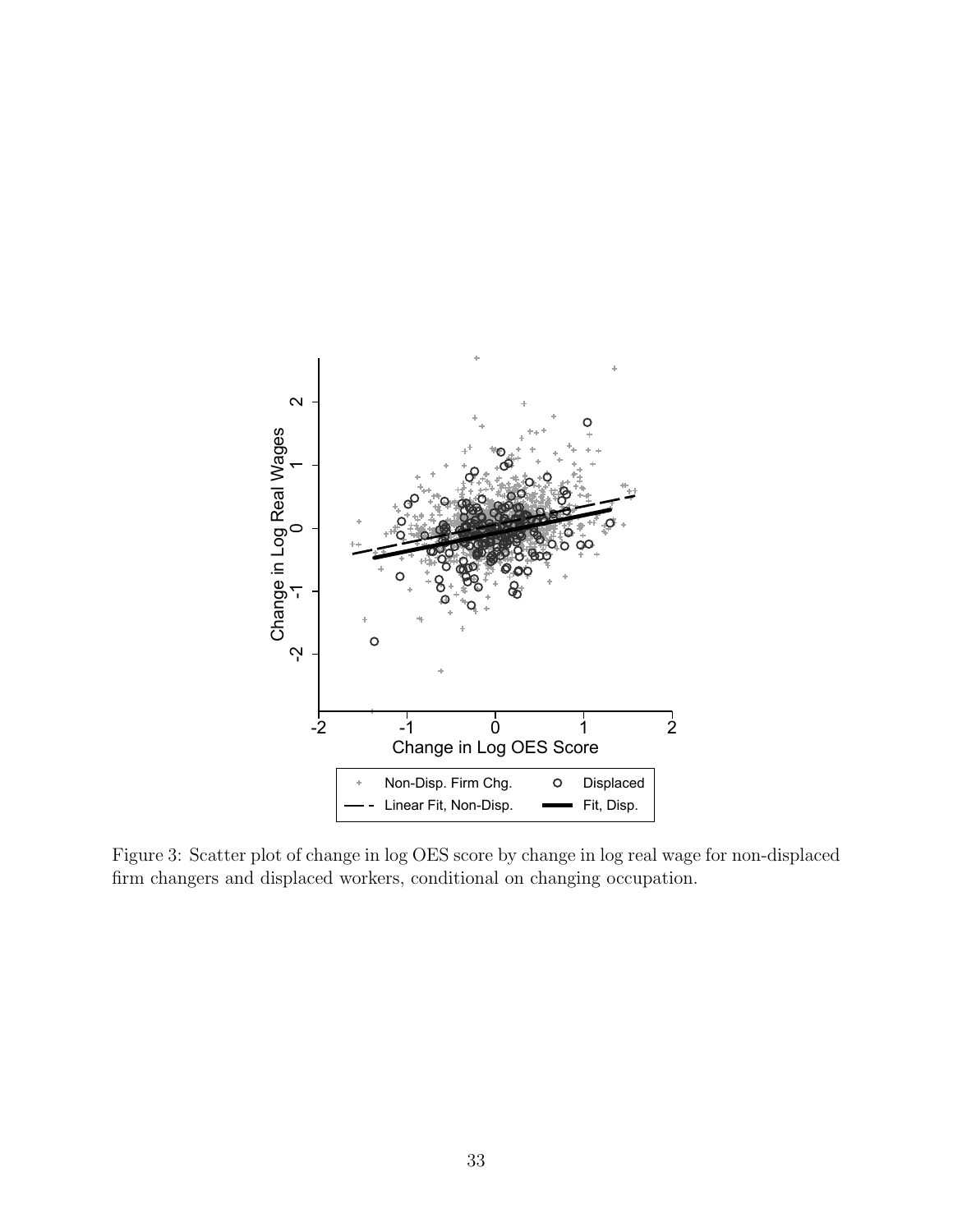<span id="page-33-0"></span>

|                                          |            | CPS(12 month)                        |                | $SIPP(4 \; \text{Month})$                      |                |  |
|------------------------------------------|------------|--------------------------------------|----------------|------------------------------------------------|----------------|--|
|                                          | Within     | Non-Disp.                            | Disp.          | Non-Disp.                                      | Disp.          |  |
|                                          | Firm       | <b>Between</b>                       | <b>Between</b> | <b>Between</b>                                 | <b>Between</b> |  |
|                                          |            | Panel A: Rate of Occupational Change |                |                                                |                |  |
| Mean                                     | 0.434018   | 0.75634                              | 0.732394       | 0.678121                                       | 0.586364       |  |
| SD                                       | 0.495641   | 0.429397                             | 0.443492       | 0.467271                                       | 0.493608       |  |
| $\mathbf N$                              | 17,520     | 2,011                                | 284            | 3,172                                          | 220            |  |
|                                          |            |                                      |                | Panel B: Share of Occ. Moves that are Negative |                |  |
| Mean                                     | 0.475145   | 0.446417                             | 0.495192       | 0.470014                                       | 0.542636       |  |
| SD                                       | 0.499415   | 0.497284                             | 0.501183       | 0.499216                                       | 0.500121       |  |
| N                                        | 7,604      | 1,521                                | 208            | 2,151                                          | 129            |  |
| Panel C: Distance of Occupational Change |            |                                      |                |                                                |                |  |
| Mean                                     | 0.01512    | 0.045892                             | $-0.01366$     | 0.028384                                       | $-0.05299$     |  |
| <b>SD</b>                                | 0.442971   | 0.451256                             | 0.415862       | 0.516513                                       | 0.480865       |  |
| $\mathbf N$                              | 7,604      | 1,521                                | 208            | 2,132                                          | 129            |  |
|                                          |            | Panel D: Distance if Positive Move   |                |                                                |                |  |
| Mean                                     | 0.33708    | 0.352381                             | 0.30541        | 0.409728                                       | 0.34275        |  |
| SD                                       | 0.286003   | 0.303778                             | 0.260064       | 0.331333                                       | 0.29525        |  |
| N                                        | 3,991      | 842                                  | 105            | 1,121                                          | 59             |  |
|                                          |            | Panel E: Distance if Negative Move   |                |                                                |                |  |
| Mean                                     | $-0.34052$ | $-0.33417$                           | $-0.33893$     | $-0.39445$                                     | $-0.38654$     |  |
| SD                                       | 0.285699   | 0.284136                             | 0.265278       | 0.31746                                        | 0.329987       |  |
| N                                        | 3,613      | 679                                  | 103            | 1,011                                          | 70             |  |

Table 1: Measuring Occupational Mobility

Summary statistics for occupational mobility measures for employed individuals matched across twelve months (CPS) or four months (SIPP).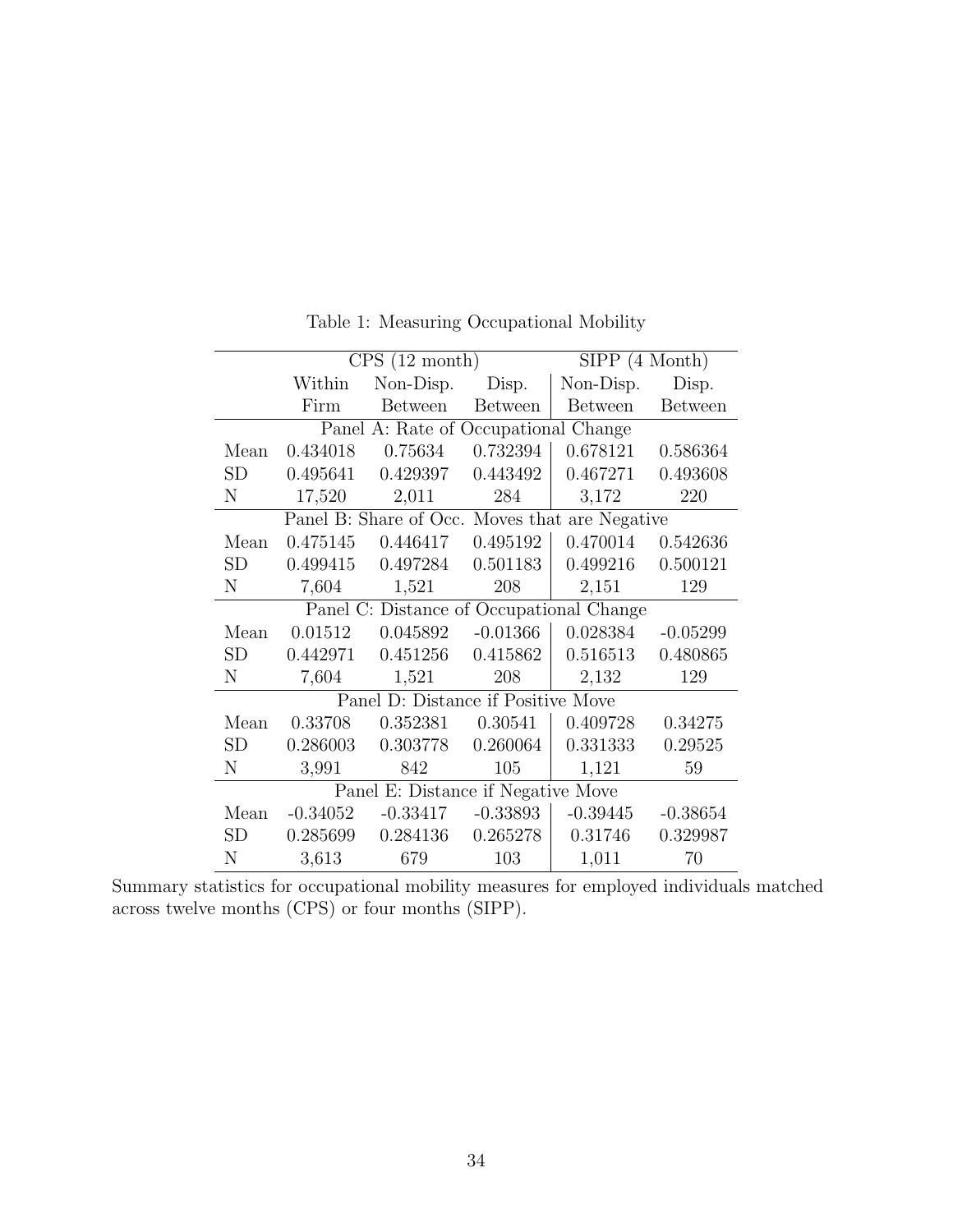<span id="page-34-0"></span>

|                                                                  | (1)       | (2)                          | $\overline{(3)}$ | (4)                       | (5)            |
|------------------------------------------------------------------|-----------|------------------------------|------------------|---------------------------|----------------|
|                                                                  |           | CPS(12 month)                |                  | $SIPP(4 \; \text{Month})$ |                |
|                                                                  |           | Panel A: Occupational Change |                  |                           |                |
| Occ. Change                                                      | 0.00268   | 0.0595                       | $-0.0774$        | $-0.0430$                 | $-0.160$       |
|                                                                  | (0.00643) | (0.0223)                     | (0.0463)         | (0.0249)                  | (0.0745)       |
| Mean of Omitted                                                  | 0.0265    | 0.0200                       | $-0.021$         | 0.0924                    | 0.0043         |
| $R-sq$                                                           | 0.003     | 0.022                        | 0.059            | 0.020                     | 0.126          |
| Panel B: Positive versus Negative Occupational Change            |           |                              |                  |                           |                |
| Neg. Occ. Chg                                                    | $-0.0336$ | $-0.0307$                    | $-0.158$         | $-0.123$                  | $-0.252$       |
|                                                                  | (0.00810) | (0.0260)                     | (0.0582)         | (0.0297)                  | (0.0912)       |
| Pos. Occ. Chg                                                    | 0.0361    | 0.135                        | 0.0107           | 0.0280                    | $-0.0451$      |
|                                                                  | (0.00799) | (0.0244)                     | (0.0602)         | (0.0290)                  | (0.0947)       |
| Mean of Omitted                                                  | 0.0265    | 0.0200                       | $-0.021$         | 0.0924                    | 0.0043         |
| $R-sq$                                                           | 0.007     | 0.054                        | 0.091            | 0.030                     | 0.143          |
| Panel C: Distance of Occupational Change (Chg. In Log OES score) |           |                              |                  |                           |                |
| Chg. In Occ. Distance                                            | 0.0980    | 0.242                        | 0.293            | 0.145                     | 0.275          |
|                                                                  | (0.0116)  | (0.0277)                     | (0.126)          | (0.0329)                  | (0.113)        |
| Mean of Omitted                                                  | 0.0275    | 0.0641                       | $-0.059$         | 0.0684                    | $-0.045$       |
| $R$ -sq                                                          | 0.010     | 0.074                        | 0.120            | 0.029                     | 0.137          |
| Panel D: Distance of Occ. Change, Positive vs. Negative          |           |                              |                  |                           |                |
| Chg in Distance if Positive                                      | 0.114     | 0.277                        | 0.315            | 0.148                     | 0.369          |
|                                                                  | (0.0177)  | (0.0434)                     | (0.211)          | (0.0539)                  | (0.209)        |
| Chg. In Distance if Negative                                     | 0.0806    | 0.197                        | 0.273            | 0.141                     | 0.220          |
|                                                                  | (0.0175)  | (0.0454)                     | (0.157)          | (0.0544)                  | (0.141)        |
| Mean of Omitted                                                  | 0.0248    | 0.0541                       | $-0.063$         | 0.0642                    | $-0.055$       |
| $R-sq$                                                           | 0.010     | 0.075                        | 0.120            | 0.029                     | 0.138          |
| N                                                                | 17520     | 2011                         | 284              | 3152                      | 220            |
| Sample                                                           | Within    | Non-Disp.                    | Disp.            | Non-Disp.                 | Disp.          |
|                                                                  | Firm      | <b>Between</b>               | <b>Between</b>   | <b>Between</b>            | <b>Between</b> |

Table 2: Wage Returns to Occupational Mobility

Coefficients from regressions based on the CPS Tenure supplement and the 2008 SIPP. Robust standard errors in parentheses. See Section [3.3](#page-9-1) for more details. Omitted category is workers who were employed at the same firm in both months.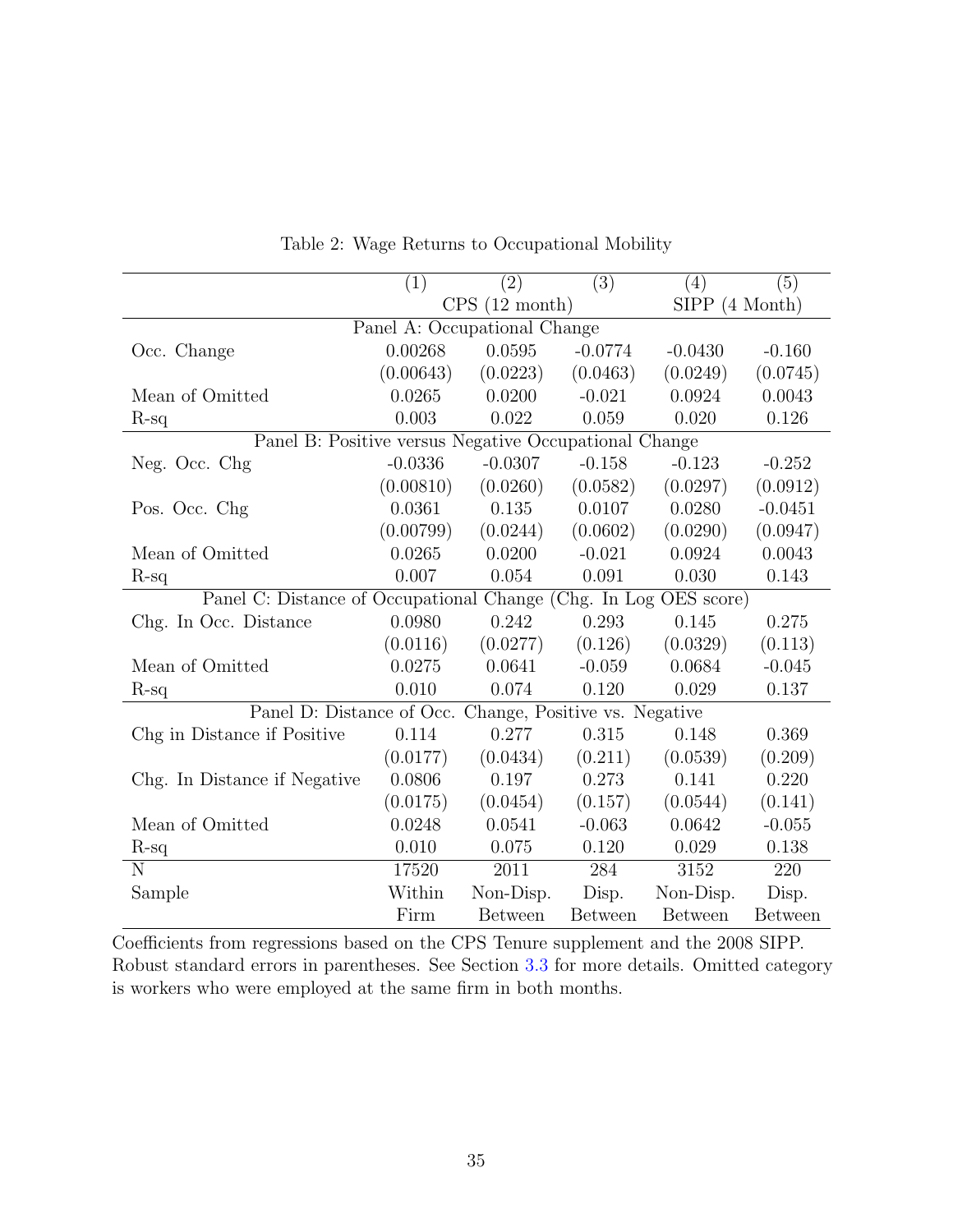<span id="page-35-0"></span>

|                                                                  | (1)            | (2)                          | $\overline{(3)}$ | (4)                      |
|------------------------------------------------------------------|----------------|------------------------------|------------------|--------------------------|
|                                                                  |                | Selection Before Mobility    |                  | Selection After Mobility |
|                                                                  |                | Panel A: Occupational Change |                  |                          |
| Occ. Change                                                      | $-0.0147$      | $-0.0122$                    | $-0.0213$        | $-0.0221$                |
|                                                                  | (0.00677)      | (0.00668)                    | (0.00670)        | (0.00669)                |
| Mean of Omitted                                                  | 0.0657         | 0.0657                       | 0.0501           | 0.0501                   |
| $R-sq$                                                           | 0.002          | 0.189                        | 0.003            | 0.151                    |
| Panel B: Positive versus Negative Occupational Change            |                |                              |                  |                          |
| Neg. Occ. Chg                                                    | $-0.0960$      | $-0.0737$                    | 0.0579           | 0.0737                   |
|                                                                  | (0.00847)      | (0.00848)                    | (0.00839)        | (0.00843)                |
| Pos. Occ. Chg                                                    | 0.0596         | 0.0414                       | $-0.0937$        | $-0.106$                 |
|                                                                  | (0.00817)      | (0.00798)                    | (0.00825)        | (0.00818)                |
| Mean of Omitted                                                  | 0.0620         | 0.0620                       | 0.0538           | 0.0538                   |
| $R$ -sq                                                          | 0.020          | 0.197                        | 0.021            | 0.171                    |
| Panel C: Distance of Occupational Change (Chg. In Log OES score) |                |                              |                  |                          |
| Chg. In Occ. Distance                                            | 0.204          | 0.154                        | $-0.219$         | $-0.284$                 |
|                                                                  | (0.0120)       | (0.0123)                     | (0.0120)         | (0.0126)                 |
| Mean of Omitted                                                  | 0.0551         | 0.0551                       | 0.0456           | 0.0456                   |
| $R-sq$                                                           | 0.026          | 0.199                        | 0.031            | 0.186                    |
| Panel D: Distance of Occ. Change, Positive vs. Negative          |                |                              |                  |                          |
| Chg in Distance if Positive                                      | 0.150          | 0.102                        | $-0.260$         | $-0.302$                 |
|                                                                  | (0.0171)       | (0.0162)                     | (0.0176)         | (0.0172)                 |
| Chg. In Distance if Negative                                     | 0.263          | 0.227                        | $-0.175$         | $-0.259$                 |
|                                                                  | (0.0197)       | (0.0208)                     | (0.0190)         | (0.0207)                 |
| Mean of Omitted                                                  | 0.0628         | 0.0628                       | 0.0514           | 0.0514                   |
| $R-sq$                                                           | 0.027          | 0.200                        | 0.032            | 0.186                    |
| Controls                                                         | N <sub>o</sub> | Yes                          | No               | Yes                      |
| N                                                                | 17520          | 17520                        | 17520            | 17520                    |

Table 3: Distance from Median Occupational Wages, within Firm

Coefficients from regressions based on the CPS Tenure supplement. Robust standard errors in parentheses. See Section [3.3](#page-9-1) for more details. Omitted category is workers who were employed at the same firm in both months. The dependent variable is the difference between the individual's wage and the median occupational wage, either before or after the potential mobility event.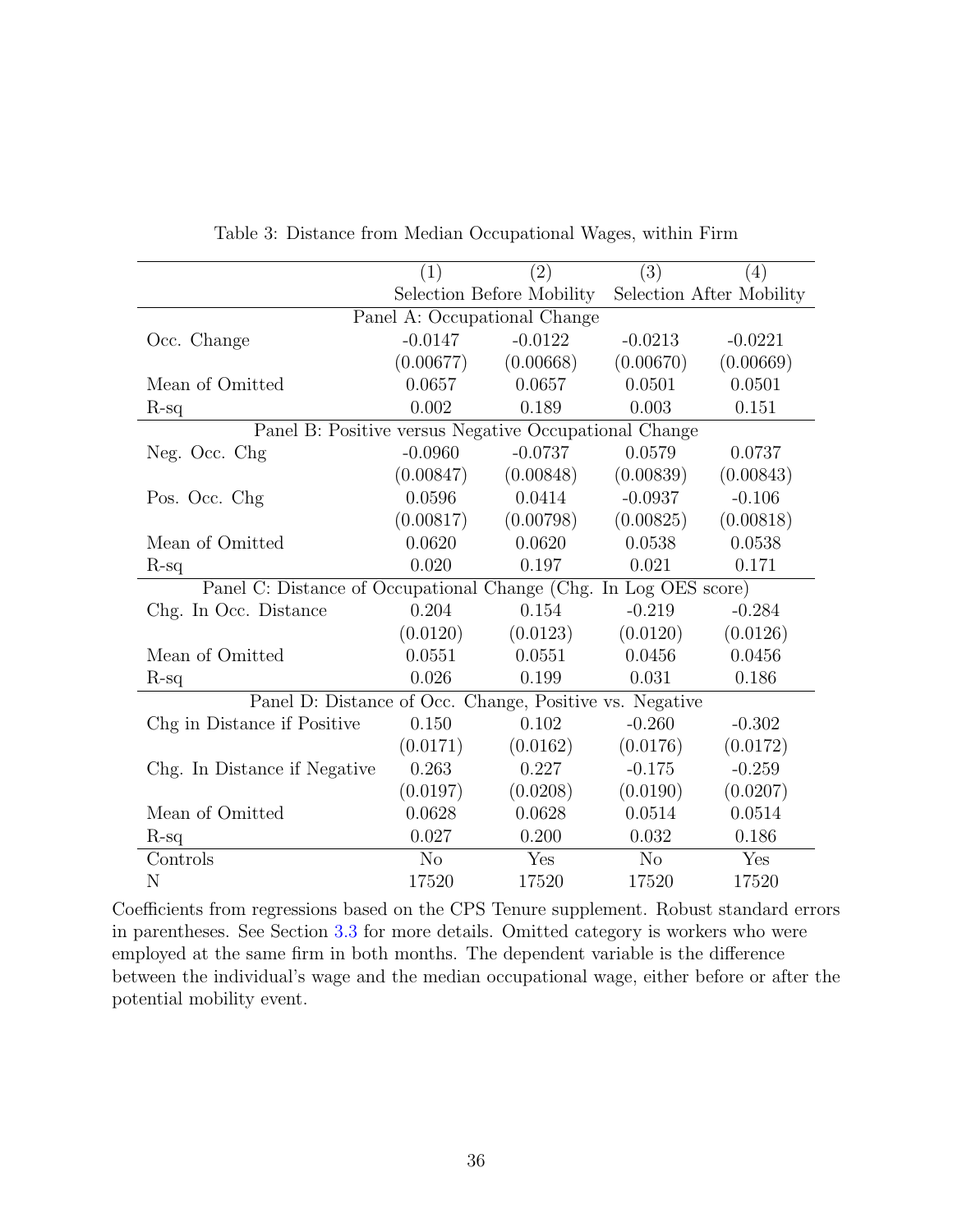<span id="page-36-0"></span>

|                                                                  | (1)                          | (2)                       | $\overline{(3)}$ | (4)                      |  |  |
|------------------------------------------------------------------|------------------------------|---------------------------|------------------|--------------------------|--|--|
|                                                                  |                              | Selection Before Mobility |                  | Selection After Mobility |  |  |
|                                                                  | Panel A: Occupational Change |                           |                  |                          |  |  |
| Occ. Change                                                      | $-0.0696$                    | $-0.0109$                 | $-0.0633$        | $-0.0483$                |  |  |
|                                                                  | (0.0256)                     | (0.0793)                  | (0.0247)         | (0.0679)                 |  |  |
| Mean of Omitted                                                  | $-0.023$                     | $-0.060$                  | $-0.032$         | $-0.131$                 |  |  |
| $R-sq$                                                           | 0.326                        | 0.616                     | 0.267            | 0.634                    |  |  |
| Panel B: Positive versus Negative Occupational Change            |                              |                           |                  |                          |  |  |
| Neg. Occ. Chg                                                    | $-0.106$                     | $-0.0756$                 | 0.0445           | 0.0320                   |  |  |
|                                                                  | (0.0280)                     | (0.0940)                  | (0.0269)         | (0.0783)                 |  |  |
| Pos. Occ. Chg                                                    | $-0.0422$                    | 0.0511                    | $-0.143$         | $-0.125$                 |  |  |
|                                                                  | (0.0273)                     | (0.0926)                  | (0.0278)         | (0.0828)                 |  |  |
| Mean of Omitted                                                  | $-0.021$                     | $-0.064$                  | $-0.035$         | $-0.126$                 |  |  |
| $R$ -sq                                                          | 0.330                        | 0.622                     | 0.301            | 0.648                    |  |  |
| Panel C: Distance of Occupational Change (Chg. In Log OES score) |                              |                           |                  |                          |  |  |
| Chg. In Occ. Distance                                            | 0.114                        | 0.196                     | $-0.262$         | $-0.180$                 |  |  |
|                                                                  | (0.0278)                     | (0.148)                   | (0.0311)         | (0.109)                  |  |  |
| Mean of Omitted                                                  | $-0.106$                     | $-0.035$                  | $-0.081$         | $-0.152$                 |  |  |
| $R$ -sq                                                          | 0.331                        | 0.624                     | 0.311            | 0.642                    |  |  |
| Panel D: Distance of Occ. Change, Positive vs. Negative          |                              |                           |                  |                          |  |  |
| Chg in Distance if Positive                                      | 0.0171                       | 0.00718                   | $-0.333$         | $-0.218$                 |  |  |
|                                                                  | (0.0363)                     | (0.217)                   | (0.0408)         | (0.136)                  |  |  |
| Chg. In Distance if Negative                                     | 0.322                        | 0.458                     | $-0.110$         | $-0.128$                 |  |  |
|                                                                  | (0.0628)                     | (0.223)                   | (0.0645)         | (0.196)                  |  |  |
| Mean of Omitted                                                  | $-0.070$                     | $-0.050$                  | $-0.052$         | $-0.164$                 |  |  |
| $R-sq$                                                           | 0.340                        | 0.631                     | 0.316            | 0.643                    |  |  |
| Controls                                                         | Yes                          | Yes                       | Yes              | Yes                      |  |  |
| N                                                                | 2011                         | 284                       | 2011             | 284                      |  |  |
| Sample                                                           | Non-Disp.                    | Disp.                     | Non-Disp.        | Disp.                    |  |  |
|                                                                  | <b>Between</b>               | <b>Between</b>            | <b>Between</b>   | <b>Between</b>           |  |  |

Table 4: Distance from Median Occupational Wages, Firm Changers

Coefficients from regressions based on the CPS Tenure supplement. Robust standard errors in parentheses. See Section [3.3](#page-9-1) for more details. Omitted category is workers who were employed at the same firm in both months. The dependent variable is the difference between the individual's wage and the median occupational wage, either before or after the potential mobility event.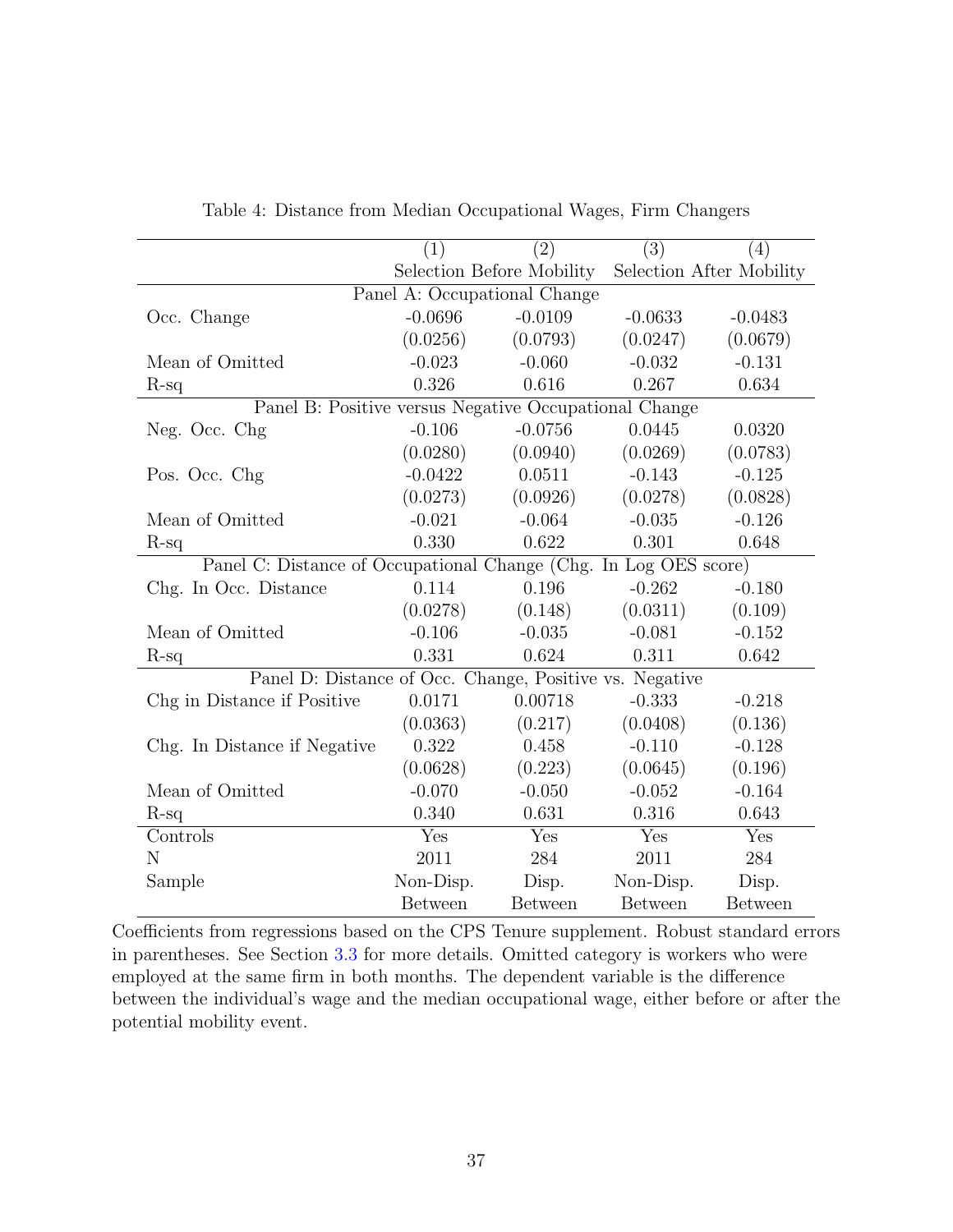<span id="page-37-0"></span>

|                               |       | Share of    |
|-------------------------------|-------|-------------|
|                               | Total | Firm Movers |
| CPS:                          |       |             |
| Displaced                     | 284   | 0.15        |
| Non-Displaced                 | 1,655 | 0.85        |
| Total:                        | 1,939 |             |
| SIPP:                         |       |             |
| Displaced                     | 233   | 0.06        |
| Non-Displaced                 | 3317  | 0.94        |
| Total:                        | 3464  |             |
| SIPP Disaggregated:           |       |             |
| Quit to take Another Job      | 1,827 | 0.53        |
| Other                         | 409   | 0.12        |
| On Layoff                     | 385   | 0.11        |
| Temp Job Ended                | 172   | 0.05        |
| Unsatisfactory Work           | 150   | 0.04        |
| Slack Conditions <sup>+</sup> | 128   | 0.04        |
| Fired                         | 115   | 0.03        |
| Family and Personal Issues    | 71    | 0.02        |
| Employer Sold <sup>+</sup>    | 68    | 0.02        |
| Retirement                    | 34    | 0.01        |
| School                        | 26    | 0.01        |
| $Employer Bankrupt+$          | 24    | 0.01        |

Table 5: Reasons for Firm Mobility

Tabulation of reasons for mobility among individuals in the CPS and SIPP samples. <sup>+</sup> indicates categorized as displacement.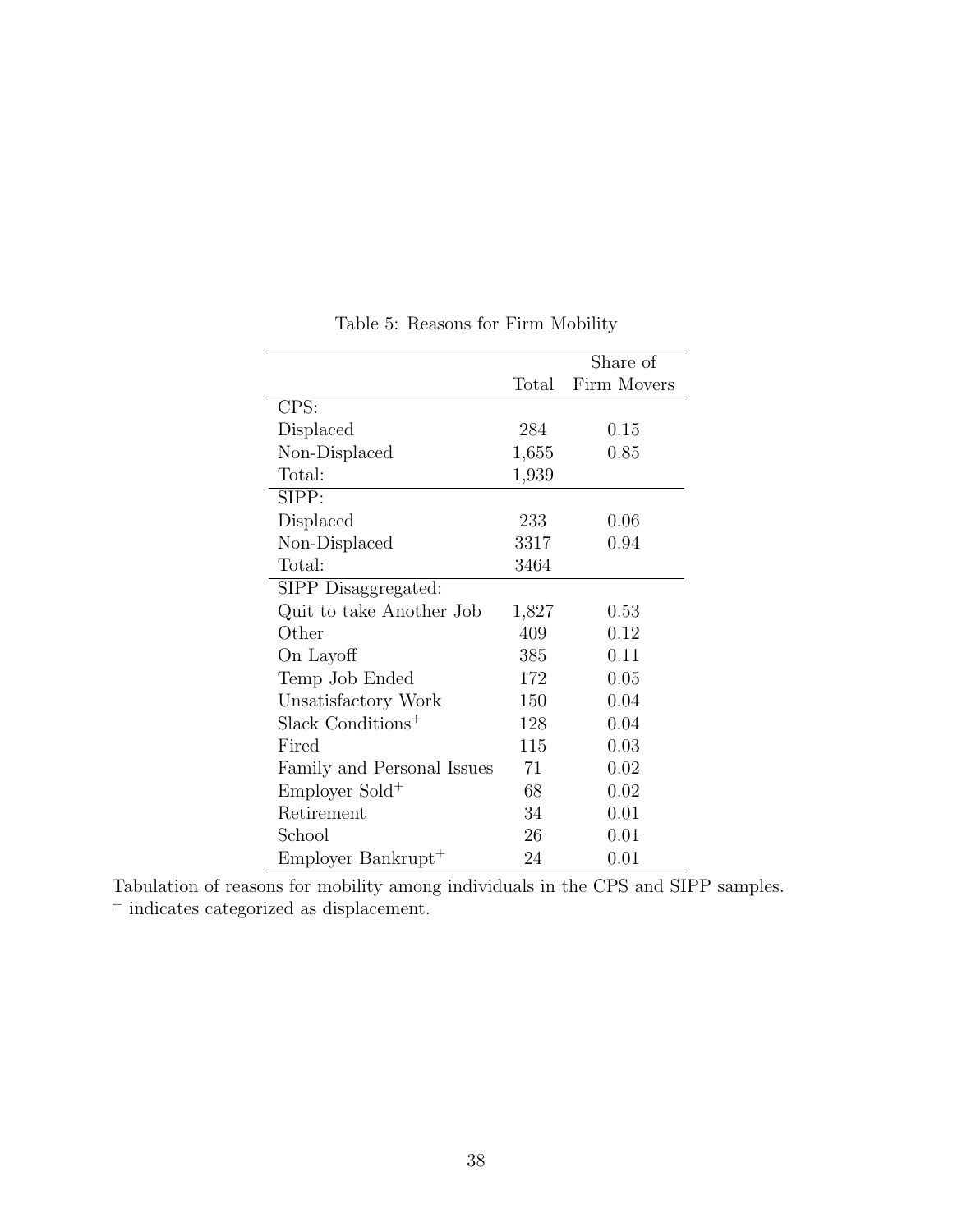<span id="page-38-0"></span>

|                                             | (1)       | $\overline{(2)}$        | $\overline{(3)}$                        | (4)                     | $\overline{(5)}$       | $\overline{(6)}$ |  |
|---------------------------------------------|-----------|-------------------------|-----------------------------------------|-------------------------|------------------------|------------------|--|
|                                             | W. Chg    | W. Chg                  | Prev. W.                                | Prev. W.                | Next W.                | Next W.          |  |
|                                             |           |                         | Panel A: Aggregated Firm Mobility (CPS) |                         |                        |                  |  |
| Firm Change                                 | 0.0190    | 0.00940                 | $-0.208$                                | $-0.130$                | $-0.189$               | $-0.120$         |  |
|                                             | (0.0109)  | (0.0111)                | (0.0123)                                | (0.0112)                | (0.0124)               | (0.0116)         |  |
| $R-sq$                                      | 0.000     | 0.004                   | 0.017                                   | 0.264                   | 0.014                  | 0.258            |  |
| Panel B: Disaggregated Firm Mobility (CPS)  |           |                         |                                         |                         |                        |                  |  |
| Non-Displaced                               | 0.0395    | 0.0293                  | $-0.228$                                | $-0.136$                | $-0.189$               | $-0.107$         |  |
|                                             | (0.0117)  | (0.0119)                | (0.0131)                                | (0.0121)                | (0.0135)               | (0.0126)         |  |
| Displaced                                   | $-0.0955$ | $-0.0992$               | $-0.0953$                               | $-0.0951$               | $-0.191$               | $-0.194$         |  |
|                                             | (0.0265)  | (0.0263)                | (0.0306)                                | (0.0267)                | (0.0278)               | (0.0259)         |  |
| $R-sq$                                      | 0.002     | 0.006                   | 0.017                                   | 0.264                   | 0.014                  | 0.259            |  |
| $\overline{N(GPS)}$                         | 19459     | 19459                   | 19459                                   | 19459                   | 19459                  | 19459            |  |
| Mean of Omitted                             | 0.0281    | 0.0281                  | 2.239                                   | 2.239                   | 2.267                  | 2.267            |  |
| Panel C: Aggregated Firm Mobility (SIPP)    |           |                         |                                         |                         |                        |                  |  |
| Firm Change                                 | 0.0600    | 0.0576                  | $-0.194$                                | $-0.124$                | $-0.134$               | $-0.0666$        |  |
|                                             | (0.0119)  | (0.0119)                | (0.0138)                                | (0.0112)                | (0.0143)               | (0.0120)         |  |
| $R-sq$                                      | 0.001     | 0.001                   | 0.001                                   | 0.308                   | 0.001                  | 0.304            |  |
| Panel D: Disaggregated Firm Mobility (SIPP) |           |                         |                                         |                         |                        |                  |  |
| Non-Displaced                               | 0.0676    | 0.0652                  | $-0.194$                                | $-0.126$                | $-0.126$               | $-0.0609$        |  |
|                                             | (0.0124)  | (0.0124)                | (0.0143)                                | (0.0116)                | (0.0149)               | (0.0125)         |  |
| Displaced (Non-Slack)                       | $-0.105$  | $-0.106$                | $-0.0322$                               | $-0.0321$               | $-0.137$               | $-0.138$         |  |
|                                             | (0.0624)  | (0.0624)                | (0.0794)                                | (0.0668)                | (0.0837)               | (0.0724)         |  |
| Displaced (Slack)                           | $-0.0217$ | $-0.0232$               | $-0.305$                                | $-0.141$                | $-0.326$               | $-0.164$         |  |
|                                             | (0.0485)  | (0.0485)                | (0.0651)                                | (0.0516)                | (0.0613)               | (0.0494)         |  |
| $R$ -sq                                     | 0.001     | 0.001                   | 0.001                                   | 0.308                   | 0.001                  | 0.304            |  |
| N(SIPP)                                     | 257748    | 257748                  | 257748                                  | 257748                  | 257748                 | 257748           |  |
| Mean of Omitted                             | 0.00198   | 0.00198                 | 8.125                                   | 8.125                   | 8.127                  | 8.127            |  |
| Controls                                    | No        | $\overline{\text{Yes}}$ | N <sub>o</sub>                          | $\overline{\text{Yes}}$ | $\overline{\text{No}}$ | Yes              |  |

Table 6: Wage Returns to Firm Mobility

<span id="page-38-1"></span>Coefficients from regressions based on the CPS Tenure supplement and the 2008 SIPP. Robust standard errors in parentheses. See Section [3.3](#page-9-1) for more details. Omitted category is workers who were employed at the same firm in both months.

Table 7: Distance from Median Occupational Wages by Firm Mobility

|                           | $\left(1\right)$ | $^{\prime}2)$ | $^{\prime}3)$ | $\left(4\right)$ |
|---------------------------|------------------|---------------|---------------|------------------|
|                           | Prev. W.         | Prev. W.      | Next W.       | Next W.          |
| Non-Displaced Firm Change | $-0.134$         | $-0.0816$     | $-0.128$      | $-0.0758$        |
|                           | (0.0106)         | (0.0106)      | (0.0109)      | (0.0108)         |
| Displaced                 | $-0.0604$        | $-0.0313$     | $-0.147$      | $-0.136$         |
|                           | (0.0420)         | (0.0391)      | (0.0215)      | (0.0216)         |
| N                         | 19459            | 19459         | 19459         | 19459            |
| $R$ -sq                   | 0.011            | 0.099         | 0.013         | 0.102            |
| Worker Controls           |                  | Y             |               | Y                |
| Job controls              |                  | Y             |               | Y                |
| Mean of Omitted           | 0.0603           | 0.0603        | 0.0427        | 0.0427           |

Coefficients from regressions based on the CPS Tenure supplement. Robust standard errors in parentheses. See Section [3.3](#page-9-1) for more details. Omitted category is workers who were employed at the same firm in both months.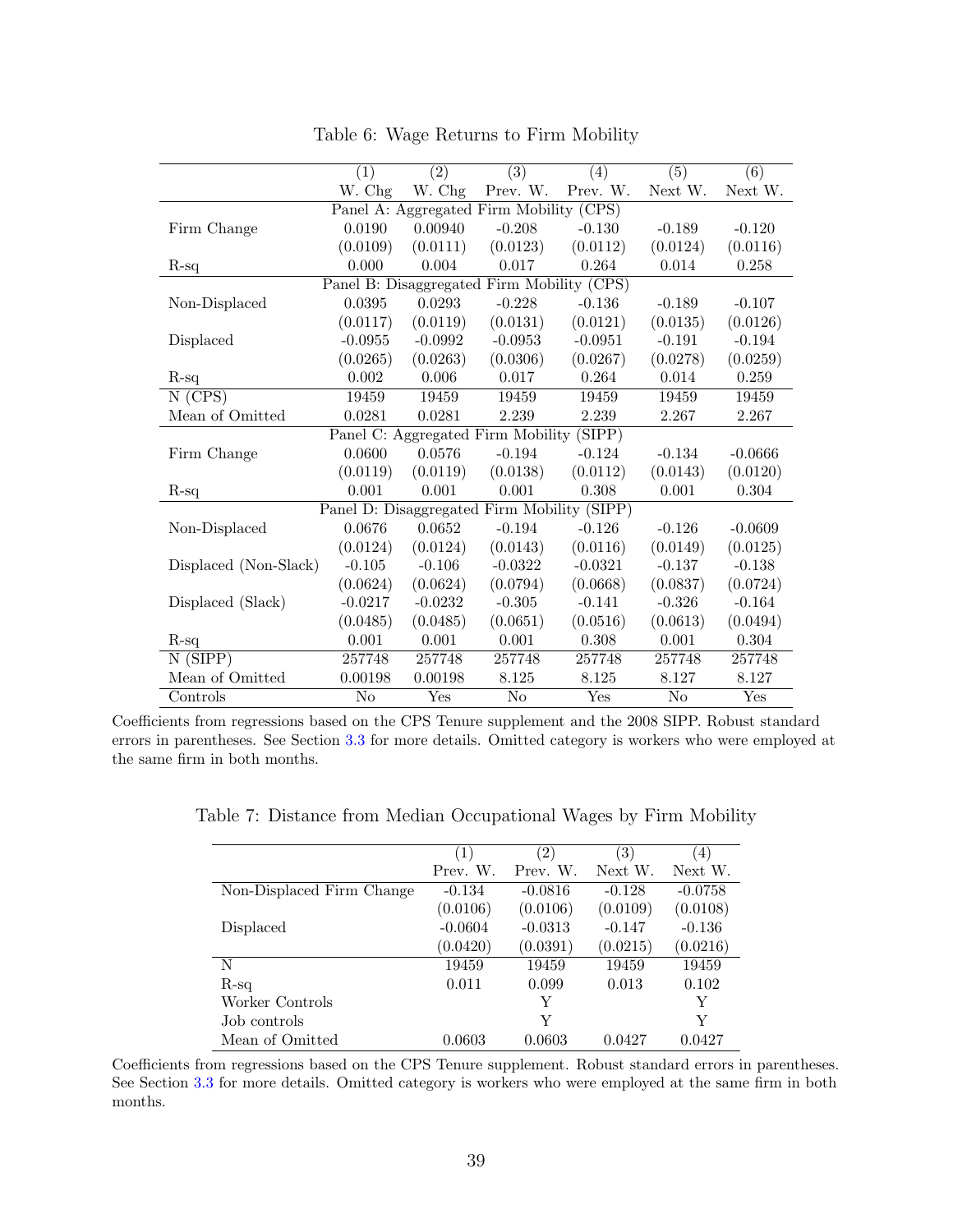<span id="page-39-0"></span>

|                                                                           | CPS: all   |         | CPS: firm movers                                      |         | SIPP: firm movers  |         |
|---------------------------------------------------------------------------|------------|---------|-------------------------------------------------------|---------|--------------------|---------|
| Non-Displaced                                                             | 0.028116   | (0.003) | 0.0375212                                             | (0.007) | 0.074317           | (0.011) |
| Displaced                                                                 | $-0.06994$ | (0.023) | $-0.0699354$                                          | (0.023) | $-0.05947$         | (0.042) |
| Difference                                                                | 0.098051   | (0.024) | 0.1074567                                             | (0.024) | 0.133783           | (0.044) |
| N                                                                         | 22,219     |         | 4,648                                                 |         | 3,372              |         |
| Decomposition 1: Occupational Distance                                    |            |         |                                                       |         |                    |         |
| Coefficients                                                              |            |         | $0.095543$ $(0.023)$ $0.1009995$                      |         | $(0.024)$ 0.126062 | (0.044) |
| Max % Controls                                                            | 2.56       |         | 6.01                                                  |         | 5.77               |         |
| Decomposition 2: Before and After Detailed Occupation Fixed Effects       |            |         |                                                       |         |                    |         |
| Coefficients                                                              |            |         | $0.087954$ $(0.029)$ $0.0834253$ $(0.048)$ $0.130349$ |         |                    | (0.044) |
| Max $%$ Controls                                                          | 10.3       |         | 22.36                                                 |         | 2.57               |         |
| Decomposition 3: Occ. Distance $+$ Demographic Controls                   |            |         |                                                       |         |                    |         |
| Coefficients                                                              | 0.097472   |         | $(0.024)$ 0.0981167                                   | (0.025) | 0.108909           | (0.046) |
| $Max \%$ Controls                                                         | 0.59       |         | 8.69                                                  |         | 18.59              |         |
| Decomposition 4: Occ. $FE +$ Demo Controls                                |            |         |                                                       |         |                    |         |
| Coefficients                                                              | 0.09213    |         | $(0.029)$ 0.0778949 $(0.049)$                         |         | 0.111498           | (0.046) |
| Max % Controls                                                            | 6.04       |         | 27.51                                                 |         | 16.66              |         |
| Decomposition 5: Occ. Distance $+$ Demo Controls $+$ Detailed Industry FE |            |         |                                                       |         |                    |         |
| Coefficients                                                              | 0.095472   |         | $(0.030)$ 0.1040116                                   | (0.036) | 0.10657            | (0.062) |
| Max % Controls                                                            | 2.63       |         | 3.21                                                  |         | 20.34              |         |
| Decomposition 6: Occ. $FE +$ Demo Controls + Industry $FE$                |            |         |                                                       |         |                    |         |
| Coefficients                                                              | 0.091654   |         | $(0.024)$ 0.1396576                                   |         | $(0.051)$ 0.106767 | (0.062) |
| $Max \%$ Controls                                                         | 6.52       |         | $-29.97$                                              |         | 20.19              |         |

Table 8: Decompostion of Wage Changes

Coefficients from Oaxaca-Blinder decompositions based on the CPS Tenure supplement and the 2008 SIPP.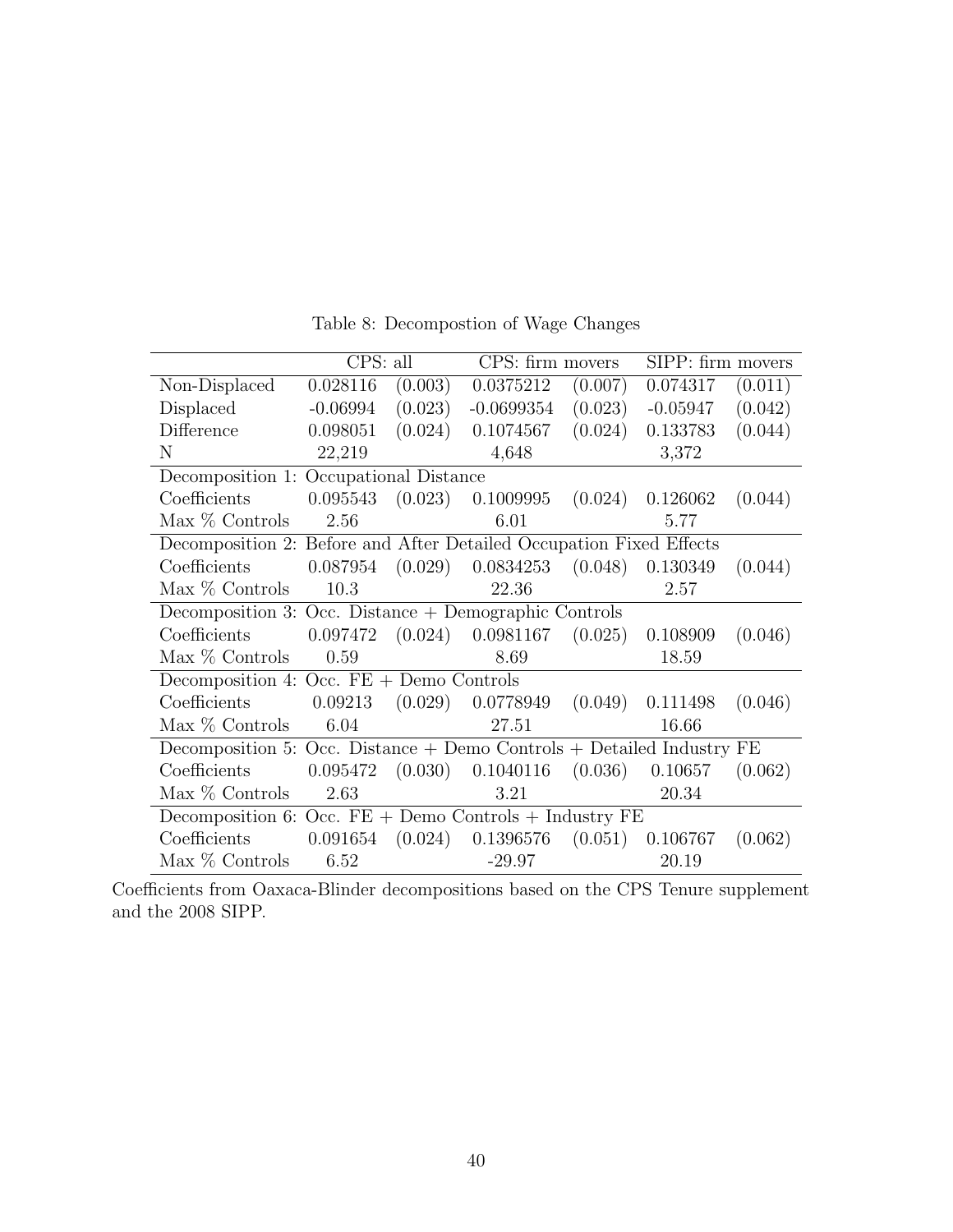<span id="page-40-0"></span>

|                          | (1)       | $\left( 2\right)$ | (3)        | (4)       |
|--------------------------|-----------|-------------------|------------|-----------|
|                          | Wage Chg. | Wage Chg.         | Prev. Wage | Next Wage |
| Log OES Change           | 0.0997    | 0.0980            | $-0.0464$  | 0.0517    |
|                          | (0.0116)  | (0.0116)          | (0.0117)   | (0.0119)  |
| Log OES Chg. X Non.Disp. | 0.153     | 0.152             | $-0.0651$  | 0.0869    |
|                          | (0.0317)  | (0.0317)          | (0.0307)   | (0.0330)  |
| Log OES Chg. X Displaced | 0.197     | 0.192             | $-0.0682$  | 0.124     |
|                          | (0.121)   | (0.119)           | (0.118)    | (0.0765)  |
| Non-Disp. Firm Change    | 0.0325    | 0.0237            | $-0.134$   | $-0.110$  |
|                          | (0.0114)  | (0.0116)          | (0.0120)   | (0.0126)  |
| Displaced                | $-0.0869$ | $-0.0908$         | $-0.0985$  | $-0.189$  |
|                          | (0.0260)  | (0.0257)          | (0.0277)   | (0.0252)  |
| N                        | 19459     | 19459             | 19459      | 19459     |
| $R-sq$                   | 0.016     | 0.019             | 0.266      | 0.261     |
| Mean of Omitted          | 0.0275    | 0.0275            | 2.239      | 2.267     |

Table 9: Wage Return by Distance of OES Change and Firm Mobility

Coefficients from regressions based on the CPS Tenure supplement. Robust standard errors in parentheses. See Section [3.3](#page-9-1) for more details. Omitted category is workers who were employed at the same firm in both months.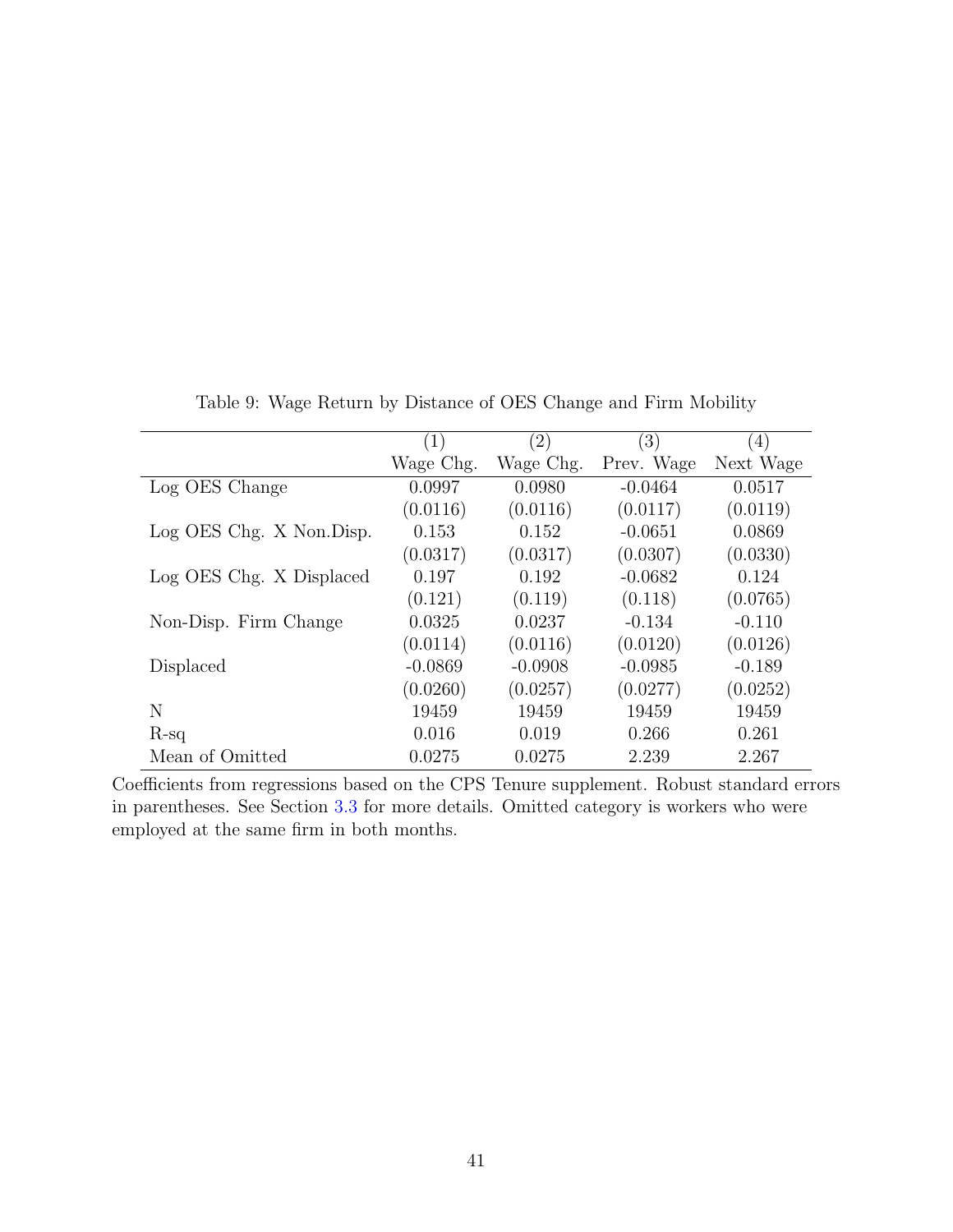<span id="page-41-0"></span>

|                     |                                                   | $\widetilde{\mathcal{S}}$ | $\widehat{\mathbb{C}}$ | $\bigoplus$             | $\widetilde{\mathbb{G}}$ | $\widehat{\mathbf{e}}$ | E                              | $\otimes$            | ತ         | $\widetilde{\Xi}$ |
|---------------------|---------------------------------------------------|---------------------------|------------------------|-------------------------|--------------------------|------------------------|--------------------------------|----------------------|-----------|-------------------|
|                     |                                                   |                           | Panel A.:              | Aggregated              | Displaced Workers        |                        |                                |                      |           |                   |
| Displaced           | $-0.0961$                                         | $-0.0981$                 | $-0.101$               | $-0.0992$               | $-0.0894$                | $-0.0991$              | $-0.0952$                      | $-0.0963$            | $-0.0957$ | $-0.0946$         |
|                     | (0.0263)                                          | (0.0264)                  | (0.0265)               | (0.0263)                | (0.0267)                 | (0.0265)               |                                | (0.0258)             | (0.0263)  | (0.0240)          |
| Non. Disp. New Firm | $\begin{array}{c} 0.0372 \\ (0.0117) \end{array}$ | 0.0352                    | 0.0326                 | 0.0293                  | 0.0341                   | 0.0353                 | $(0.0260)$<br>0.0342           | 0.0292               | 0.0193    | 0.0139            |
|                     |                                                   | (0.0118)                  | (0.0122)               | (0.0119)                | (0.0119)                 | (0.0119)               | (0.0117)                       | (0.0121)             | (0.0126)  | (0.0126)          |
| $R$ -sq             | 0.004                                             | 0.004                     | 0.004                  | 0.006                   | 0.039                    | 0.021                  | 0.010                          | 0.008                | 0.064     | 0.125             |
|                     |                                                   |                           |                        | Panel B.: Disaggregated |                          | Displaced Workers      |                                |                      |           |                   |
| Plant Closing       | $-0.0761$                                         | $-0.0777$                 | $-0.0799$              | $-0.0795$               | $-0.0748$                | $-0.0719$              | $-0.0696$                      | $-0.0781$            | $-0.0687$ | $-0.0860$         |
|                     | (0.0402)                                          | (0.0402)                  | (0.0403)               | (0.0398)                |                          | (0.0405)               | (0.0399)                       | (0.0393)             | (0.0398)  | (0.0395)          |
| Other. Disp         | 05<br>$-0.1$                                      | $-0.107$                  | $-0.110$               | $-0.108$                | $(0.0407)$<br>-0.0961    | $-0.111$               | $-0.107$                       | $-0.105$             | $-0.108$  | $-0.0986$         |
|                     | (0.0335)                                          | 0.0335                    | (0.0336)               | (0.0335)                | (0.0339)                 | (0.0336)               |                                | $(0.0327)$<br>0.0292 | (0.0331)  | (0.0295)          |
| Non. Disp. New Firm | 0.0372                                            | 0.0352                    | 0.0325                 | 0.0293                  | 0.0341                   | 0.0353                 | $\left(0.0329\right)$ $0.0341$ |                      | 0.0193    | 0.0139            |
|                     | (0.0117)                                          | (0.0118)                  | (0.0122)               | (0.0119)                | (0.0119)                 | (0.0119)               | (0.0117)                       | (0.0121)             | (0.0126)  | (0.0126)          |
| $R$ -sq             | 0.004                                             | 0.004                     | 0.004                  | 0.006                   | 0.039                    | 0.021                  | 0.011                          | 0.008                | 0.064     | 0.125             |
|                     | 19459                                             | 19459                     | 19459                  | 19459                   | 19459                    | 19459                  | 19459                          | 19459                | 19459     | 19459             |
| Mean of Omit.       | 0.0281                                            | 0.0281                    | 0.0281                 | 0.0281                  | 0.0281                   | 0.0281                 | 0.0281                         | 0.0281               | 0.0281    | 0.0281            |
| Year FE             |                                                   |                           | Υ                      | $\blacktriangleright$   | Υ                        | $\triangleright$       | $\rightarrow$                  | Υ                    | ≻         |                   |
| Occ. Mob.           |                                                   |                           |                        |                         |                          |                        |                                |                      |           |                   |
| Ind. Mob.           |                                                   |                           |                        |                         |                          |                        |                                |                      |           |                   |
| Demographic         |                                                   |                           |                        | ≻                       |                          |                        |                                |                      |           |                   |
| Prev. Occ.          |                                                   |                           |                        |                         | ≻                        |                        |                                |                      |           |                   |
| Prev. Ind.          |                                                   |                           |                        |                         |                          | ≻                      |                                |                      |           |                   |
| Dir. Occ.           |                                                   |                           |                        |                         |                          |                        | $\succ$                        |                      |           |                   |
| Dir. Ind.           |                                                   |                           |                        |                         |                          |                        |                                | ≻                    |           |                   |
| New Occ.            |                                                   |                           |                        |                         |                          |                        |                                |                      |           |                   |
| New Ind.            |                                                   |                           |                        |                         |                          |                        |                                |                      |           |                   |

| ׇ֘֝֬֕<br>くくりょう<br>ׇ֚֘֝֕<br>ł                                                                                                      |
|-----------------------------------------------------------------------------------------------------------------------------------|
| <br> <br> <br>$\sim$<br>¢                                                                                                         |
| ひろひと サウ ひろりききく<br>į<br>ł                                                                                                          |
| $\mathbf{i}$                                                                                                                      |
| ĺ<br>ł                                                                                                                            |
| ֧ׅ֧֧֧֧֦֧֧֧֦֧֦֧֧֦֧֧֛֪ׅ֧֛֪֧֦֧֧֧֦֧֦֧֛֪֪ׅ֧֛֛֪֛֛֛֛֪֛֪ׅ֛֧֧֚֚֚֚֚֚֚֚֚֚֚֚֬֕֕֓֕֕֓֡֕֓֡֬֕֓֡֬֓֓֝֬֝֬֓֓֓֓֓֓֬֓֓֬֬<br>)<br>ׇ֚֘<br>I<br>j<br>ו<br>ו |
| ļ<br>l<br>;<br>;                                                                                                                  |
|                                                                                                                                   |
| ۱<br>l<br>I                                                                                                                       |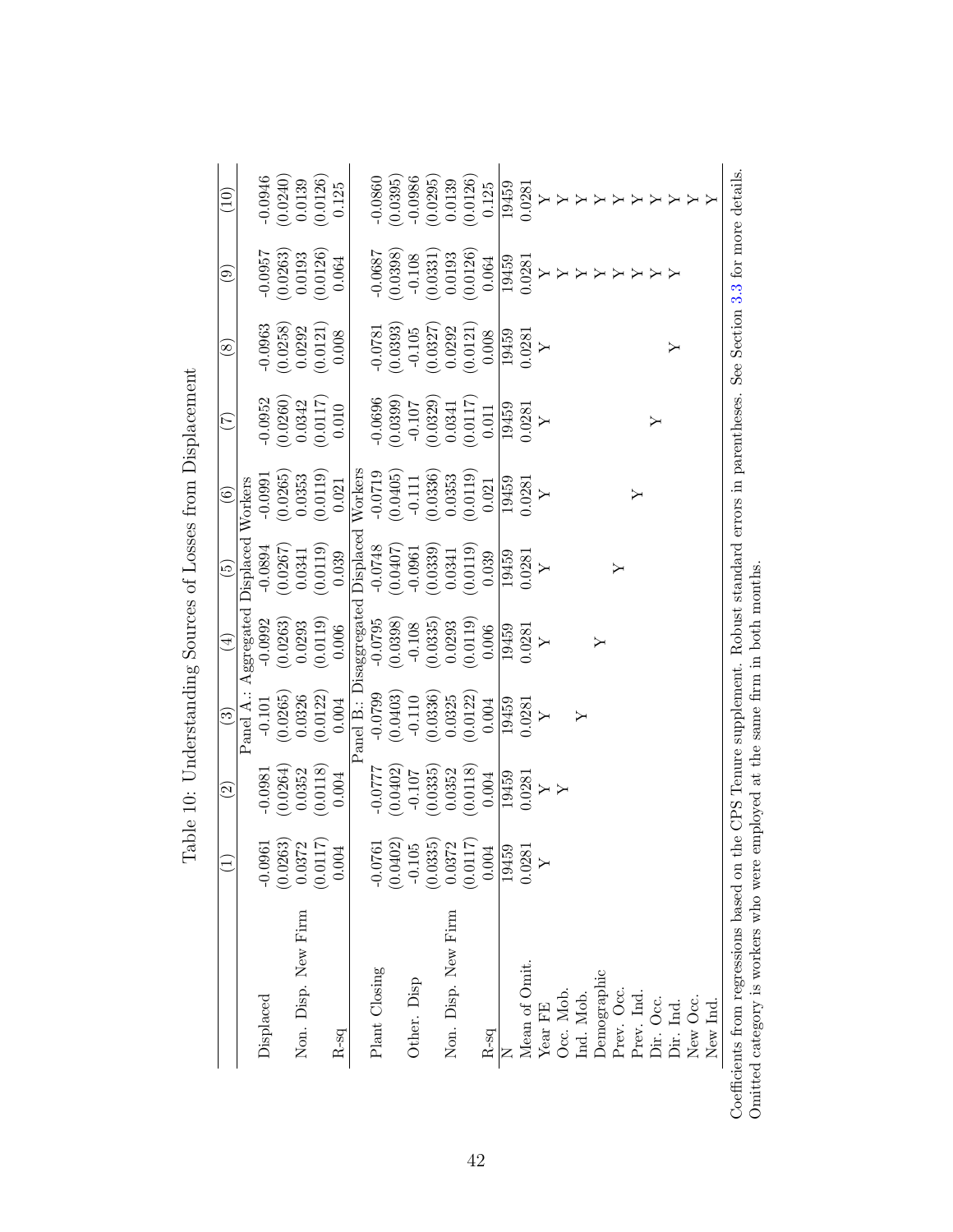## 10 Appendix

## A.1 Summary Statistics

|                                | Firm Stavers | Btwn.   |
|--------------------------------|--------------|---------|
|                                | Mean         | Mean    |
| Age                            | 41.61        | 37.07   |
|                                | (13.41)      | (14.14) |
| Years Sch.                     | 13.70        | 13.36   |
|                                | (2.76)       | (2.70)  |
| Experience                     | 21.91        | 17.71   |
|                                | (13.40)      | (13.86) |
| Share Female                   | 0.48         | 0.47    |
|                                | (0.50)       | (0.50)  |
| Share Non-white                | 0.15         | 0.14    |
|                                | (0.35)       | (0.35)  |
| OES Index (month 1)            | 19.58        | 17.17   |
|                                | (11.16)      | (10.07) |
| Log Real Hourly Wage (month 2) | 2.19         | 2.04    |
|                                | (0.49)       | (0.50)  |
| N                              | 10,863,076   | 254,359 |
| N, wages                       | 1,922,178    | 49,040  |

Table A.1: Data Description, Monthly CPS Sample

<span id="page-42-0"></span>Standard deviations in parenthesis.

| Table A.2: Data Description, CPS Tenure Supplement Sample |  |  |
|-----------------------------------------------------------|--|--|
|                                                           |  |  |

|                       | Firm Stayers | Non-Disp. Btwn | Displaced | Retro., Displaced |
|-----------------------|--------------|----------------|-----------|-------------------|
| Age                   | 41.91        | 34.72          | 37.05     | 37.47             |
|                       | (13.20)      | (12.62)        | (11.52)   | (12.40)           |
| Years Sch-            | 12.75        | 12.81          | 12.62     | 12.62             |
|                       | (2.15)       | (1.84)         | (1.96)    | (2.07)            |
| Experience            | 23.16        | 15.91          | 18.42     | 18.86             |
|                       | (13.31)      | (12.73)        | (11.66)   | (12.49)           |
| Share Female          | 0.53         | 0.55           | 0.44      | 0.43              |
|                       | (0.50)       | (0.50)         | (0.50)    | (0.50)            |
| Share Non-white       | 0.15         | 0.15           | 0.14      | 0.15              |
|                       | (0.36)       | (0.36)         | (0.34)    | (0.36)            |
| OES Index             | 15.45        | 13.88          | 14.14     | 14.71             |
|                       | (7.18)       | (6.10)         | (6.06)    | (6.22)            |
| Log Real Hourly Wages | 2.25         | 2.03           | 2.17      | 3.26              |
|                       | (0.48)       | (0.45)         | (0.45)    | (2.01)            |
| N                     | 17,520       | 1,655          | 284       | 2,930             |

Standard deviations in parenthesis. The first three columns use the contemporaneous matched sample, while the third column uses the Displaced Workers Supplement data with retrospective occupation and wage data.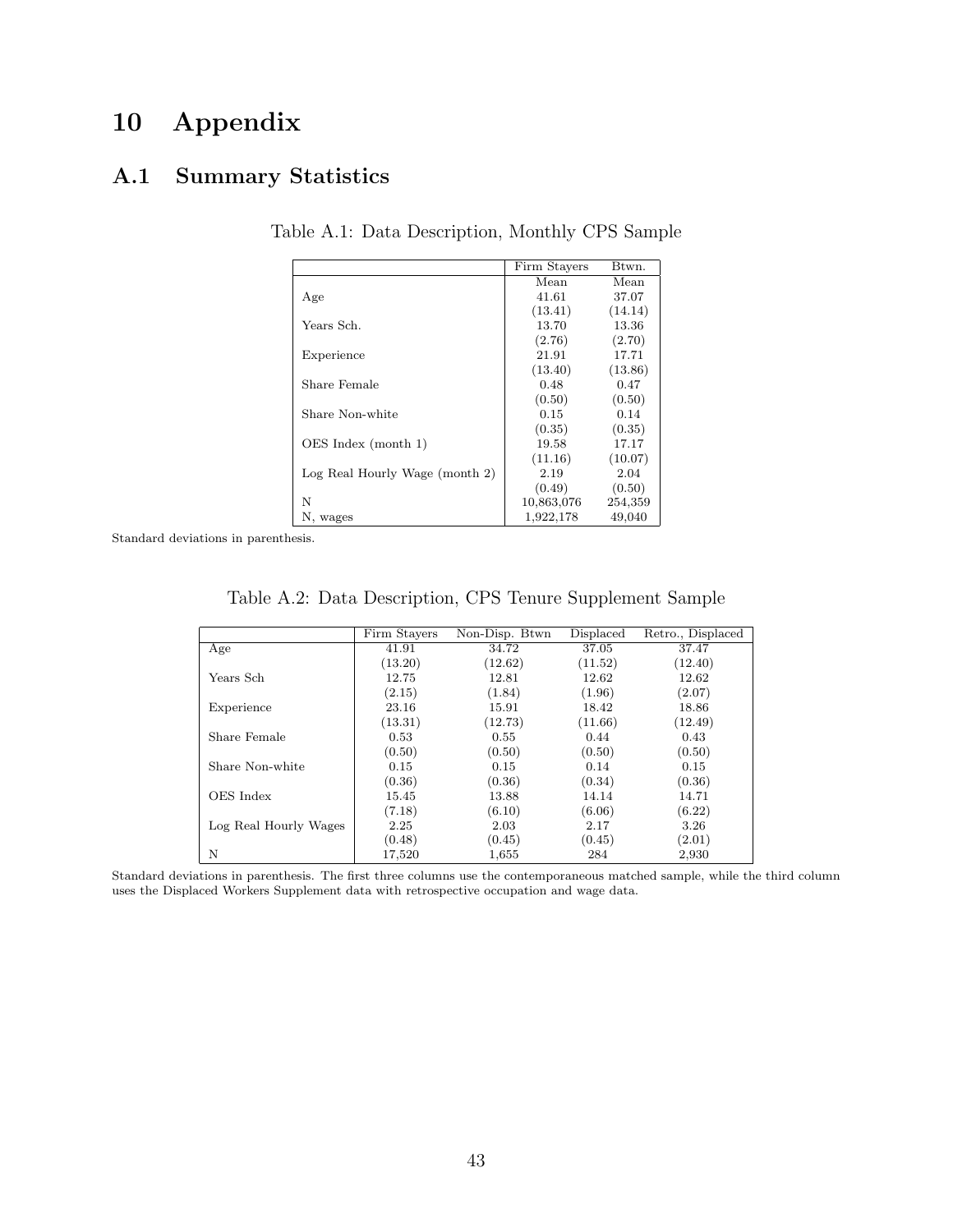<span id="page-43-0"></span>

|                      | Firm Stayers | Non-Disp. Between | Displaced |
|----------------------|--------------|-------------------|-----------|
| Age                  | 43.95        | 37.21             | 41.11     |
|                      | (11.96)      | (11.52)           | (12.22)   |
| Yrs School           | 14.21        | 14.26             | 13.2      |
|                      | (2.68)       | (2.67)            | (2.68)    |
| Potential Experience | 23.74        | 16.95             | 21.91     |
|                      | (12.18)      | (11.69)           | (11.87)   |
| Share Female         | 0.46         | 0.41              | 0.25      |
|                      | (0.5)        | (0.49)            | (0.43)    |
| Share Non-White      | 0.18         | 0.17              | 0.16      |
|                      | (0.39)       | (0.37)            | (0.37)    |
| OES Index            | 20.81        | 19.91             | 19.18     |
|                      | (11.27)      | (11.3)            | (9.91)    |
| Log Real Wages       | 8.13         | 7.93              | 7.94      |
|                      | (0.66)       | (0.71)            | (0.71)    |
| N                    | 254,356      | 3,172             | 220       |

Table A.3: Data Description, 2008 SIPP

Standard deviations in parenthesis.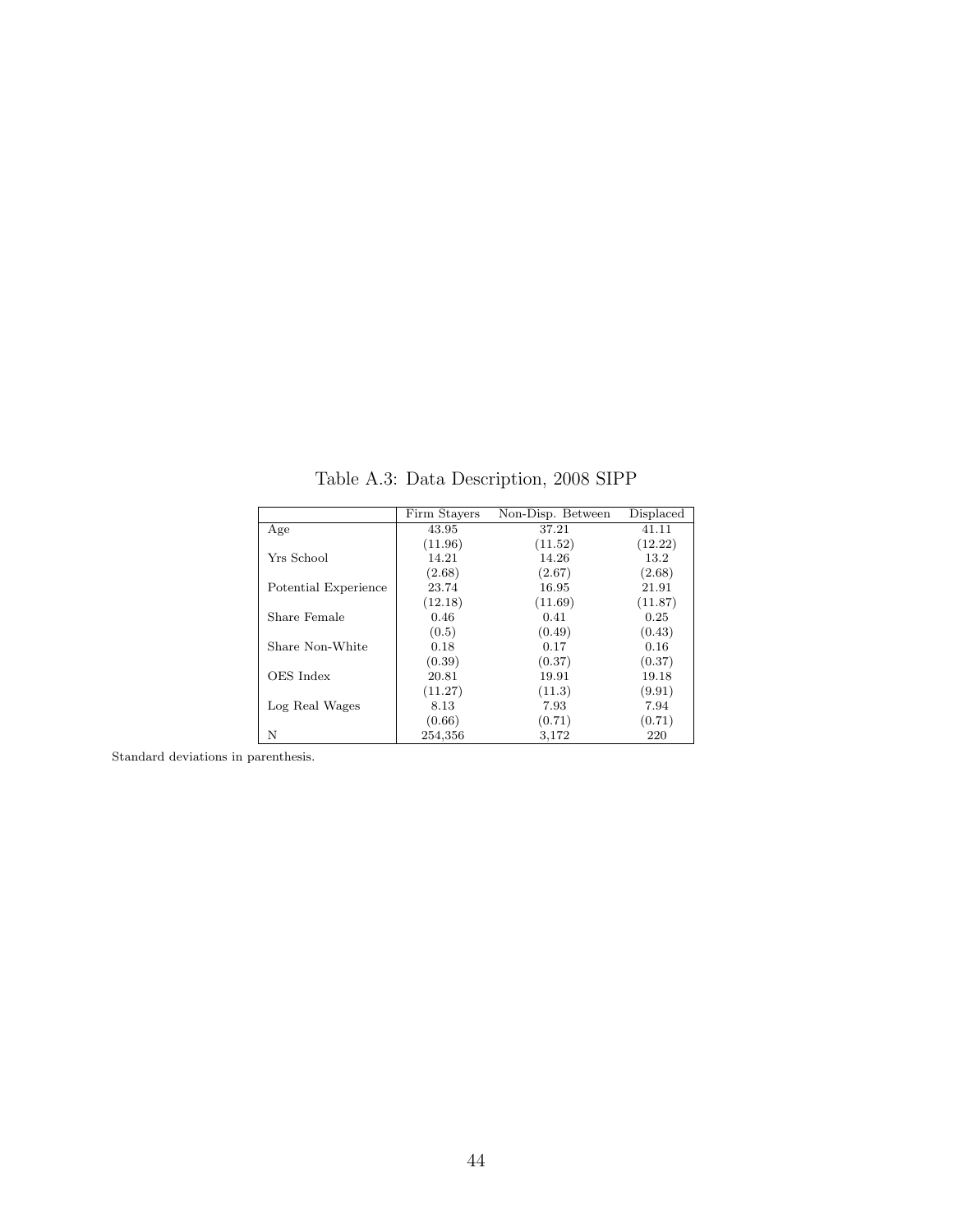# <span id="page-44-0"></span>A.2 Additional Tables

|                                       | $\overline{(1)}$ | $\overline{(2)}$                       | $\overline{(3)}$ | (4)       | (5)       | $\overline{(6)}$ |  |
|---------------------------------------|------------------|----------------------------------------|------------------|-----------|-----------|------------------|--|
| Panel A: Detailed Firm Mobility (CPS) |                  |                                        |                  |           |           |                  |  |
|                                       | W. Chg           | Prev. W.                               | Prev. W.         | Next W.   | Next W.   |                  |  |
| Non-displaced                         | 0.0395           | 0.0293                                 | $-0.228$         | $-0.136$  | $-0.189$  | $-0.107$         |  |
|                                       | (0.0117)         | (0.0119)                               | (0.0131)         | (0.0121)  | (0.0135)  | (0.0126)         |  |
| Plant closed                          | $-0.0741$        | $-0.0795$                              | $-0.112$         | $-0.0838$ | $-0.186$  | $-0.163$         |  |
|                                       | (0.0401)         | (0.0398)                               | (0.0525)         | (0.0444)  | (0.0483)  | (0.0456)         |  |
| Insufficient Work                     | $-0.0997$        | $-0.103$                               | $-0.112$         | $-0.111$  | $-0.212$  | $-0.214$         |  |
|                                       | (0.0420)         | (0.0416)                               | (0.0449)         | (0.0414)  | (0.0383)  | (0.0372)         |  |
| Position/Shift Abolished              | $-0.119$         | $-0.122$                               | $-0.0259$        | $-0.0718$ | $-0.145$  | $-0.193$         |  |
|                                       | (0.0535)         | (0.0535)                               | (0.0653)         | (0.0490)  | (0.0681)  | (0.0557)         |  |
| ${\bf N}$                             | 19459            | 19459                                  | 19459            | 19459     | 19459     | 19459            |  |
| $R-sq$                                | $0.002\,$        | 0.006                                  | 0.018            | 0.264     | 0.014     | 0.259            |  |
| Mean of Omitted                       | 0.0281           | 0.0281                                 | 2.239            | 2.239     | 2.267     | 2.267            |  |
|                                       |                  | Panel B: Detailed Firm Mobility (SIPP) |                  |           |           |                  |  |
| On Layoff                             | $-0.0712$        | $-0.0737$                              | $-0.237$         | $-0.0924$ | $-0.308$  | $-0.166$         |  |
|                                       | (0.0460)         | (0.0460)                               | (0.0381)         | (0.0347)  | (0.0432)  | (0.0408)         |  |
| Retirement                            | $-0.335$         | $-0.335$                               | 0.357            | 0.251     | 0.0217    | $-0.0839$        |  |
|                                       | (0.139)          | (0.139)                                | (0.130)          | (0.0894)  | (0.167)   | (0.137)          |  |
| Family and Personal Issues            | $-0.172$         | $-0.172$                               | $-0.311$         | $-0.253$  | $-0.482$  | $-0.425$         |  |
|                                       | (0.136)          | (0.137)                                | (0.0918)         | (0.0768)  | (0.122)   | (0.125)          |  |
| School                                | $-0.243$         | $-0.250$                               | $-0.254$         | $-0.0602$ | $-0.497$  | $-0.310$         |  |
|                                       | (0.144)          | (0.144)                                | (0.188)          | (0.165)   | (0.159)   | (0.125)          |  |
| Fired                                 | $-0.0830$        | $-0.0848$                              | $-0.365$         | $-0.207$  | $-0.448$  | $-0.292$         |  |
|                                       | (0.0799)         | (0.0798)                               | (0.0787)         | (0.0649)  | (0.0787)  | (0.0674)         |  |
| Firm Sold/Bankrupt                    | $-0.111$         | $-0.113$                               | $-0.120$         | $-0.0816$ | $-0.231$  | $-0.195$         |  |
|                                       | (0.0614)         | (0.0613)                               | (0.0805)         | (0.0689)  | (0.0793)  | (0.0681)         |  |
| Temp Job Ended                        | 0.117            | 0.113                                  | $-0.392$         | $-0.276$  | $-0.275$  | $-0.163$         |  |
|                                       | (0.0634)         | (0.0633)                               | (0.0601)         | (0.0495)  | (0.0589)  | (0.0533)         |  |
| Quit to take Another Job              | 0.128            | 0.126                                  | $-0.160$         | $-0.118$  | $-0.0319$ | 0.00714          |  |
|                                       | (0.0140)         | (0.0140)                               | (0.0192)         | (0.0154)  | (0.0191)  | (0.0153)         |  |
| <b>Slack Conditions</b>               | $-0.0217$        | $-0.0234$                              | $-0.305$         | $-0.141$  | $-0.327$  | $-0.164$         |  |
|                                       | (0.0485)         | (0.0485)                               | (0.0651)         | (0.0516)  | (0.0613)  | (0.0494)         |  |
| Unsatisfactory Work                   | $-0.0330$        | $-0.0354$                              | $-0.198$         | $-0.0889$ | $-0.231$  | $-0.124$         |  |
|                                       | (0.0403)         | (0.0403)                               | (0.0496)         | (0.0366)  | (0.0532)  | (0.0423)         |  |
| Other                                 | 0.0482           | 0.0464                                 | $-0.209$         | $-0.148$  | $-0.160$  | $-0.101$         |  |
|                                       | (0.0383)         | (0.0383)                               | (0.0386)         | (0.0315)  | (0.0443)  | (0.0388)         |  |
| ${\rm N}$                             | 257748           | 257748                                 | 257748           | 257748    | 257748    | 257748           |  |
| $R-sq$                                | 0.002            | 0.003                                  | 0.001            | 0.308     | 0.001     | 0.304            |  |
| Mean of Omitted                       | 0.00198          | 0.00198                                | 8.125            | 8.125     | 8.127     | 8.127            |  |

Table A.4: Wage Returns by Reason for Firm Mobility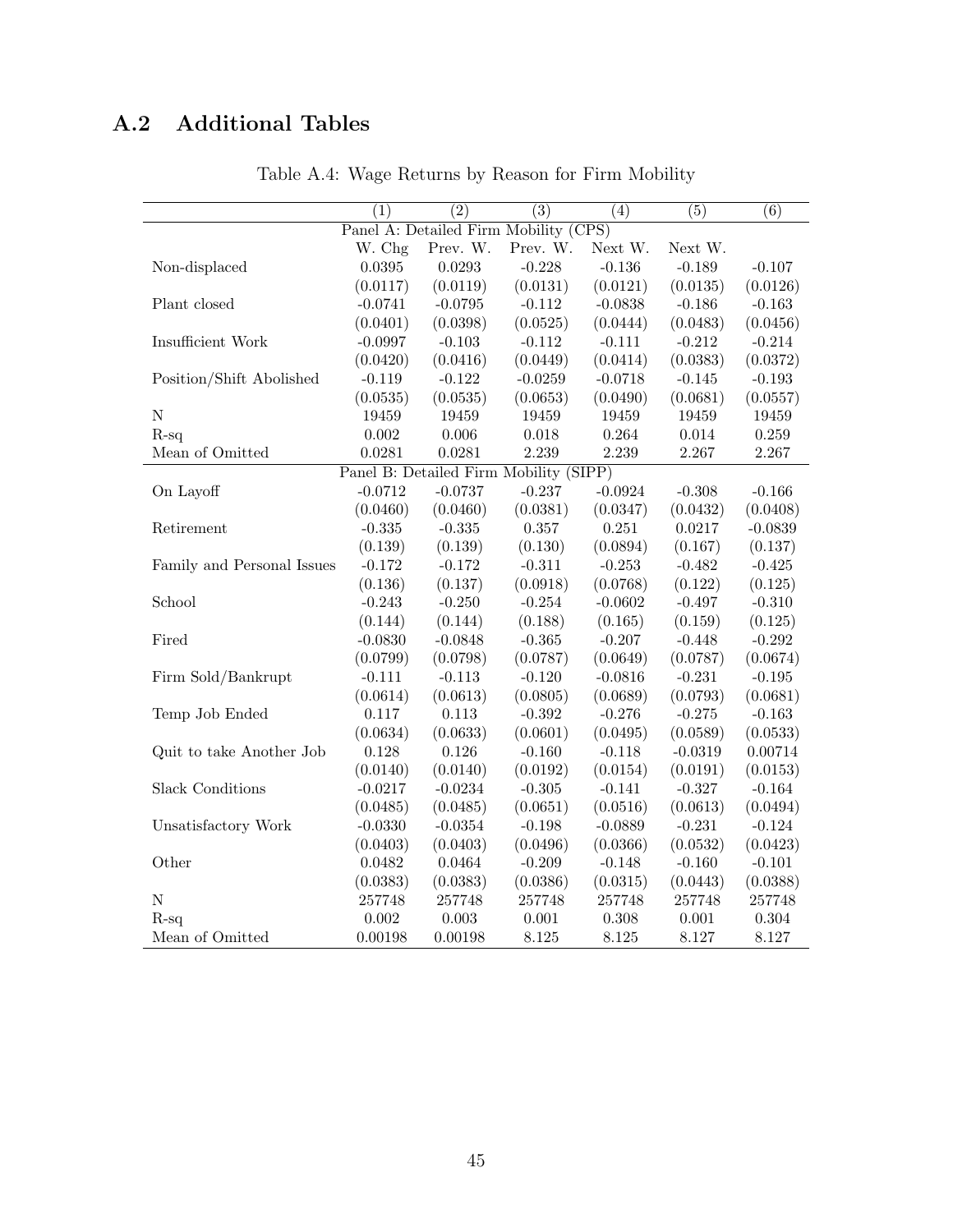#### A.3 Selection into Displacement

In this Appendix, I more thoroughly investigate the counterfactual wages for displaced workers. I begin by evaluating the rate of upward and downward occupational mobility for displaced workers compared with non-displaced workers. In the absence of displacement, most displaced workers would have remained at the same employer while some would have changed employers. Thus, in contrast to the specifications in the main body of the text, I now combine firm stayers and non-displaced firm-changers to create a single comparison group for displaced workers.

In Table [1,](#page-33-0) I showed that displaced workers have only modestly higher rates of downward occupational mobility. In Table [A.5,](#page-46-0) I investigate whether this is due to differences between the samples of displaced and non-displaced workers. I accomplish this in two ways. In the first column, I regress an indicator for upward occupational mobility on whether or not the worker was displaced. In the second column, I include the standard demographic controls I include in other specifications, using age, gender, race, education and year fixed effects. In the third column, I instead use inverse probability weighting methodology to adjust for differences in the propensity to be displaced across demographic characteristics. In this two step procedure, I first estimate the probability of displacement using the same demographic controls under a logit model, and then regress the rate of upward mobility on this reweighted specification. In Columns 4 through 6 I repeat the exercise for downward occupational mobility.

Across specifications, even after adjusting for demographic differences between displaced and non-displaced individuals, the estimates for increased upward and downward occupational mobility are similar across specifications. This is consistent with the raw results in Table [1.](#page-33-0) The probability re-weighting leads to modestly smaller estimates for upward mobility and modestly larger estimates for downward mobility. Displacement does lead to an increase in occupational mobility compared to non-displaced individuals, although the magnitude of downward mobility is larger than that of upward mobility. Thus, there is evidence of a modest increase in negative reallocations for displaced workers.

Since most non-displaced individuals do not change employers, in Panel B of Table [A.5,](#page-46-0) I restrict the sample to individuals who change employers. Since displacement by definition leads individuals to change employers, this panel answers the question of whether displaced individuals experience excessive occupational reallocations compared with individuals who change employers but are not displaced. Displaced individuals are slightly less likely to move to higher-ranked occupations compared with non-displaced firm-changers, and slightly more likely to move to lower-ranked occupations, however none of the estimates are statistically significant. Moreover, adjusting for demographic differences between the samples results in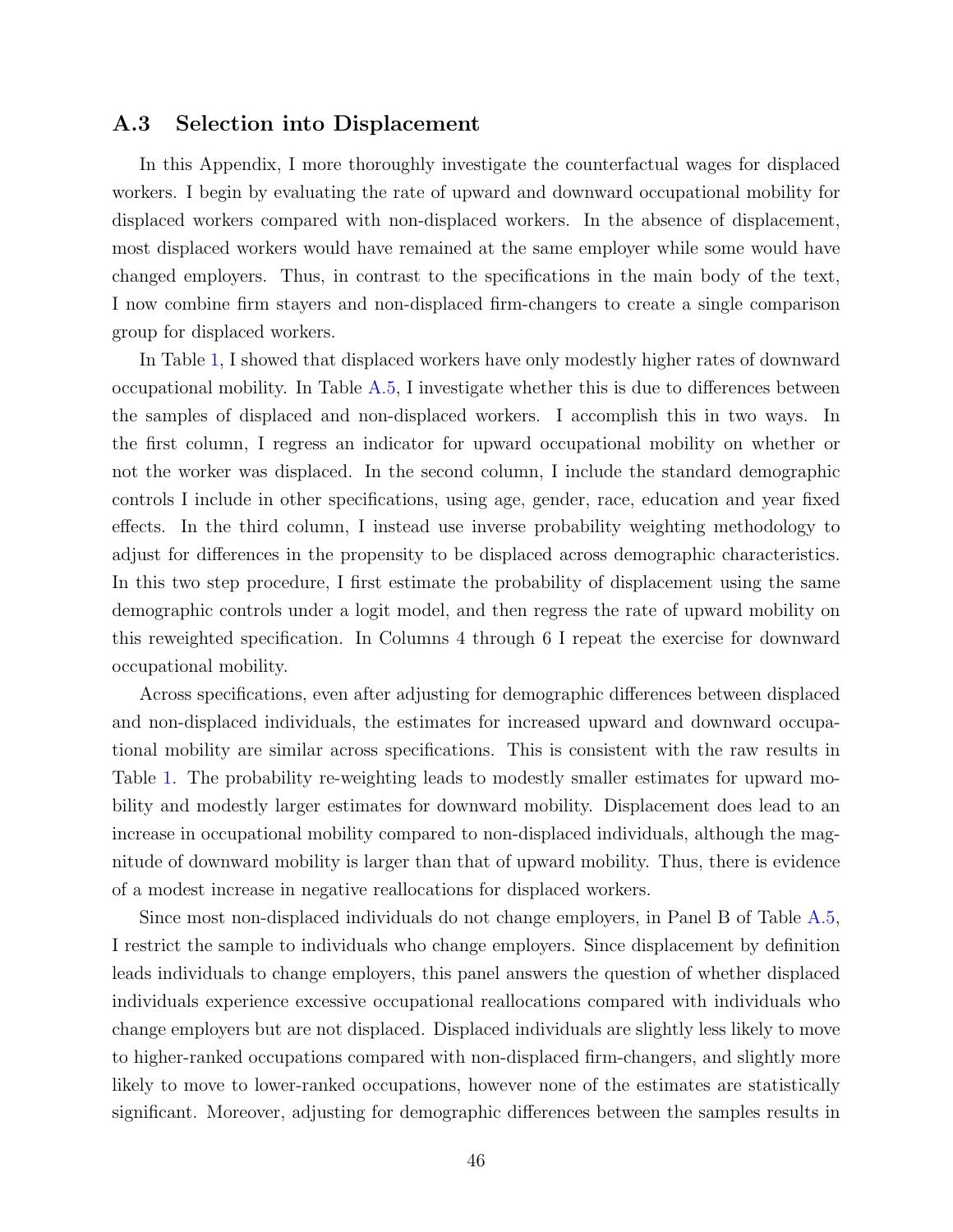little change in the estimates. Thus, again there is modest evidence that displaced workers are somewhat more likely to make downward occupational moves. Nonetheless, we still see large fractions of displaced workers make upward occupational moves.

<span id="page-46-0"></span>

|                          | (1)       | $\left( 2\right)$      | (3)       | (4)       | (5)                | (6)       |  |
|--------------------------|-----------|------------------------|-----------|-----------|--------------------|-----------|--|
|                          |           | Upward Occ. Move       |           |           | Downward Occ. Move |           |  |
|                          |           | Panel A: All Workers   |           |           |                    |           |  |
| Displaced Workers        | 0.107     | 0.0994                 | 0.0835    | 0.161     | 0.158              | 0.178     |  |
|                          | (0.0323)  | (0.0319)               | (0.0331)  | (0.0332)  | (0.0333)           | (0.0350)  |  |
| Constant                 | 0.245     | 0.370                  | 0.246     | 0.222     | 0.226              | 0.222     |  |
|                          | (0.00357) | (0.0182)               | (0.00357) | (0.00345) | (0.0172)           | (0.00345) |  |
| N                        | 19435     | 19435                  | 19435     | 19435     | 19435              | 19435     |  |
|                          |           | Panel B: Firm-Changers |           |           |                    |           |  |
| Displaced Workers        | $-0.0512$ | $-0.0215$              | $-0.0359$ | 0.0379    | 0.0373             | 0.0378    |  |
|                          | (0.0349)  | (0.0351)               | (0.0385)  | (0.0356)  | (0.0362)           | (0.0391)  |  |
| Constant                 | 0.404     | 0.556                  | 0.398     | 0.345     | 0.388              | 0.345     |  |
|                          | (0.0138)  | (0.0619)               | (0.0137)  | (0.0133)  | (0.0616)           | (0.0133)  |  |
| N                        | 1939      | 1939                   | 1939      | 1939      | 1939               | 1939      |  |
| Controls?                |           | Yes                    |           |           | Yes                |           |  |
| Propensity Re-weighting? |           |                        | Yes       |           |                    | Yes       |  |

Table A.5: Estimated Rates of Occupational Mobility

Coefficients from regressions based on the CPS Tenure supplement. The omitted category is individuals who were not displaced. Robust standard errors in parentheses.

In Table [A.6,](#page-46-1) I compare the estimated rates of upward and downward occupational mobility for displaced workers with the raw data from Table [1,](#page-33-0) using the propensity score re-weighted estimates. Adjusting for demographic differences between samples leads to a somewhat larger rate of downward mobility and a somewhat smaller rate of upward mobility for displaced workers than the raw data, but the estimates are quite similar, indicating that differences in observable characteristics are not leading to spuriously similar rates of occupational mobility for displaced and non-displaced individuals.

Table A.6: Comparing Rates of Occupational Mobility for Displaced

<span id="page-46-1"></span>

|           |             |       | Raw Data Estimated Using All Employed Estimated Using Firm Changers |
|-----------|-------------|-------|---------------------------------------------------------------------|
| Same Occ. | 0.268       | 0.271 | 0.255                                                               |
| Down      | $\rm 0.363$ | 0.400 | 0.383                                                               |
| Up        | 0.370       | 0.330 | 0.362                                                               |

Next, I want to estimate the real wage changes associated with displacement for upward and downward occupational movers, again comparing between displaced individuals and the aggregated measure of non-displaced. In Table [A.7,](#page-47-0) I regress change in real log wages for individuals based on the type of occupational move they made and whether or not they were displaced. Adjusting for demographic differences between groups and propensity reweighting makes little different in the point estimates.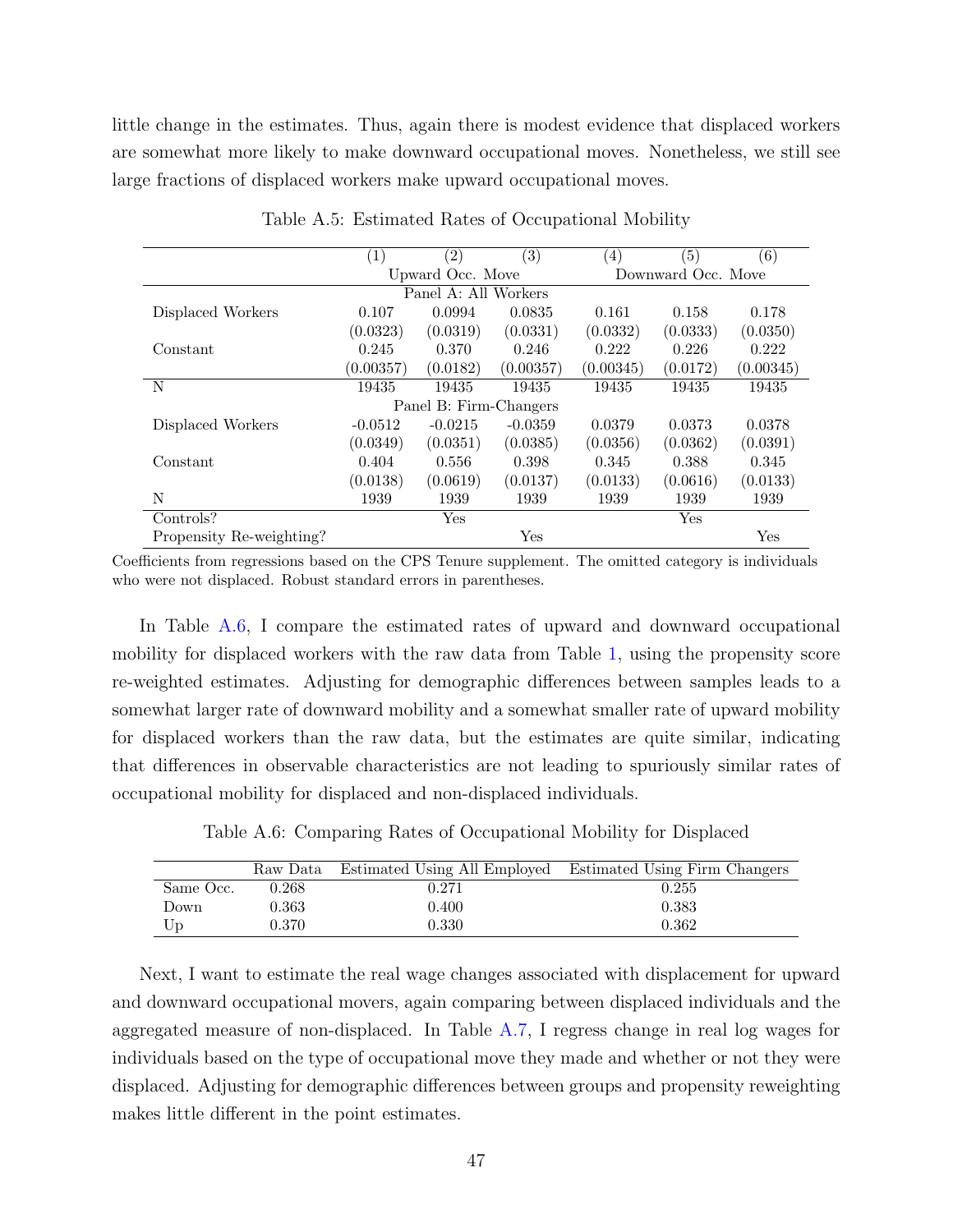|                       | (1)                    | $\overline{(2)}$ | (3)       |
|-----------------------|------------------------|------------------|-----------|
|                       | Panel A: All Workers   |                  |           |
| Down Non-Displaced    | $-0.0346$              | $-0.0364$        | $-0.0348$ |
|                       | (0.00774)              | (0.00774)        | (0.00771) |
| Up, Non-Displaced     | 0.0521                 | 0.0488           | 0.0463    |
|                       | (0.00764)              | (0.00758)        | (0.00757) |
| Same Occ, Displaced   | $-0.0486$              | $-0.0515$        | $-0.0358$ |
|                       | (0.0341)               | (0.0341)         | (0.0232)  |
| Down, Displaced       | $-0.192$               | $-0.194$         | $-0.220$  |
|                       | (0.0430)               | (0.0429)         | (0.0535)  |
| Up, Displaced         | $-0.0218$              | $-0.0281$        | $-0.0640$ |
|                       | (0.0509)               | (0.0500)         | (0.0408)  |
| Constant              | 0.0267                 | 0.0869           | 0.0274    |
|                       | (0.00415)              | (0.0134)         | (0.00413) |
| N                     | 19389                  | 19389            | 19389     |
|                       | Panel B: Firm-Changers |                  |           |
| Down Non-Displaced    | $-0.0399$              | $-0.0481$        | $-0.0508$ |
|                       | (0.0284)               | (0.0287)         | (0.0270)  |
| Up, Non-Displaced     | 0.139                  | 0.132            | 0.129     |
|                       | (0.0268)               | (0.0268)         | (0.0255)  |
| Same Occ, Displaced   | $-0.0477$              | $-0.0445$        | $-0.0441$ |
|                       | (0.0395)               | (0.0403)         | (0.0293)  |
| Down, Displaced       | $-0.191$               | $-0.183$         | $-0.195$  |
|                       | (0.0474)               | (0.0476)         | (0.0641)  |
| Up, Displaced         | $-0.0209$              | $-0.0194$        | $-0.0325$ |
|                       | (0.0548)               | (0.0546)         | (0.0501)  |
| Constant              | 0.0258                 | 0.0938           | 0.0325    |
|                       | (0.0204)               | (0.0513)         | (0.0184)  |
| N                     | 1937                   | 1937             | 1937      |
| Controls?             |                        | Yes              |           |
| Propensity Weighting? |                        |                  | Yes       |

<span id="page-47-0"></span>Table A.7: Wage Returns Occupational Mobility, Displaced and Non-Displaced

Coefficients from regressions based on the CPS Tenure supplement. The omitted category is individuals who were not displaced and did not change occupations. Robust standard errors in parentheses.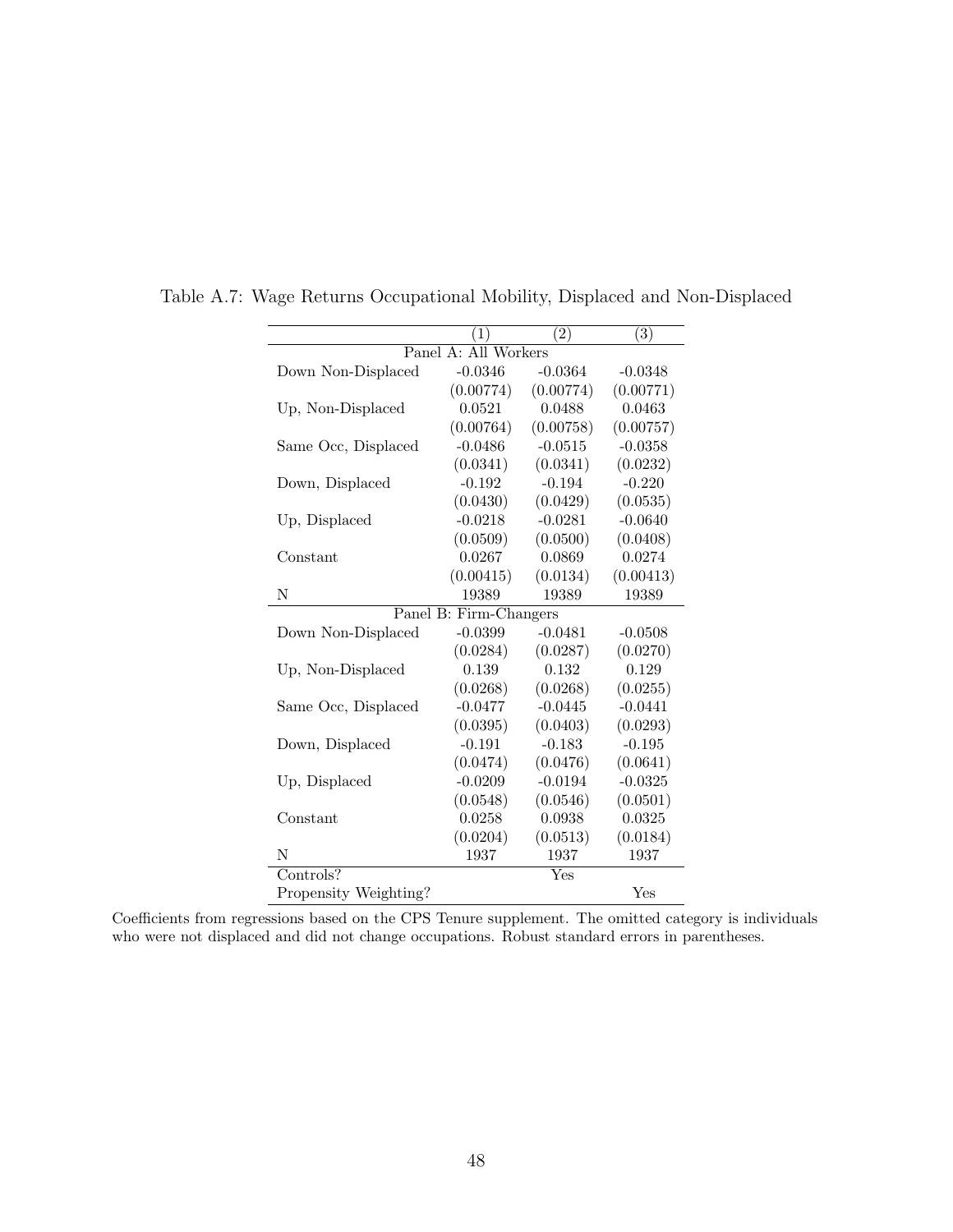I can now use these estimates to calculate the counterfactual wage change for displaced individuals. In particular, I use the estimated rates of upward and downward mobility for displaced workers from Table [A.5](#page-46-0) along with estimates of the wage return from occupational mobility from Table [A.7.](#page-47-0) First, using the estimated mobility rates for displaced workers and the estimated wage changes for each type of occupational mobility for displaced workers, the predicted change in real log wages is a 9 percent loss compared with non-displaced individuals. If instead displaced individuals had the same wage returns from occupational mobility as non-displaced individuals, holding the distribution of occupational moves fixed, they would have real wage gains of 3 percent on average. These results are similar to the estimates in the main text, and indicate that even after adjusting for observable differences between displaced and non-displaced workers, occupational mobility cannot account for the wage losses experienced by displaced workers.

#### A.4 Replicating Robinson 2018

In this Appendix, I show that task-based measures of the distance of occupational mobility are also unable to account for the losses from displacement. I use a methodology similar to [Poletaev and Robinson](#page-29-5) [\(2008\)](#page-29-5) and [Robinson](#page-29-1) [\(2018\)](#page-29-1), to collapse high-dimensional task-based characteristics of occupations into a few factors, using principal component analysis (PCA). However, instead of using the Dictionary of Occupational Titles, which was discontinued in 1999, I update the analysis using the successor program, O NET. This methodology is described in detail in [Forsythe](#page-28-18) [\(2019\)](#page-28-18). Briefly, I use 277 occupational descriptors coded by O NET for over 900 occupations. Using PCA, I construct two variables that explain the most variation.  $ONET<sub>Q</sub>1$ , explains the largest share of the variation in occupational characteristics, and is equivalent to [Robinson](#page-29-1) [\(2018\)](#page-29-1) largest index, which he calls 'Analytic'. Variables that are highly weighted in this index include written expression, reading comprehension, judgement, and decision-making. Occupations with high scores include CEOs, neurologists, and judges. The second largest factor,  $ONET<sub>V</sub>2$  is equivalent to [Robinson](#page-29-1) [\(2018\)](#page-29-1) second index, which he calls 'Fine Motor'. Variables with a high weight in this index include visualization ability, operation monitoring, and quality control analysis. Occupations that receive high scores include pilots, surgeons, and forest firefighters.

In order to compare these two variables with the main ranking I have used in this paper, the median OES occupational wage, I normalize each variable have a mean of zero and a standard deviation of one. In Table [A.8,](#page-49-0) I show how the average change in each of these three scores varies by firm mobility. On average, firm-stayers make positive moves across all three scores, with magnitudes of 0.017 for OES, 0.023 for ONET Q1, and 0.016 for ONET Q2.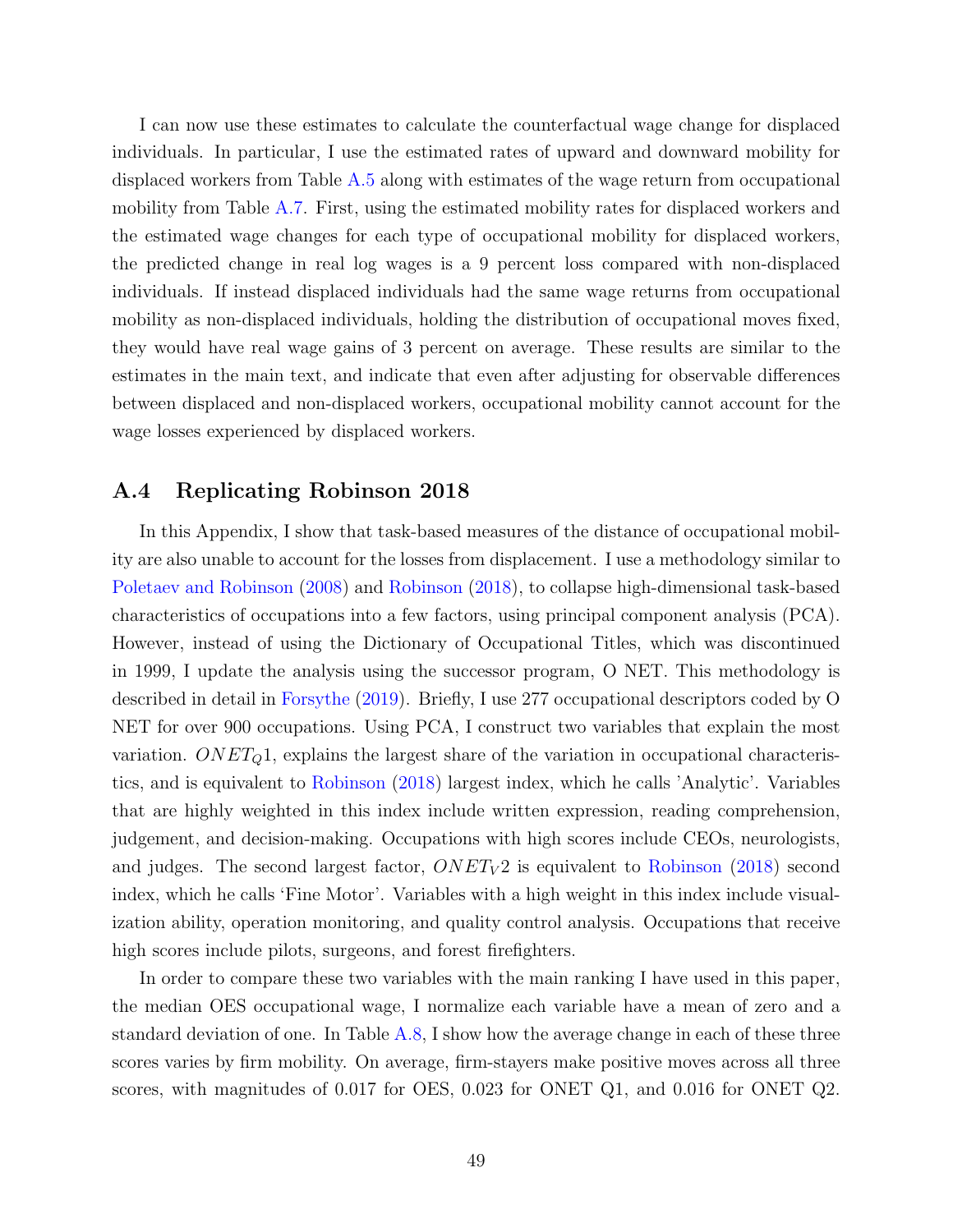Between firm movers have somewhat larger estimates across the three measures. Finally, for both the OES distance and the ONET Q1 distance, the average change for displaced workers is negative. This is consistent with [Robinson](#page-29-1) [\(2018\)](#page-29-1), who also finds a negative change in the analytic factor for displaced workers. However, [Robinson](#page-29-1) [\(2018\)](#page-29-1) also finds a negative change on his second index, while I find no effect. In addition, I find smaller magnitudes of changes, which could be due to differences in normalizing and weighting.

|                         | Within | Non-Disp.      | Disp.          |
|-------------------------|--------|----------------|----------------|
|                         | Firm   | <b>Between</b> | <b>Between</b> |
| <b>OES</b> Distance     | 0.017  | 0.055          | $-0.012$       |
| <b>SD</b>               | 0.50   | 0.58           | 0.53           |
| <b>ONET Q1 Distance</b> | 0.023  | 0.037          | $-0.030$       |
| <b>SD</b>               | 0.56   | 0.79           | 0.81           |
| ONET Q2 Distance        | 0.016  | 0.064          | 0.0032         |
| <b>SD</b>               | 0.74   | 0.99           | 0.94           |
| N                       | 17,520 | 2,011          | 284            |

<span id="page-49-0"></span>Table A.8: Summary of Occupational Distance Measures

In order to understand if these measures have a different relationship with wages than the OES distance measure I have focused on, I next replicate Table [2,](#page-34-0) to see the relationship between the change in these quality scores and wage growth. Column 1 shows that a 1 standard deviation increase in the ONET Q1 score is correlated with a 4% real wage growth, while for the ONET Q2 score it is correlated with a  $3\%$  real wage growth. There is a somewhat stronger association for the OES score, of about 6% wage growth. Finally, when I include all three measures, most of the variation loads on the OES score. This suggests that the ONET Q1 score and the OES score are highly co-linear.

Table A.9: Wage Returns Across Occupational Distance Measures

|                   | 1)        | $\left(2\right)$ | $\left(3\right)$ | 4)        |
|-------------------|-----------|------------------|------------------|-----------|
| Change in ONET Q1 | 0.0409    |                  |                  | 0.0123    |
|                   | (0.00560) |                  |                  | (0.00724) |
| Change in ONET Q2 |           | 0.0334           |                  | 0.0193    |
|                   |           | (0.00426)        |                  | (0.00457) |
| Change in OES     |           |                  | 0.0625           | 0.0405    |
|                   |           |                  | (0.00646)        | (0.00873) |
| Constant          | 0.0292    | 0.0294           | 0.0288           | 0.0286    |
|                   | (0.00306) | (0.00306)        | (0.00305)        | (0.00305) |
| N                 | 19459     | 19459            | 19451            | 19451     |
| R-sq              | 0.004     | 0.005            | 0.007            | 0.009     |